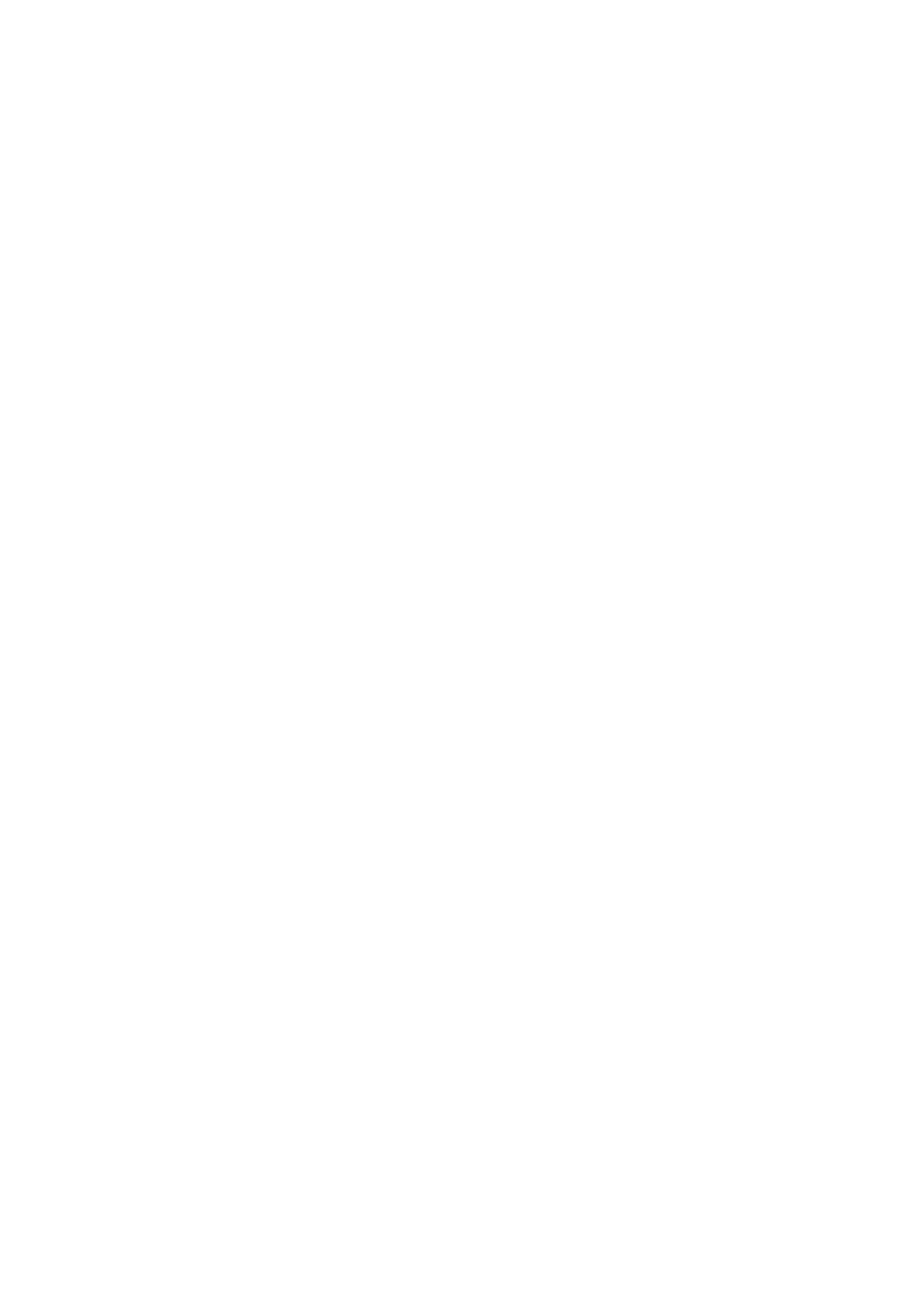# Copyright Notice

#### ©Copyright 2000

The information contained in this user's manual and all accompanying documentation is copyrighted and all rights are reserved. This publication may not, in whole or in part, be reproduced, transcribed, stored in a retrieval system, translated into any language or computer language, or transmitted in any form whatsoever without the prior written consent from the manufacturer, except for copies retained by the purchasers for their personal archival purposes.

The manufacturer reserves the right to revise this user's manual and all accompanying documentation and to make changes in the content without obligation to notify any person or organization of the revision or change.

IN NO EVENT WILL THE VENDOR BE LIABLE FOR DIRECT, INDIRECT, SPECIAL, INCIDENTAL, OR CONSEQUENTIAL DAMAGES ARISING OUT OF THE USE OR INABILITY TO USE THIS PRODUCT OR DOCUMENTATION, EVEN IF ADVISED OF THE POSSIBILITY OF SUCH DAMAGES. IN PARTICULAR, THE VENDOR SHALL NOT HAVE LIABILITY FOR ANY HARDWARE, SOFTWARE, OR DATA STORED OR USED WITH THE PRODUCT, INCLUDING THE COSTS OF REPAIRING, REPLACING, OR RECOVERING SUCH HARDWARE, SOFTWARE, OR DATA.

All trademarks mentioned in this document are acknowledged.

The specifications in this manual are subject to change without notice.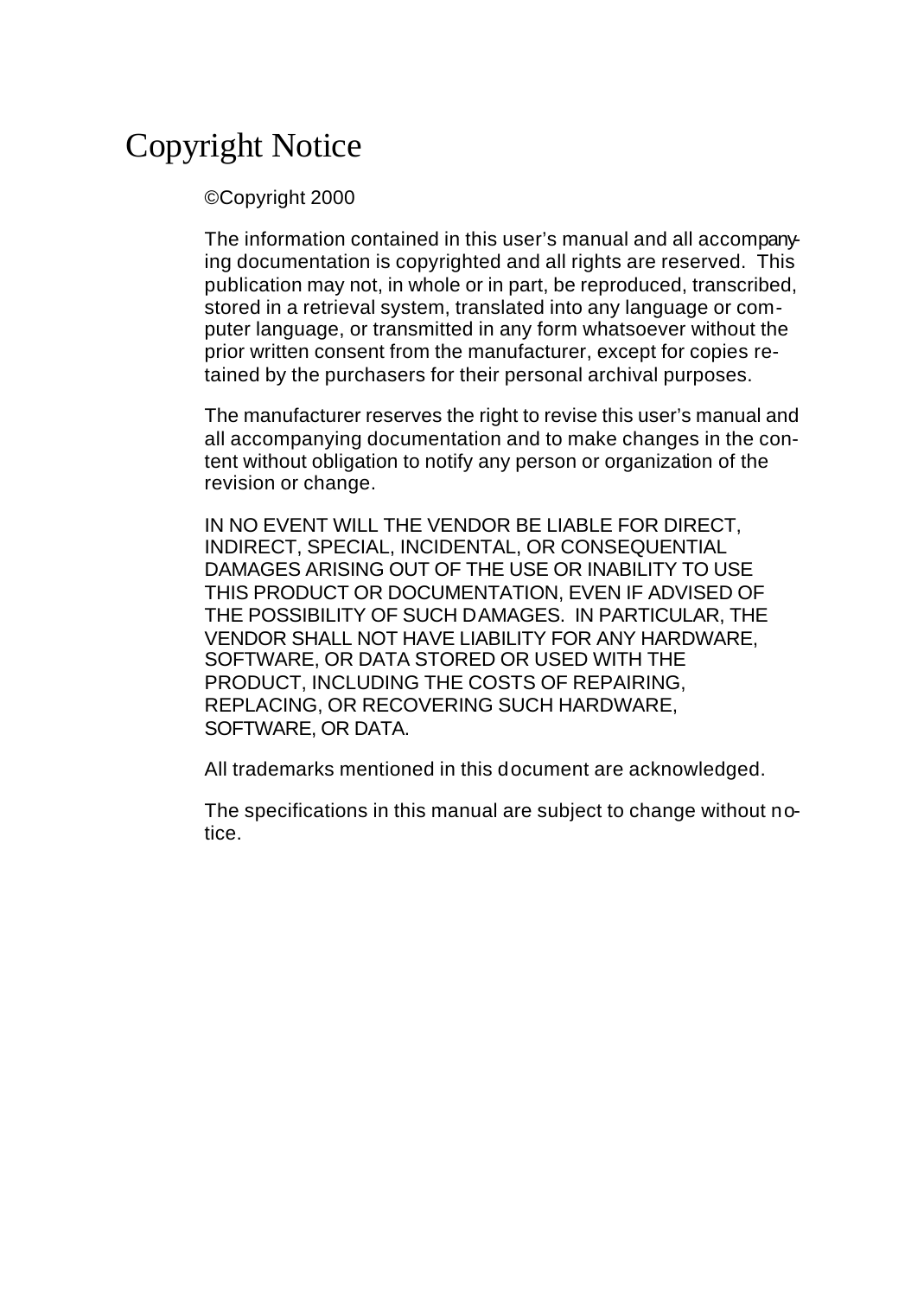### Using This Manual

This manual is designed to help you build a reliable Personal Co mputer based on the P5F113 platform.

### **Chapter 1—Quick Reference**

This chapter is for advanced users who want to quickly assemble a system. The mainboard layout along with jumper and switch settings, and memory configuration are provided.

### **Chapter 2—Introduction**

This chapter includes an introduction, a checklist of the items that ship with this mainboard, and a summary of the principal features and components.

### **Chapter 3—Hardware Installation**

This chapter explains how to prepare your mainboard for use and how to make the various connections to other computer components and peripheral items.

### **Chapter 4—BIOS Configuration**

This chapter explains how to use the system setup utility that is stored in the mainboard's firmware.

### **Chapter 5—Driver and Utility**

This chapter briefly describes the drivers and utility programs that are packaged with the mainboard.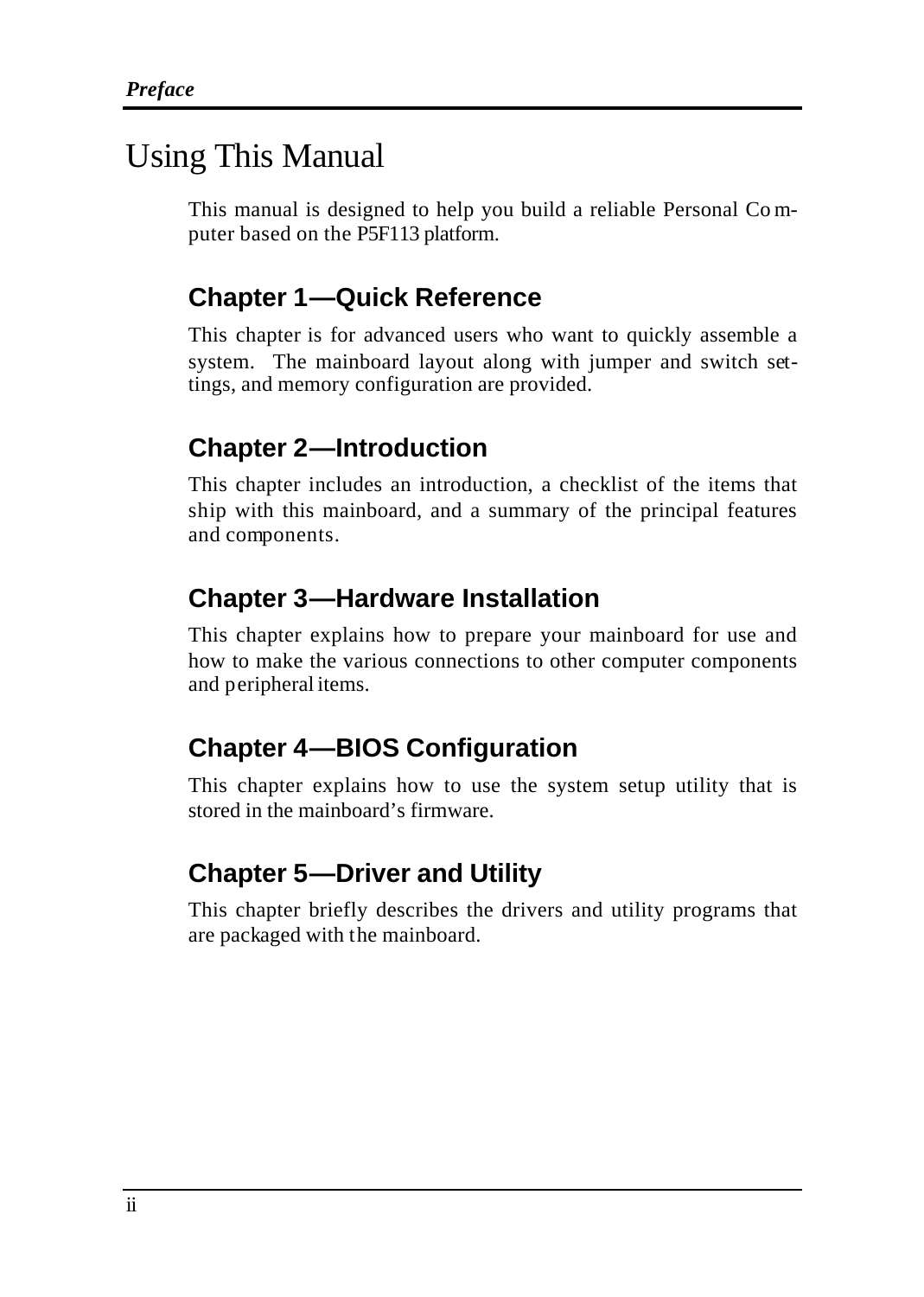# **Table of Contents**

| 1. QUICK REFERENCE           |                                       | 1 |
|------------------------------|---------------------------------------|---|
| 1.1.                         |                                       |   |
| 1.2.                         |                                       |   |
| 1.3.                         |                                       |   |
| 1.4.                         |                                       |   |
| 1.5.                         | CPU, PCI, and AGP Frequency Settings3 |   |
| 1.6.                         |                                       |   |
| 1.7.                         | CPU VCORE Jumper Setting (JPW1) 4     |   |
| 1.8.                         |                                       |   |
| 1.9.                         |                                       |   |
| 2. INTRODUCTION              |                                       | 5 |
| 2.1.                         |                                       |   |
| 2.2.                         |                                       |   |
|                              |                                       |   |
|                              |                                       |   |
|                              |                                       |   |
| 2.3.                         |                                       |   |
| 2.4.                         |                                       |   |
| 2.5.                         |                                       |   |
| 2.6.                         |                                       |   |
| 3. HARDWARE INSTALLATION     | 12                                    |   |
| 3.1.                         |                                       |   |
| 3.2.                         |                                       |   |
| 3.3.                         |                                       |   |
| 3.4.                         |                                       |   |
| 3.5.                         |                                       |   |
|                              |                                       |   |
|                              |                                       |   |
| 3.6.                         |                                       |   |
|                              |                                       |   |
|                              |                                       |   |
|                              |                                       |   |
|                              |                                       |   |
|                              |                                       |   |
| <b>4. BIOS CONFIGURATION</b> | 31                                    |   |
|                              |                                       |   |
|                              |                                       |   |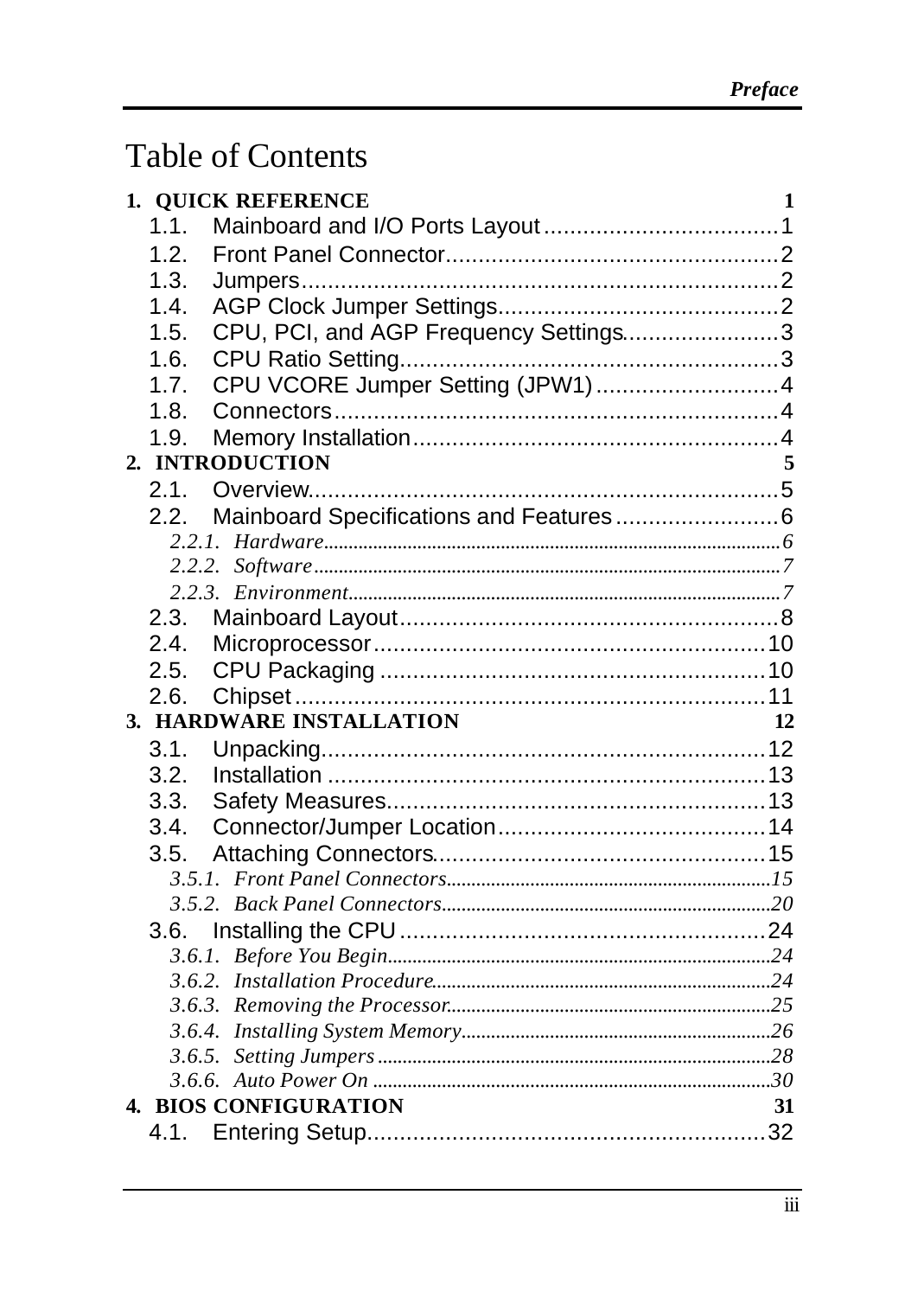| 4.2.  |                                                 |    |
|-------|-------------------------------------------------|----|
| 4.3.  |                                                 |    |
| 4.4.  |                                                 |    |
| 4.5.  |                                                 |    |
| 4.6.  |                                                 |    |
| 4.7.  |                                                 |    |
| 4.8.  |                                                 |    |
| 4.9.  |                                                 |    |
| 4.10. |                                                 |    |
| 4.11. |                                                 |    |
|       |                                                 |    |
|       | 5. DRIVER AND UTILITY                           | 55 |
|       |                                                 |    |
| 5.2.  |                                                 |    |
| 5.3.  |                                                 |    |
|       |                                                 |    |
|       |                                                 |    |
|       | 5.4. Creative Lab SB AudioPCI 128V (optional)58 |    |
|       |                                                 |    |
|       |                                                 |    |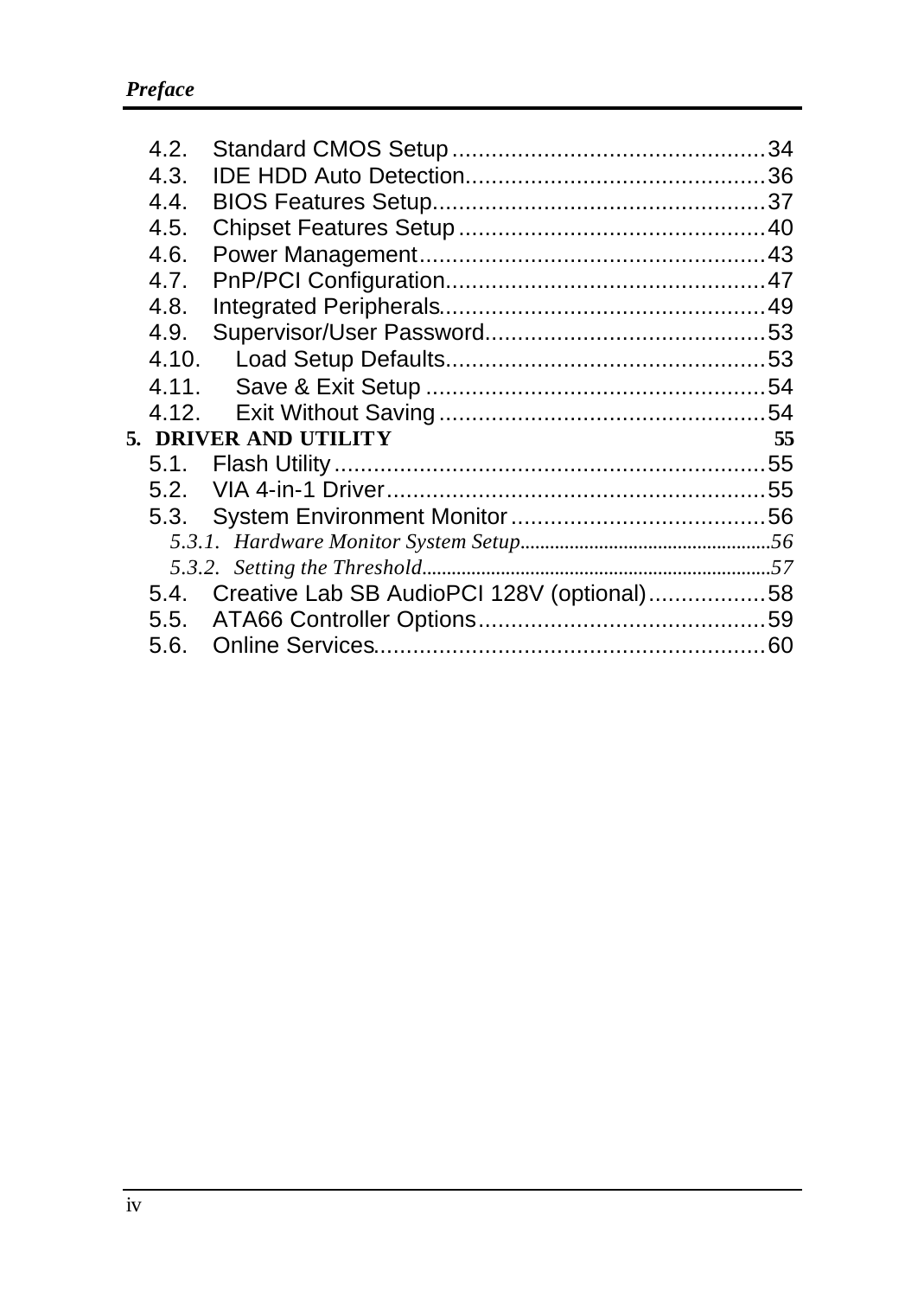# **1. Quick Reference**

This section is for users to get started using the mainboard straight away.

# **1.1. Mainboard and I/O Ports Layout**



- 1. DIMM module sockets
- 2. CPU fan connector (FAN1)
- 3. Socket 7 CPU socket<br>4. ATX power connector
- 4. ATX power connector
- 5. Floppy drive connector (FDC)
- 6. IDE connector IDE1<br>7. IDE connector IDE2
- 7. IDE connector IDE2<br>8. AGP Slot (3.3V)
- 8. AGP Slot (3.3V)<br>9. Wake on Moden
- Wake on Modem (WOM) connector
- 10. Wake on LAN (WOL) connector
- 11. IR port header
- 12. PCI expansion slots
- 13. RTC battery
- 14. Flash BIOS
- 15. AMR slot
- 16. ISA expansion slot<br>17. Secondary fan con
- Secondary fan connector (FAN2)
- 18. Front panel connectors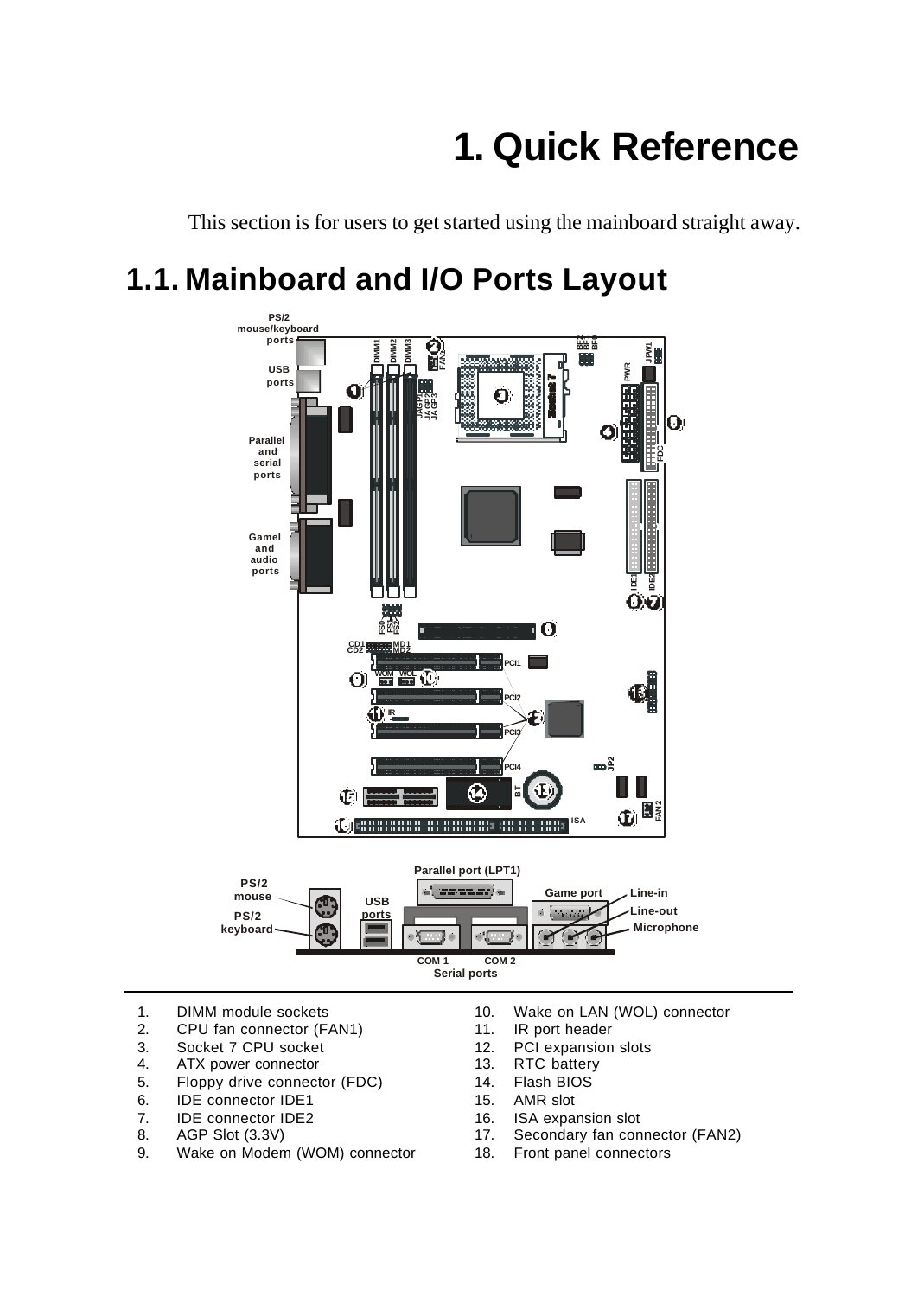### **1.2. Front Panel Connector**

The following illustration shows the front panel connector pin  $a$ signments:



### **1.3. Jumpers**

| JAGP1           | See section 1.4 "AGP Clock Jumper Settings."                 |  |  |
|-----------------|--------------------------------------------------------------|--|--|
| <b>JAGP2</b>    | 1-2: DRAM Run 66 MHz                                         |  |  |
|                 | 2-3: DRAM Run CPU Clock                                      |  |  |
| JAGP3           | See section 1.4 "AGP Clock Jumper Settings."                 |  |  |
| JP <sub>2</sub> | 1-2: Normal Mode                                             |  |  |
|                 | 2-3: Clear CMOS RAM                                          |  |  |
| FS2/FS1/FS0     | See section 1.5 "CPU, PCI, and AGP Fre-<br>quency Settings." |  |  |
| BF0/BF1/BF2     | See section 1.6 "CPU Ratio Setting."                         |  |  |
| JPW1            | See section 1.7 "CPU VCORE Jumper Setting<br>(JPW1)."        |  |  |

# **1.4. AGP Clock Jumper Settings**

The following table shows the mainboard's AGP clock jumper settings: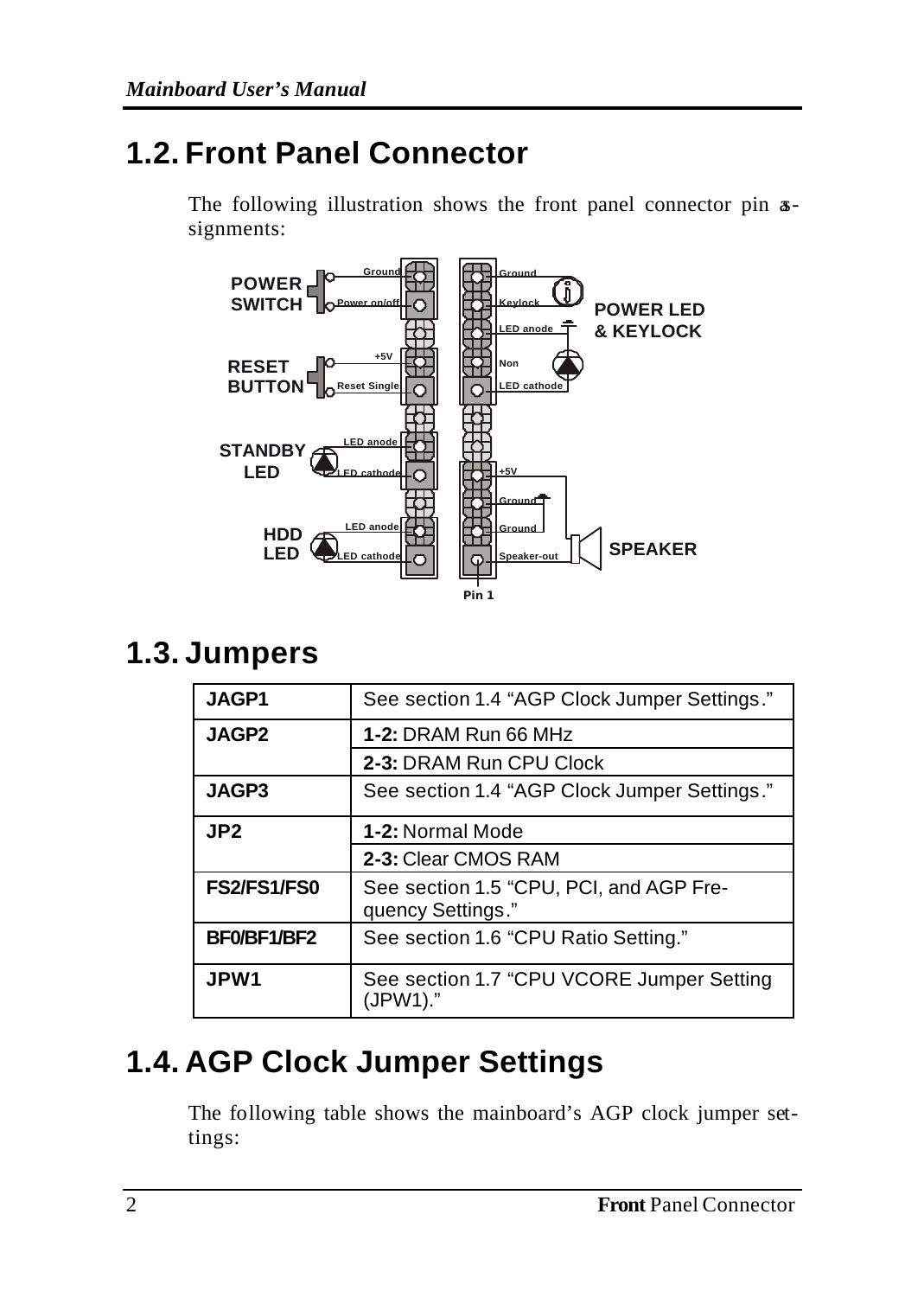| JAGP1   | JAGP3   | CPU/AGP       |
|---------|---------|---------------|
| $2 - 3$ |         | 66/66         |
| $1 - 2$ | $2 - 3$ | 100/66        |
| 1-2     | 1-2     | 83/66 (75/60) |

**Note:**X = no shunt

### **1.5. CPU, PCI, and AGP Frequency Settings**

The following table shows the mainboard's CPU, PCI, and AGP frequency settings:

|                          | Pin settings             |                          |         | Frequency settings |            |
|--------------------------|--------------------------|--------------------------|---------|--------------------|------------|
| FS <sub>2</sub><br>(JP4) | FS <sub>1</sub><br>(JP5) | FS <sub>0</sub><br>(JP6) | CPU     | PCI                | <b>AGP</b> |
| $1 - 2$                  | $1 - 2$                  | $1 - 2$                  | 100 MHz | 33 MHz             | 66 MHz     |
| $1 - 2$                  | $1 - 2$                  | $2 - 3$                  | 95 MHz  | 31 MHz             | 63 MHz     |
| $1 - 2$                  | $2 - 3$                  | $1 - 2$                  | 83 MHz  | 33 MHz             | 66 MHz     |
| $1 - 2$                  | $2 - 3$                  | $2 - 3$                  | 75 MHz  | 30 MHz             | 60 MHz     |
| $2 - 3$                  | $1 - 2$                  | $1 - 2$                  | 75 MHz  | 37 MHz             | 75 MHz     |
| $2 - 3$                  | $1 - 2$                  | $2 - 3$                  | 68 MHz  | 34 MHz             | 68 MHz     |
| $2 - 3$                  | $2 - 3$                  | $1 - 2$                  | 66 MHz  | 33 MHz             | 66 MHz     |
| $2 - 3$                  | $2 - 3$                  | $2 - 3$                  | 60 MHz  | 30 MHz             | 60 MHz     |

# **1.6. CPU Ratio Setting**

The following table allows you to set the CPU clock speed:

|                 | Pin settings    |                 | CPU ratio      |         |                |       |
|-----------------|-----------------|-----------------|----------------|---------|----------------|-------|
| BF <sub>0</sub> | BF <sub>1</sub> | BF <sub>2</sub> | <b>P54C/K5</b> | P55C/M2 | K <sub>6</sub> | M1    |
| $1 - 2$         | $1 - 2$         | <b>OP</b>       | 1.5X           | 3.5X    | 3.5X           | 3X    |
| $2 - 3$         | $1 - 2$         | <b>OP</b>       | 2X             | 2X      | 2X             | 2X    |
| $1 - 2$         | $2 - 3$         | <b>OP</b>       | 3X             | 3X      | 3X             | Χ     |
| $2 - 3$         | $2 - 3$         | <b>OP</b>       | 2.5X           | 2.5X    | 2.5X           | 1X/2X |
| $2 - 3$         | $1 - 2$         | $2 - 3$         | x              | X       | 4X             | Χ     |
| $2 - 3$         | $2 - 3$         | $2 - 3$         | X              | X       | 4.5X           | Х     |
| $1 - 2$         | $2 - 3$         | $2 - 3$         | Χ              | X       | 5X             | Χ     |
| $1 - 2$         | $1 - 2$         | $2 - 3$         | X              | Χ       | 5.5X           | Χ     |

**Note:**  $O/P =$  open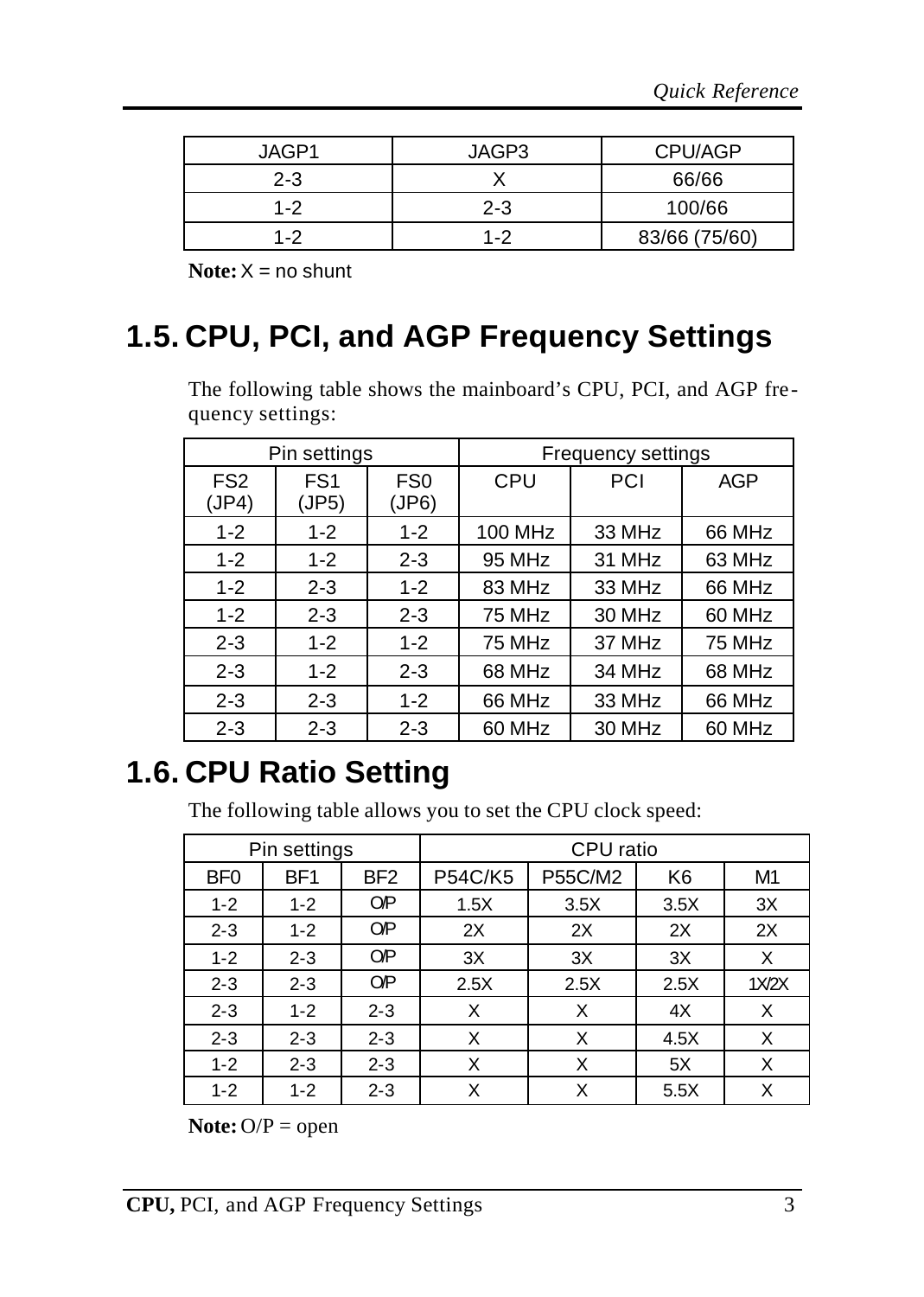# **1.7. CPU VCORE Jumper Setting (JPW1)**

The following table shows the mainboard's CPU VCORE jumper settings:

| VID <sub>3</sub> | VID <sub>2</sub> | VID1 | VID <sub>0</sub> | <b>VCORE</b> |
|------------------|------------------|------|------------------|--------------|
| 1                | 1                | 1    | 1                | 2.0V         |
| 1                | 1                | 1    | 0                | 2.1V         |
| 1                | 1                | 0    | 1                | 2.2V         |
| 1                | 1                | 0    | $\mathbf 0$      | 2.3V         |
| 1                | 0                | 1    | 1                | 2.4V         |
| 1                | 0                | 1    | 0                | 2.5V         |
| 1                | 0                | 0    | 1                | 2.6V         |
| 1                | 0                | 0    | 0                | 2.7V         |
| 0                | 1                | 1    | 1                | 2.8V         |
| $\mathbf 0$      | 1                | 1    | $\mathbf 0$      | 2.9V         |
| $\Omega$         | 1                | 0    | 1                | 3.0V         |
| 0                | 1                | 0    | 0                | 3.1V         |
| 0                | 0                | 1    | 1                | 3.2V         |
| 0                | 0                | 1    | 0                | 3.3V         |
| 0                | 0                | 0    | 1                | 3.4V         |
| 0                | 0                | 0    | 0                | 3.5V         |

**Note:**  $0 =$  short;  $1 =$  open

### **1.8. Connectors**

| <b>WOL</b> | Wake On LAN Connector: This 3-pin header is used for<br>remote wake up of the computer through a network card. |
|------------|----------------------------------------------------------------------------------------------------------------|
| <b>WOM</b> | Wake On Modem Connector: This 3-pin header is used<br>for remote wake up of the computer through a modem.      |

# **1.9. Memory Installation**

168-Pin DIMM SDRAM Memory Configuration

| Bank 0 (DIMM1) | 8, 16, 32, 64, 128, 256 MB |
|----------------|----------------------------|
| Bank 1 (DIMM2) | 8, 16, 32, 64, 128, 256 MB |
| Bank 2 (DIMM3) | 8, 16, 32, 64, 128, 256 MB |
| Total          | 8 MB to 768 MB             |

This concludes Chapter 1. Chapter 2 covers the mainboard's specifications and features.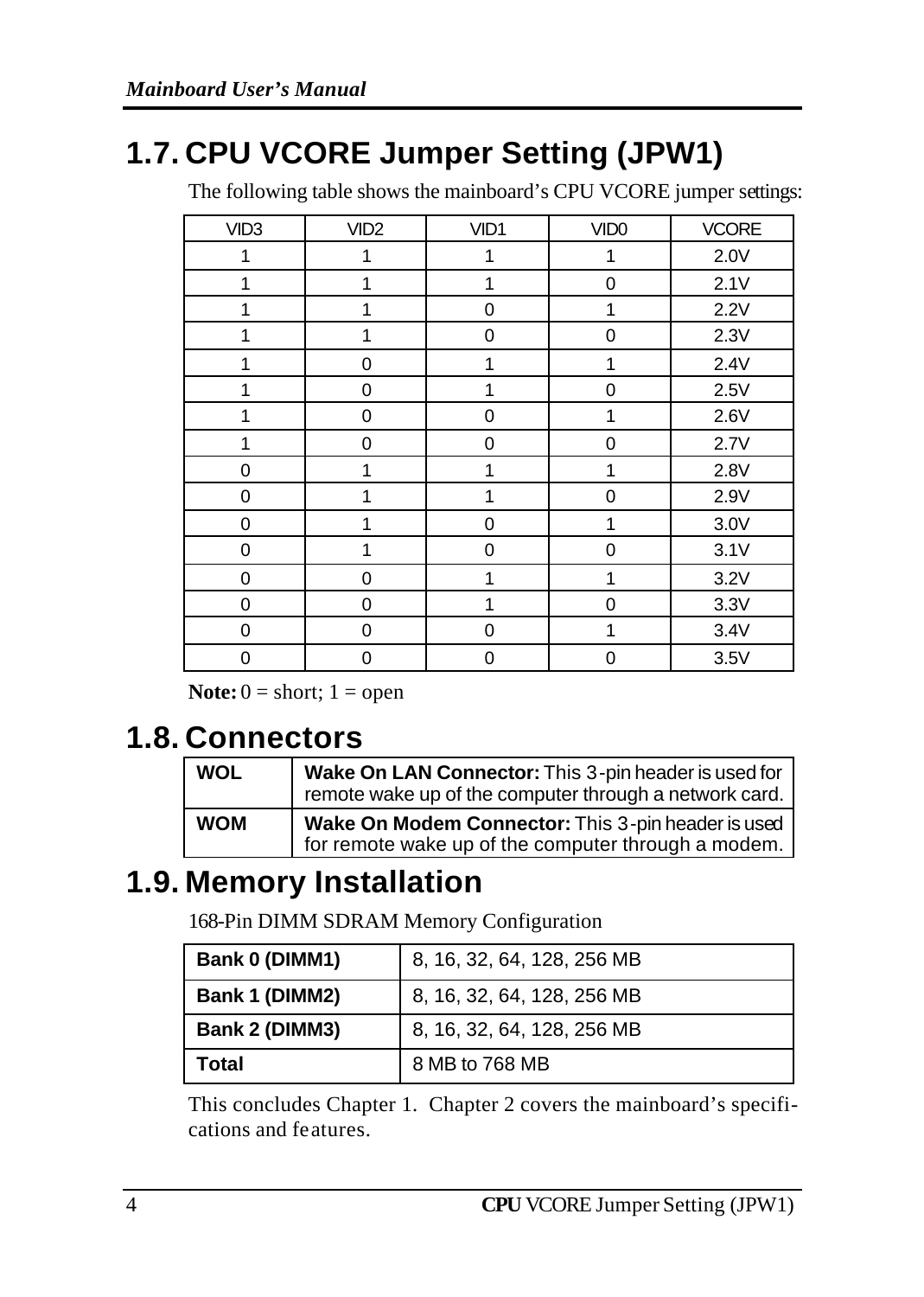# **2. Introduction**

### **2.1. Overview**

The P5F113 is a high quality, high performance, enhanced function mainboard that supports 64-bit Pentium-class Socket 7 and Super7 processors. This mainboard is designed around the latest and fastest VIA 598MVP Apollo MVP3 and VIA 686A chipsets in a standard ATX form factor.

The mainboard delivers workstation-level performance with an integrated AGP (Accelerated Graphics Port), bus mastering EIDE (Enhanced IDE) controller, and concurrent PCI bus. The mainboard accommodates SDRAM (Synchronous DRAM) memory and supports ATA33/66.

The mainboard achieves the highest reliability by supporting ECC (Error Checking and Correction) memory protection, enabling the mainboard to achieve superior data integrity and fault-tolerance in respect to memory errors while running applications.

In addition to superior hardware capabilities, features like bus mastering EIDE driver, Plug and Play, Soft-off, APM (Advanced Power Management), Keyboard Turn On, External Modem Ring On, Wake On LAN (WOL), Watchdog timer wake up, Fan Off in sleeping state and BIOS upgradability are provided with this platform.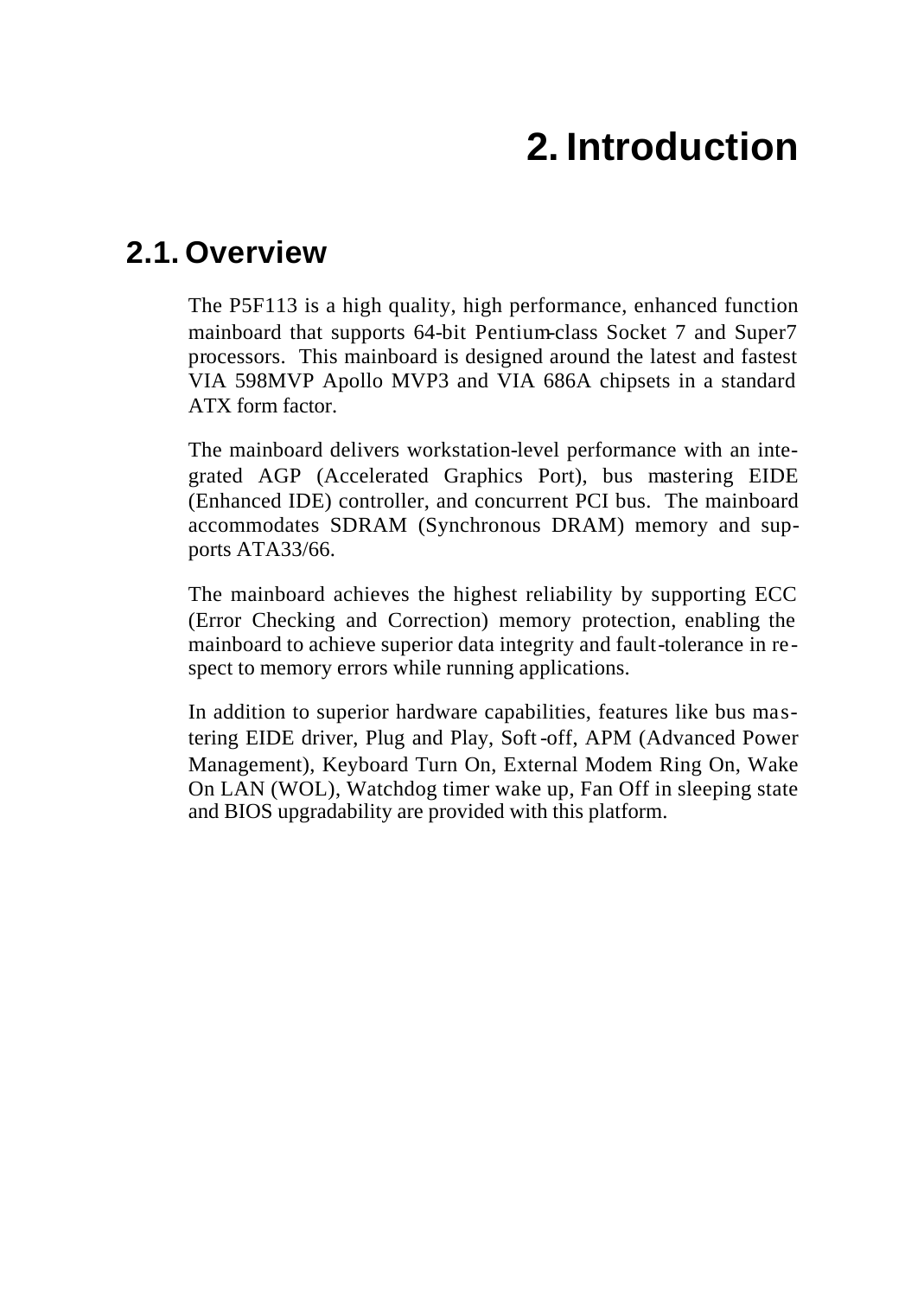# **2.2. Mainboard Specifications and Features**

### **2.2.1. Hardware**

| <b>CPU</b>                       | Supports a Pentium CPU chip or Pentium chip clones<br>such as the 5x86, 6x86, K5 and K6.                                                                                                                                           |
|----------------------------------|------------------------------------------------------------------------------------------------------------------------------------------------------------------------------------------------------------------------------------|
| VRM                              | Onboard Voltage Regulator Module                                                                                                                                                                                                   |
|                                  | Provides 1.8V to 3.5V operating voltage                                                                                                                                                                                            |
| <b>Coprocessor</b>               | CPU has built-in floating point unit                                                                                                                                                                                               |
| <b>Speed</b>                     | System bus clock 66/75/83/100 MHz<br>AGP clock 60/66 MHz<br>PCI bus clock 33/37/41 MHz<br>ISA bus clock 8.33~9.35 MHz                                                                                                              |
| <b>Chipset</b>                   | VT82C598MVP system controller<br>VT82C686A PCI to ISA bridge                                                                                                                                                                       |
| L <sub>2</sub> Cache             | Flexible cache size: 0K/256K/512K/1MB/2MB                                                                                                                                                                                          |
| <b>DRAM</b>                      | Three x 168-pin DIMM sockets<br>Supports 8 MB to 768 MB memory<br>Supports EDO and SDRAM memory                                                                                                                                    |
| <b>EIDE</b><br><b>Controller</b> | Supports four IDE devices in two channels<br>Supports PIO mode 0 through mode 4 drives<br>Supports Bus Mastering DMA mode 2 drives<br>Supports Bus Mastering Ultra DMA-33 drives<br>Supports lomega ZIP or LS-120 removable drives |
| <b>Enhanced</b><br>VO            | One floppy disk controller<br>One Standard/EPP/ECP parallel port connector<br>Two 16550 compatible serial port connectors<br>One IrDA compatible Infrared port<br>Two USB (Universal Serial Bus) connectors                        |
| Mouse and<br>Keyboard            | PS/2 mouse connector<br>PS/2 keyboard connector                                                                                                                                                                                    |
| <b>Expansion</b><br><b>Slots</b> | One AGP slot<br>Four 32-bit PCI slots<br>One 8/16-bit ISA slot                                                                                                                                                                     |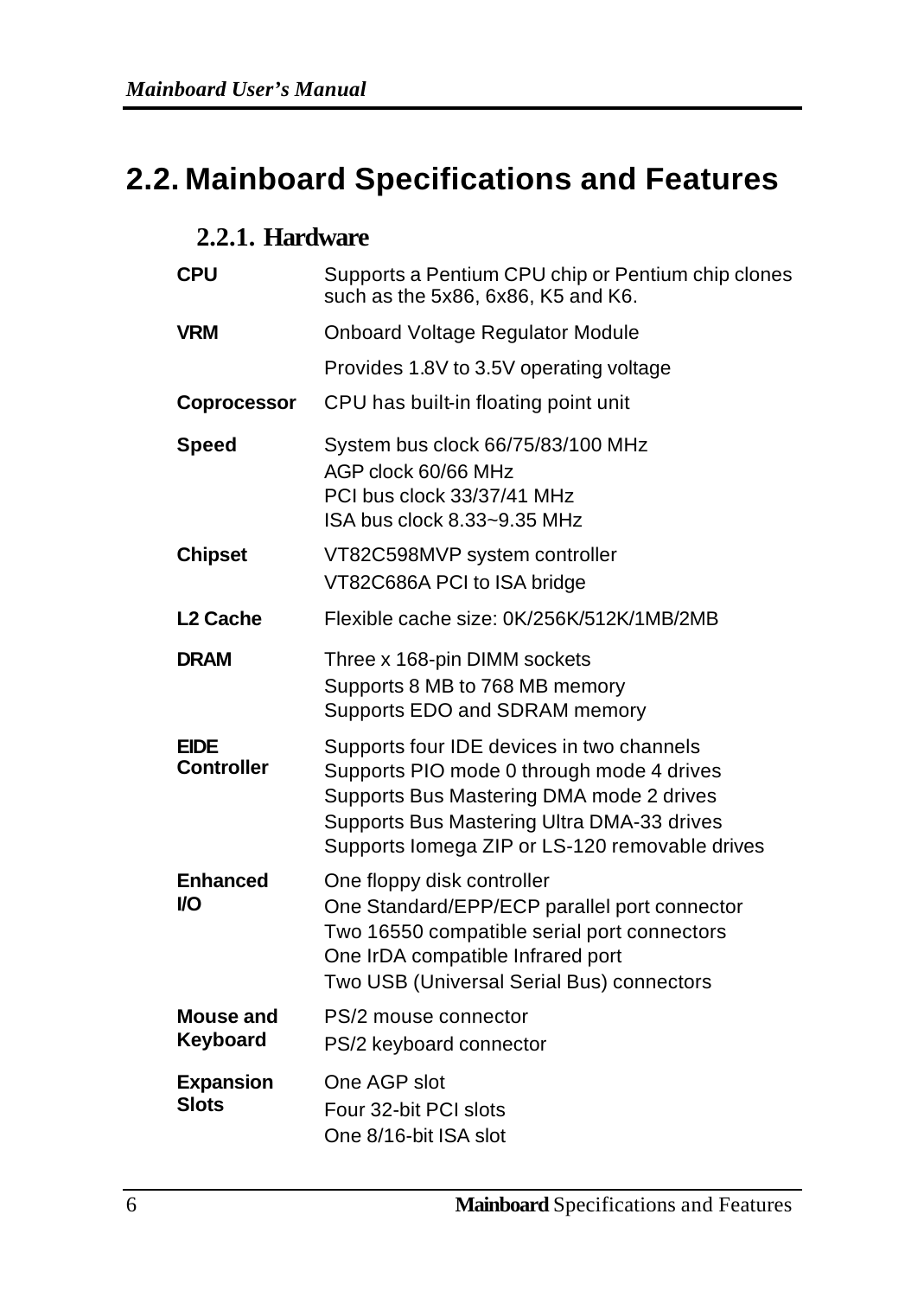| <b>Power</b><br><b>Management</b>  | Compliant with EPA, APM 1.2 and ACPI<br>ATX soft-off power control<br>Power – on by keyboard and PS/2 mouse<br>Power – on by external modem ring<br>Power – on by alarm<br>Power – on by Wake On LAN (WOL)<br>Fan off in sleep mode |  |  |
|------------------------------------|-------------------------------------------------------------------------------------------------------------------------------------------------------------------------------------------------------------------------------------|--|--|
| <b>System</b><br><b>Management</b> | CPU temperature warning and system temperature<br>detection<br>CPU and system voltage detection<br>CPU and secondary fan RPM detection                                                                                              |  |  |
| <b>Voltage</b><br><b>Regulator</b> | Switching regulator<br>CPU voltage auto-detection                                                                                                                                                                                   |  |  |
| <b>Form Factor</b>                 | ATX form factor 20 cm x 30.5 cm (7.9-inch x 12.0-inch)                                                                                                                                                                              |  |  |

### **2.2.2. Software**

| <b>BIOS</b>                         | <b>AWARD Pentium II AGP/PCI BIOS</b><br>2M-bit Flash BIOS with ESCD (Extended System<br>Configuration Data) block<br>Supports APM, Plug and Play, Multi-Boot, DMI and<br>EIDE devices<br>Supports high-capacity LS-120 and ZIP removable<br>media drive |
|-------------------------------------|---------------------------------------------------------------------------------------------------------------------------------------------------------------------------------------------------------------------------------------------------------|
| <b>Driver and</b><br><b>Utility</b> | <b>IDE Bus mastering Ultra DMA driver</b><br>Flash utility for BIOS upgrade<br><b>System Environment Monitoring Utility</b><br>Optional ES1373 audio drivers                                                                                            |
| Operating<br><b>System</b>          | Operates with MS_DOS, Windows 3.x/95/98/2000/NT,<br>OS/2, Novell Netware/UnixWare 1.1, and SCO Unix 4.2                                                                                                                                                 |

### **2.2.3. Environment**

| $0^{\circ}$ C to 50 $^{\circ}$ C (operating) |
|----------------------------------------------|
| 0 to 85% (operating)                         |
| 0 to 500 Hz                                  |
| 4.9V to 5.2V                                 |
| 1.8V to 3.50V                                |
| -5V, +12V, -12V, +5VSB 5% tolerance          |
|                                              |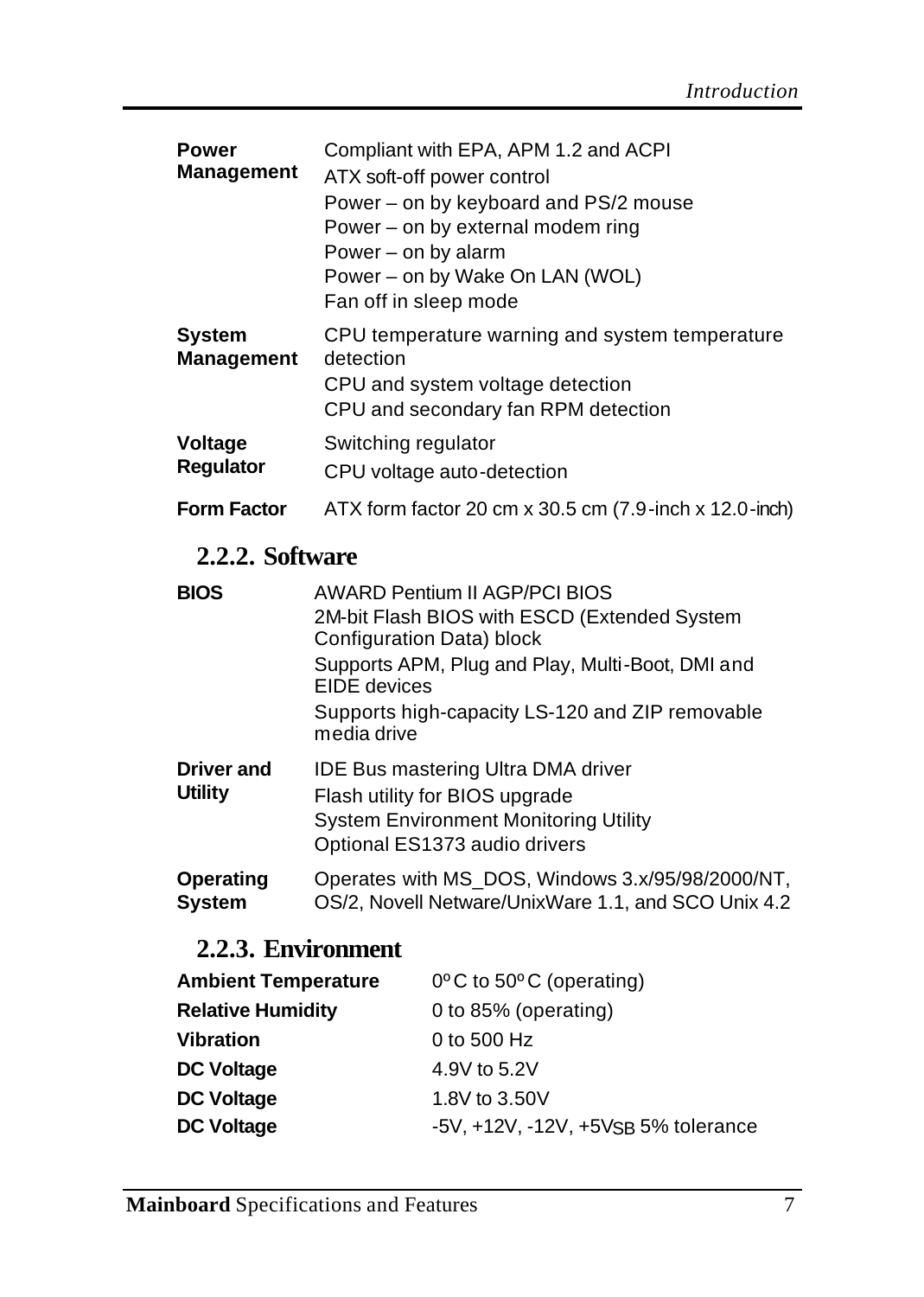

### **2.3. Mainboard Layout**

*Note: Because of optional items and design changes, your mainboard may not be identical to the one shown in the illustration.*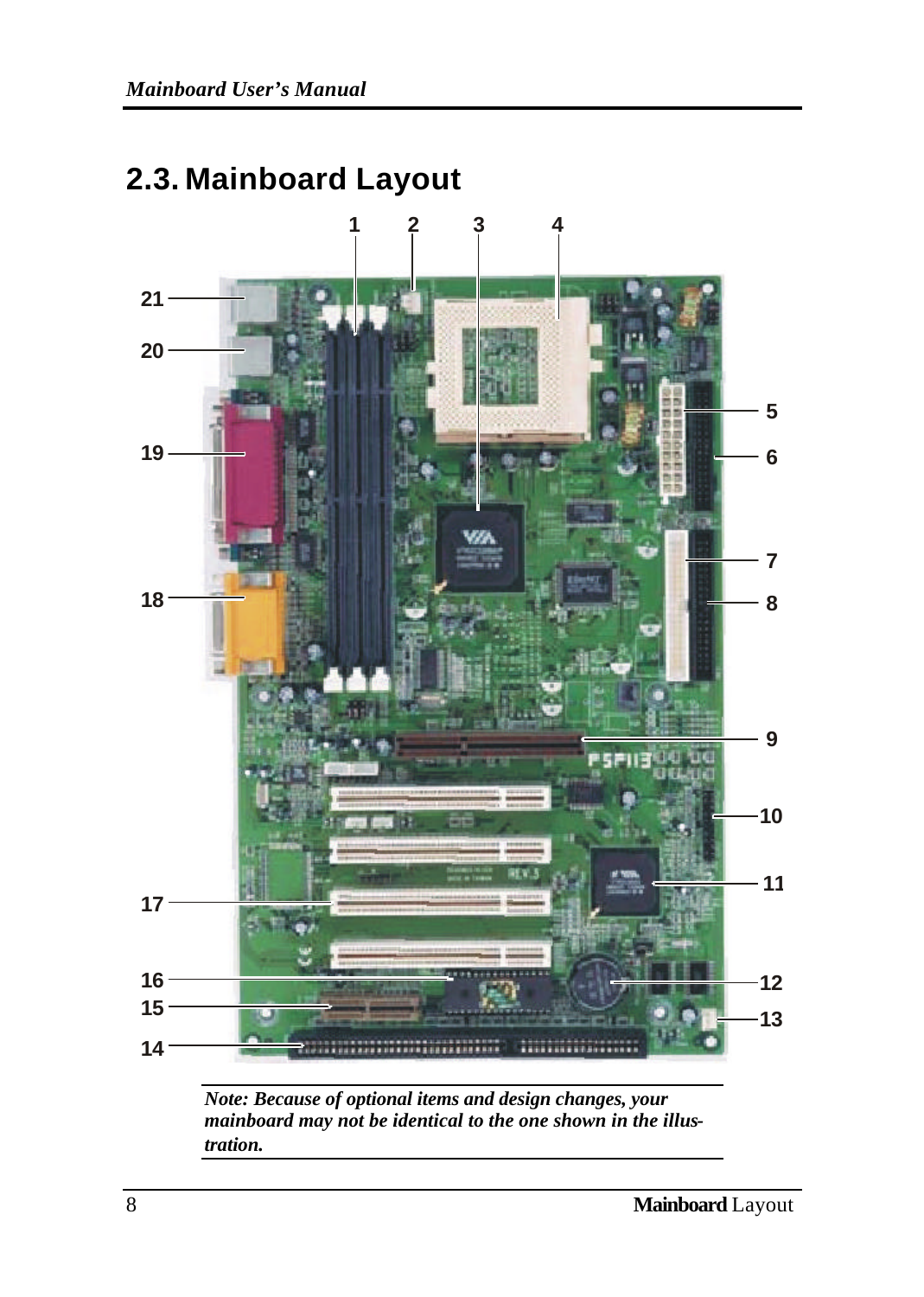| No. | <b>Name</b>      | <b>Function</b>                                              |  |
|-----|------------------|--------------------------------------------------------------|--|
| 1   | $DIMM 1-3$       | Three DIMM module slots                                      |  |
| 2   | FAN <sub>1</sub> | CPU fan connector                                            |  |
| 3   |                  | VIA VT82C598MVP AGPset                                       |  |
| 4   |                  | <b>CPU Slot</b>                                              |  |
| 5   | <b>PW</b>        | 12V ATX power connector                                      |  |
| 6   | <b>FDC</b>       | Connector for floppy disk drives                             |  |
| 7   | IDE <sub>1</sub> | IDE 1 connector (white)                                      |  |
| 8   | IDE <sub>2</sub> | IDE 2 connector (black)                                      |  |
| 9   | AGP              | AGP slot (3.3V)                                              |  |
| 10  |                  | Connector for front panel switches and indicators            |  |
| 11  |                  | VIA VT82C686A PCIset                                         |  |
| 12  | BT               | Backup battery for CMOS memory and real-<br>time clock (RTC) |  |
| 13  | FAN <sub>2</sub> | Secondary CPU fan connector                                  |  |
| 14  | <b>ISA</b>       | ISA expansion slot                                           |  |
| 15  | <b>AMR</b>       | AMR slot                                                     |  |
| 16  |                  | <b>Flash BIOS</b>                                            |  |
| 17  | PCI 1~4          | 32-bit PCI expansion slots                                   |  |
| 18  |                  | Game port (top), audio ports (bottom)                        |  |
| 19  |                  | Parallel port (top); two serial ports (bottom)               |  |
| 20  |                  | Two USB ports                                                |  |
| 21  |                  | PS/2 mouse (top); PS/2 keyboard (bottom)                     |  |

### *Key to Mainboard Components*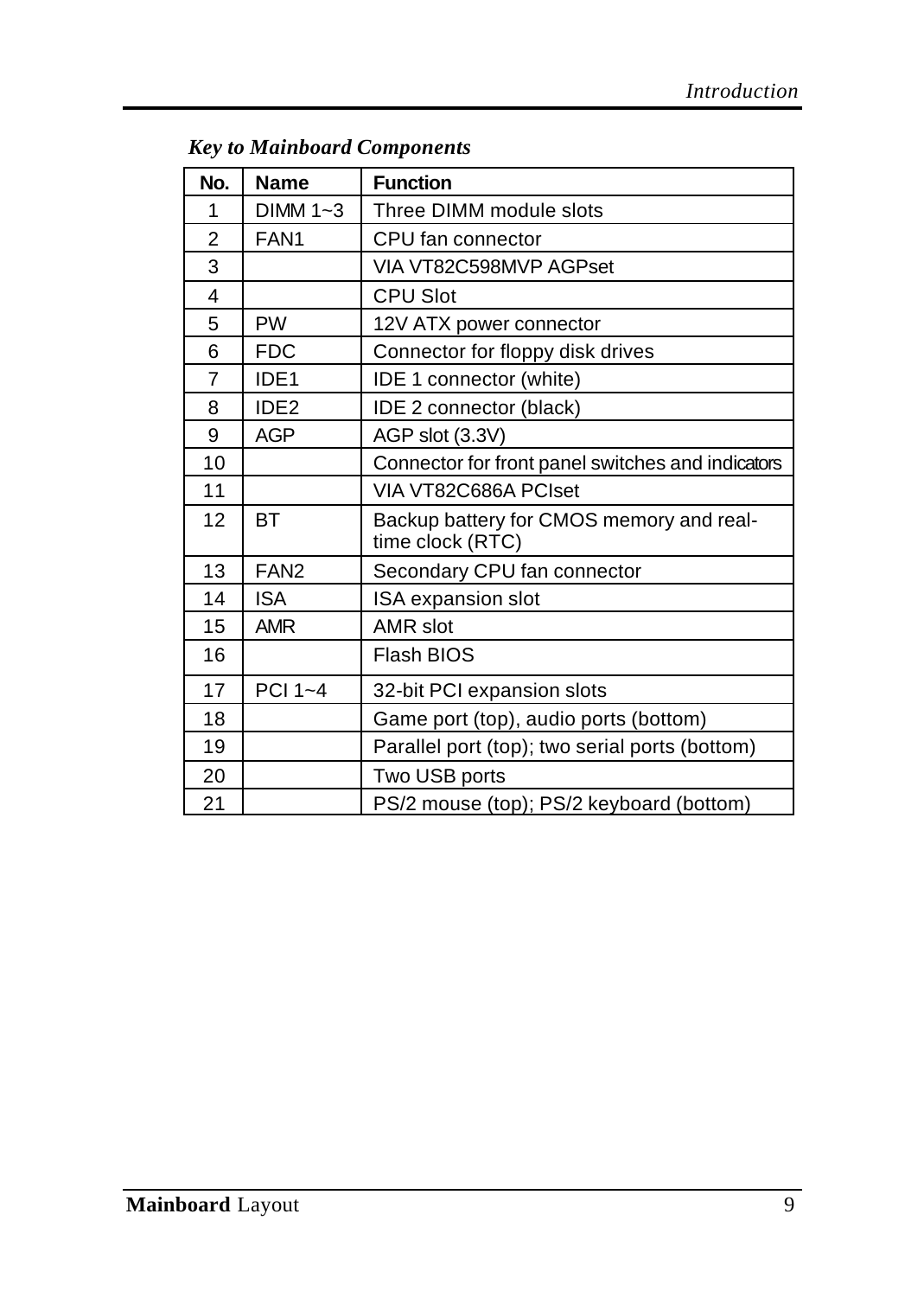### **2.4. Microprocessor**

The mainboard is designed to operate with the following processors:

| <b>Processor Type</b>       | <b>Speed</b>                                                      | <b>FSB</b>                         |
|-----------------------------|-------------------------------------------------------------------|------------------------------------|
| Intel Pentium               | 200/233 MHz                                                       | 66 MHz                             |
| AMD 6x86, K6,<br>K6-2, K6-3 | 233/266/300 MHz<br>$300 \sim 550 + \text{MHz}$<br>333/380/475 MHz | 66 MHz<br><b>100 MHz</b><br>95 MHz |
| Cyrix/IBM<br>6x86/6x86MX    | MIIPR 200/233 MHz<br>MIIPR 266/333 MHz<br>MIIPR 366 MHz           | 75 MHz<br>83 MHz<br><b>100 MHz</b> |

An onboard switching voltage regulator provides the required 1.8 to 3.5 volts for the processor. The processor sends five VID (Voltage Identification) signals to the switching voltage regulator. The switching regulator generates the correct voltage for the processor.

# **2.5. CPU Packaging**

Socket 7 and Super7 CPUs are packaged in an SPGA (Staggered Pin Grid Array) configuration. Socket 7 uses an SPGA socket, either a 296-pin LIF or a 321-pin ZIF.

The Super7 specification from AMD allows non-Intel CPU chips to take advantage of faster bus speeds and newer peripheral technologies. Super7 adds support for AGP, USB, Ultra ATA and the 100 MHz bus.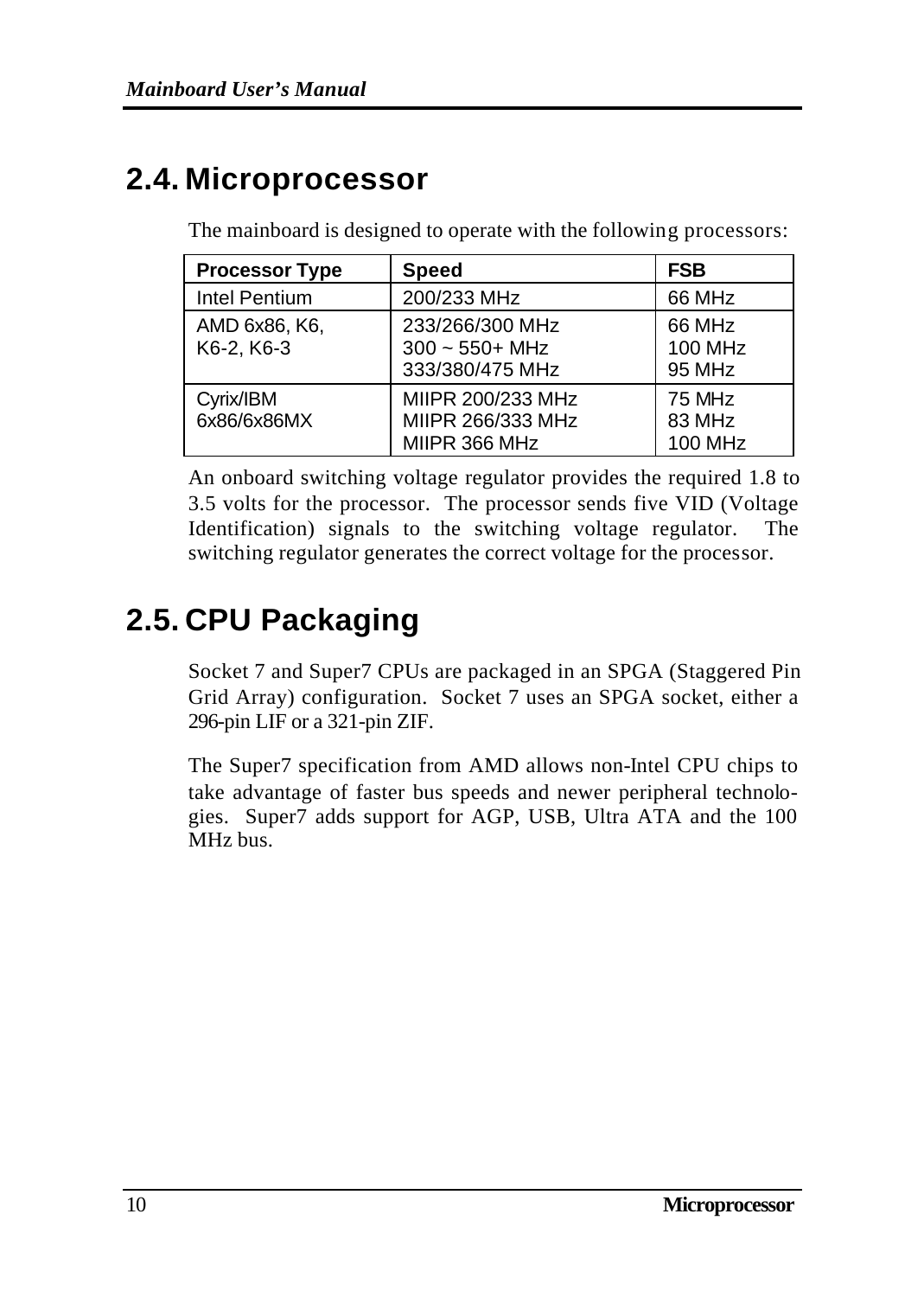# **2.6. Chipset**

The P5F113 supports the VIA 82C598MVP Apollo MVP3 chipset. The chipset comes in pairs—the North Bridge chip and the South Bridge chip.

- **North Bridge** CPU interface controller (66/100 MHz FSB)
	- AGP interface controller (AGP 2x)
	- Integrated DRAM controller (Synchronous 66/100 MHz SDRAM)
	- Fully synchronous PCI 2.1 bus interface
	- Data buffering:
		- ♦ CPU-to-AGP
		- CPU-to-DRAM
		- ♦ CPU-to-PCI
		- ♦ AGP-to-DRAM
		- ♦ AGP-to-PCI
		- PCI-to-AGP
		- PCI-to-DRAM

- **Southbridge** Interface between the PCI and ISA buses
	- Power Management Logic
	- USB controller
	- EIDE controller (ATA33)
	- Seven DMA channels
	- One timer/counter
	- Two 8-channel interrupt controllers
	- NMI logic and SMI interrupt logic
	- PCI/ ISA bus arbitrator
	- SMBus interface
	- Power management Logic
	- Realtime clock (RTC)
	- ACPI controller

This concludes Chapter 2. Chapter 3 covers hardware installation.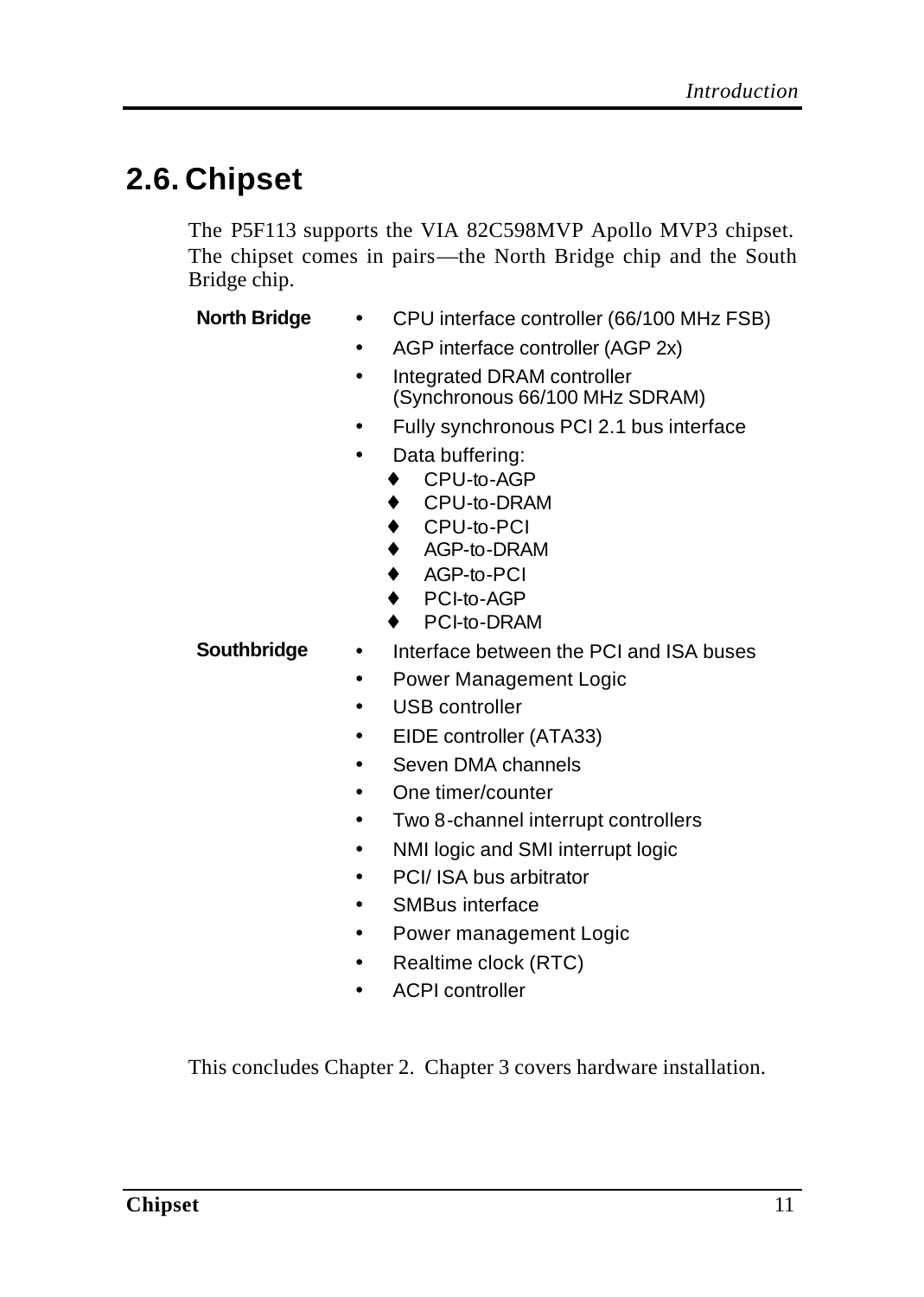# **3. Hardware Installation**

This chapter explains how to use your mainboard to build a powerful computer system. At a minimum, you will need the following components in order to build a fully functioning system.

- Computer case with ATX power supply
- Super7 processor
- One SDRAM memory module
- One floppy disk drive
- One UDMA-33 IDE hard disk drive
- One CD-ROM drive
- One display monitor
- One PS/2 mouse
- One PS/2 keyboard
- One set of loudspeakers

Of course, you can use the system I/O ports and expansion slots to add many more features and components to your system than the items listed above.

### **3.1. Unpacking**

The P5F113 mainboard package contains the following items:

- $\Box$  One mainboard
- $\Box$  One IDE 40-pin ribbon cable
- $\Box$  One floppy 34-pin ribbon cable
- $\Box$  Driver and utility CD
- $\Box$  User's manual

After removing the mainboard from its anti-static bag, place it on a grounded or anti-static surface (component side up). Inspect the mainboard and contact your vendor immediately if it is damaged.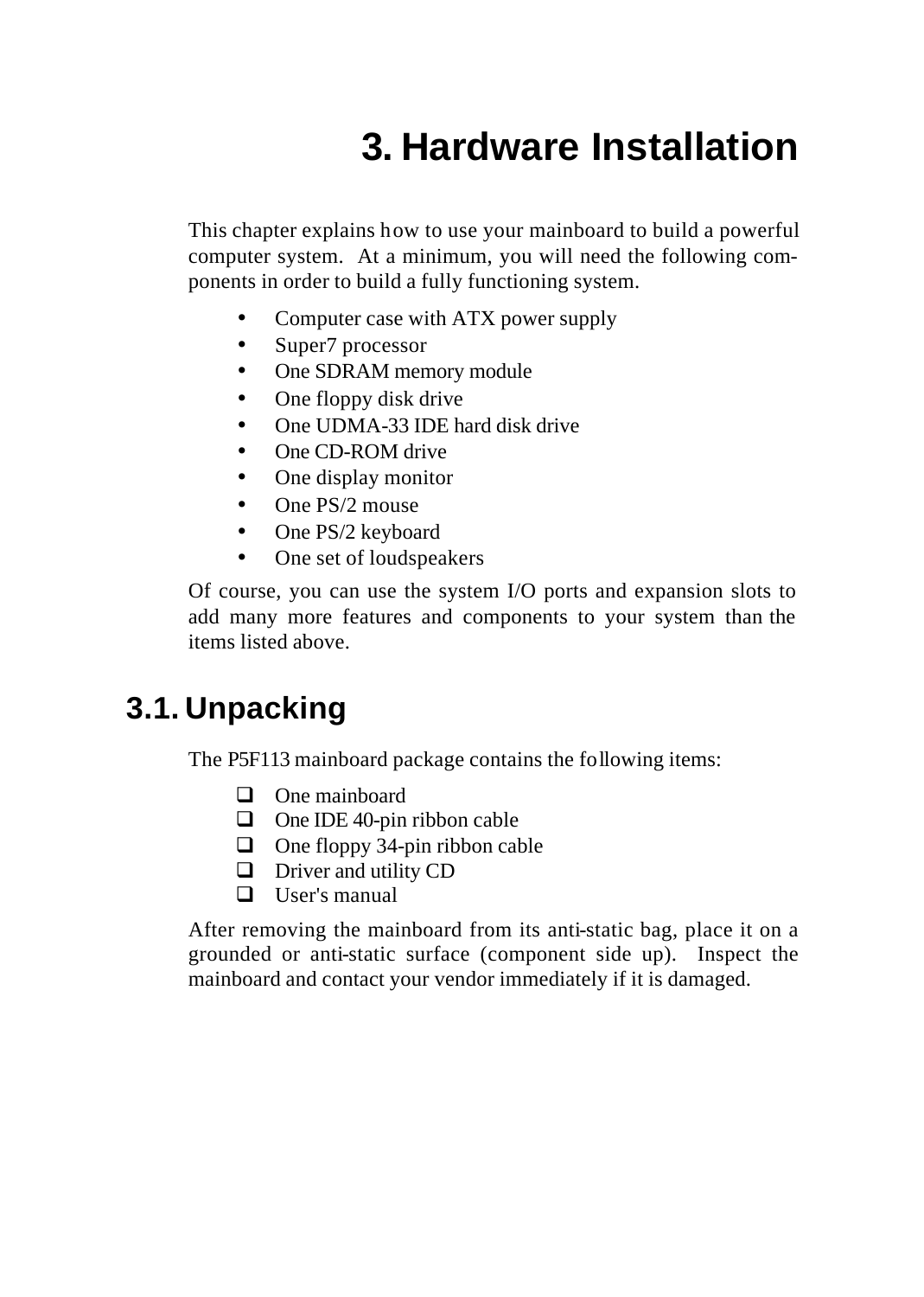# **3.2. Installation**

The P5F113 is designed to fit into a standard ATX form factor chassis. The pattern of the mounting holes and the position of the back panel connectors meet the ATX system board specification. The chassis comes with various mounting fasteners, which are made of metal or plastic. It is highly recommended to use as many metal fasteners as possible to mount the mainboard in the chassis for better grounding.

To install the mainboard you need to install the CPU and DIMM memory modules, attach the connectors, and set the correct CPU speed in the CMOS setup.

# **3.3. Safety Measures**

Computer components and electronic circuit boards can be damaged by discharges of static electricity. Working on computers that are still connected to a power supply can be extremely dangerous. Follow the simple guidelines below to avoid damaging your computer:

- Always disconnect the mainboard from the ATX power supply, and disconnect the computer from the power outlet whenever you are working inside the computer case.
- If possible, wear a grounded wrist strap when you are installing the mainboard or working inside the computer case. Alternatively, discharge any static electricity by touching the bare metal chassis of the computer case, or the bare metal body of any other grounded appliance.
- Hold electronic circuit boards by the edges only. Do not touch the components on the board unless it is necessary to do so. Do not flex or stress the circuit board.
- Leave each component inside the static-proof packaging that it ships with until you are ready to use the component for the installation.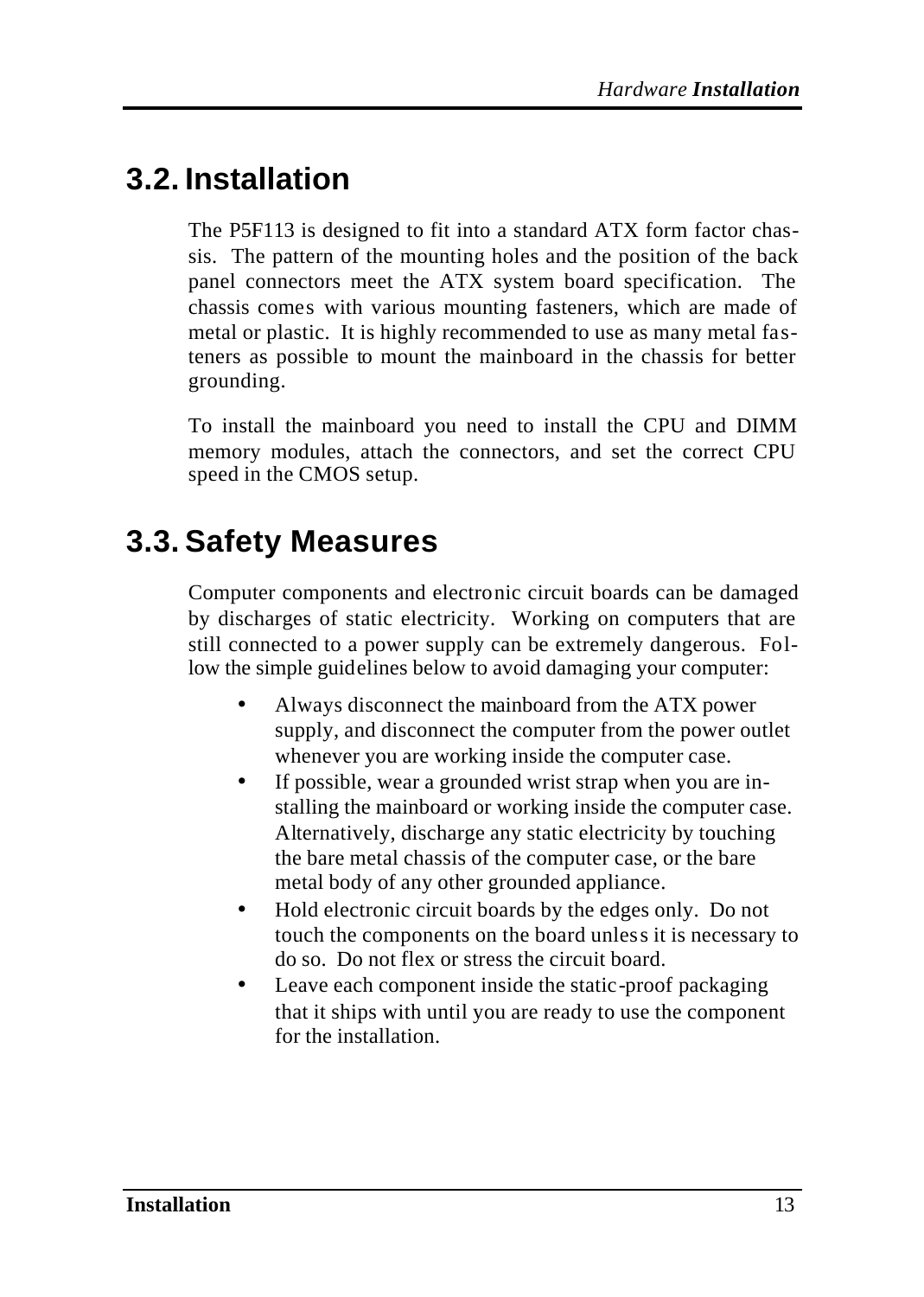### **3.4. Connector/Jumper Location**

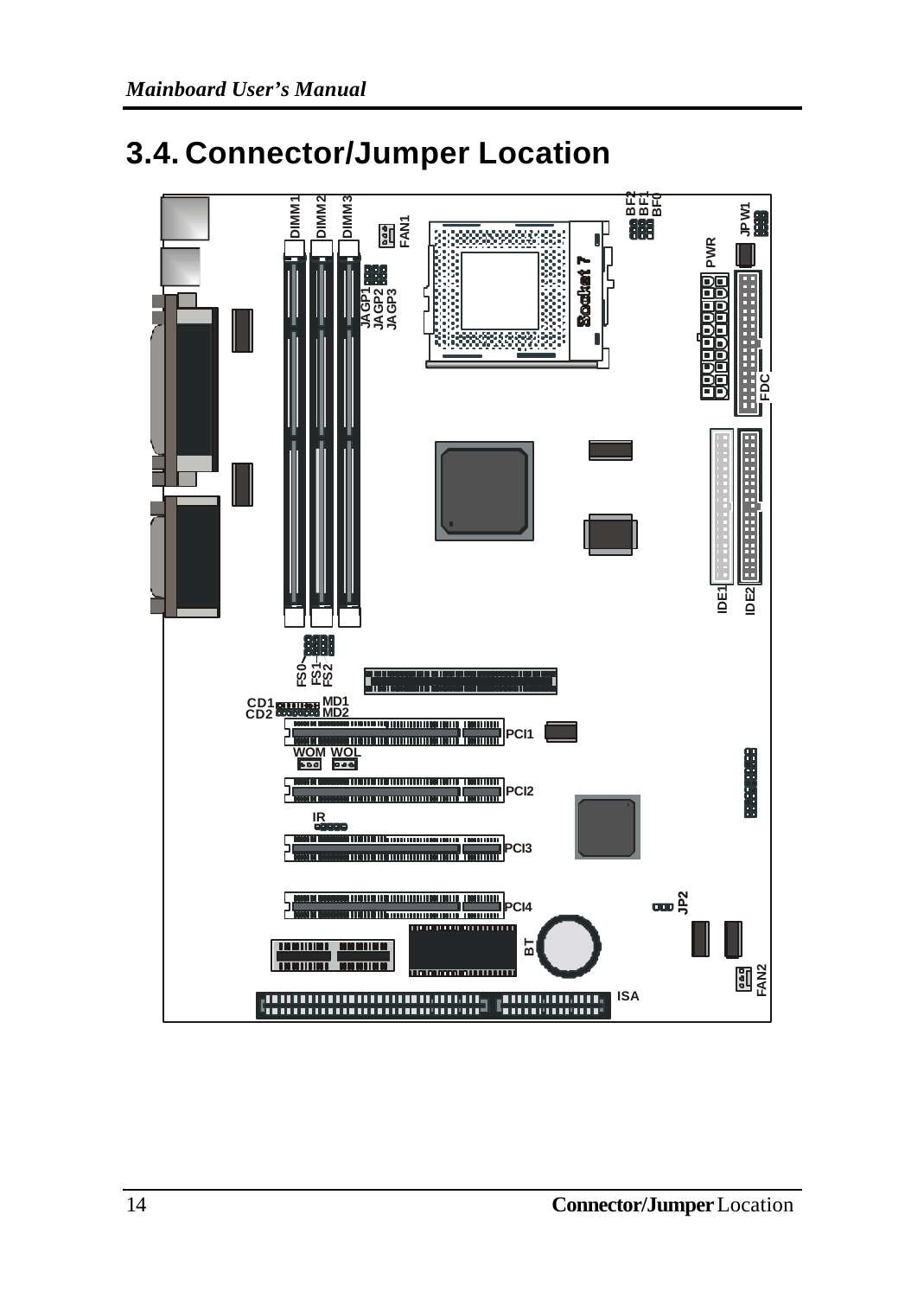# **3.5. Attaching Connectors**

### **3.5.1. Front Panel Connectors**

There are six connectors on the mainboard for speaker, switches, and indicator lights on the system's front panel.



| <b>Speaker</b>                   | This 4-pin connector connects to the case-mounted speaker.                                                                                                                                                                                                |
|----------------------------------|-----------------------------------------------------------------------------------------------------------------------------------------------------------------------------------------------------------------------------------------------------------|
| <b>Power</b><br>LED &<br>Keylock | This 5-pin connector connects to the case-mounted key-<br>lock switch and the power LED. The keylock switch is<br>used to lock the keyboard for security purposes.                                                                                        |
| <b>HDD LED</b>                   | This 2-pin connector connects to the case-mounted HDD<br>LED to indicate hard disk activity.                                                                                                                                                              |
| <b>STB LED</b>                   | This 2-pin connector connects to the case-mounted STB<br>LED to indicate a standby status. The LED remains lit<br>even when the system is off to indicate that AC power is<br>available. When the system enters standby mode, the<br>LED starts blinking. |
| Reset                            | This 2-pin connector connects to the case-mounted reset<br>switch and is used to reboot the system.                                                                                                                                                       |
| <b>PW SW</b>                     | This 2-pin connector connects to the case-mounted Power button.                                                                                                                                                                                           |

The front panel on your case may have a turbo switch to deactivate Turbo mode when a slower speed is required fo r a specific application. The P5F113 series does not support the hardware turbo deactivation function. Use <CTRL><ALT><+/-> keys to change the speed if necessary.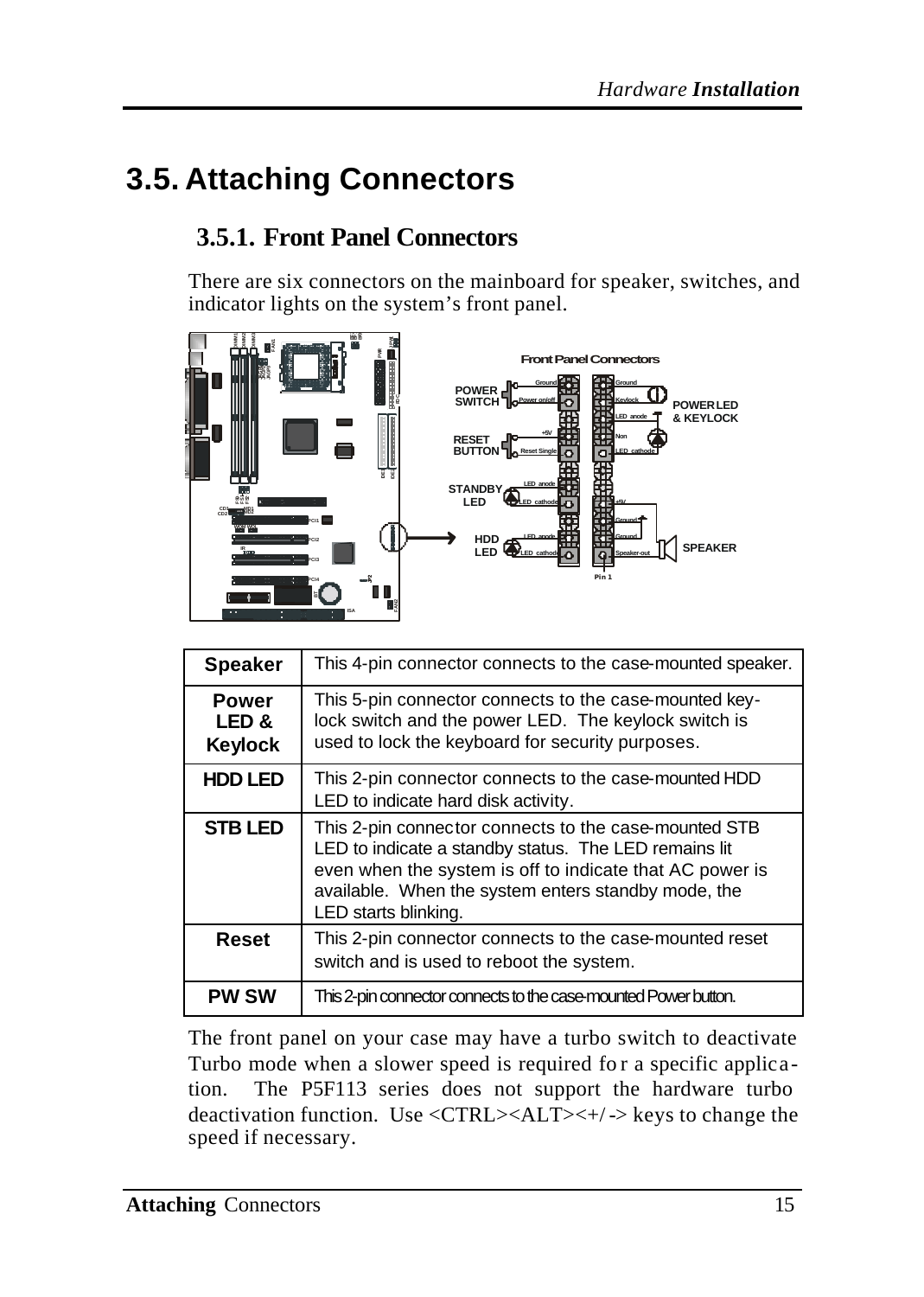#### *IrDA-compliant (Infrared) Connector*

This 5-pin connector connects to an optional wireless transmitting and receiving infrared module via a cable and a bracket. Configure BIOS to enable the IrDA port if you attach an infrared module to this connector. Refer to *Integrated Peripherals* in Chapter 4 for details.



*CD-ROM Connectors*

These connectors enable you to connect a CD-ROM to the mainboard and receive stereo audio input.

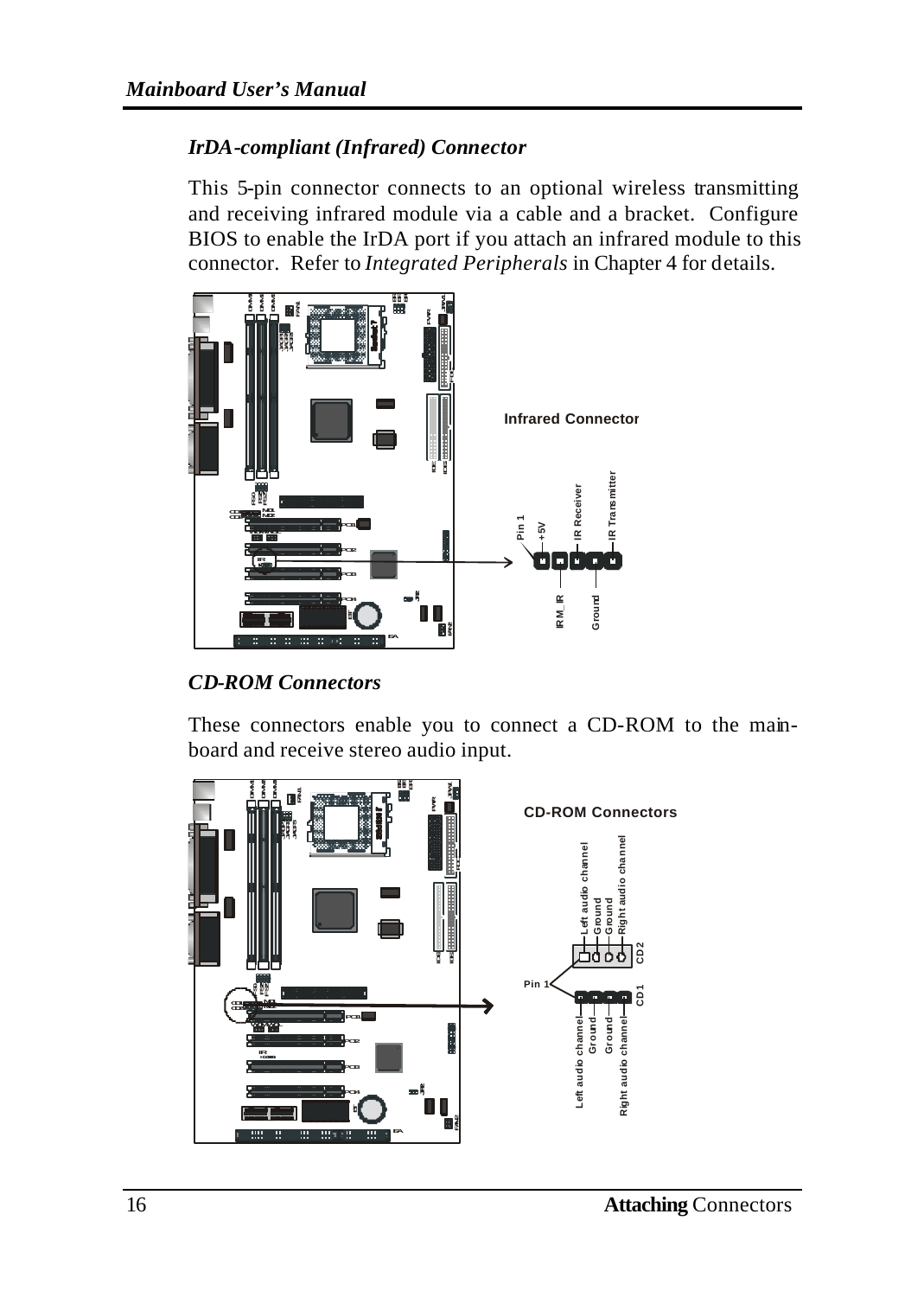#### *Modem Voice Input Connector*

This 4-pin header is used for the Voice Modem's internal connector.



*Wake on LAN Connector:*

This 3-pin header is used for remote wake up of the computer through a network.



*Note: You must enable the Wake On LAN feature in the BIOS setup if you use this feature. Refer to the Power Management section in Chapter 4 for details.*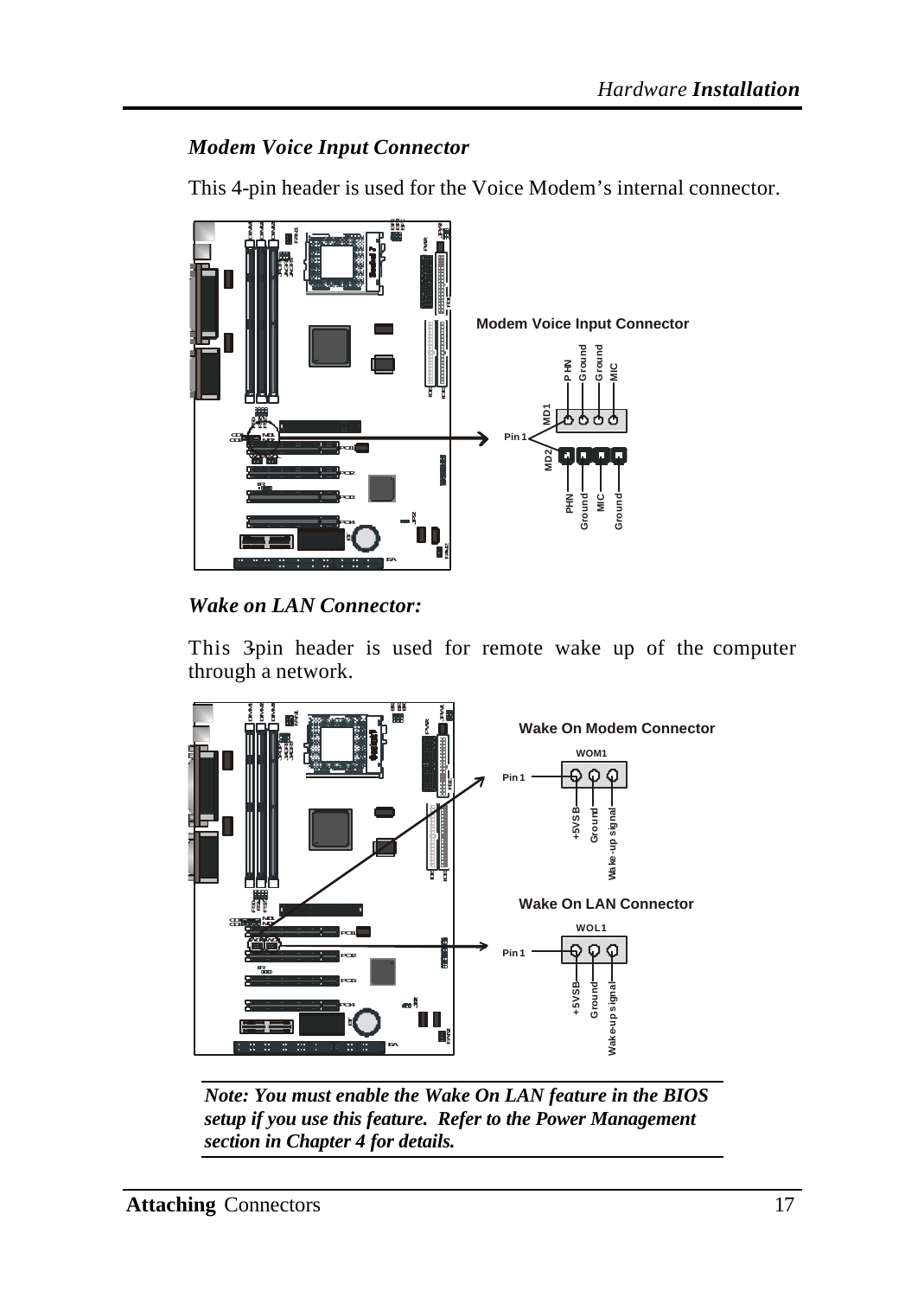#### *Wake on Modem Connector:*

This 3-pin header is used for remote wake up of the computer through a modem.

*Note: You must enable the Wake On Modem feature in the BIOS setup if you use this feature. Refer to the Power Management section in Chapter 4 for details.*

#### *Floppy Drive Connector (One 34-pin Block)*

A floppy disk drive ribbon cable has two connectors to support two floppy disk drives. The connector with twisted wires always connects to drive A; the connector with untwisted wires connects to drive B. You must orient the cable connector so that the pin 1 (color) edge of the cable corresponds with pin 1 of the I/O port connector.

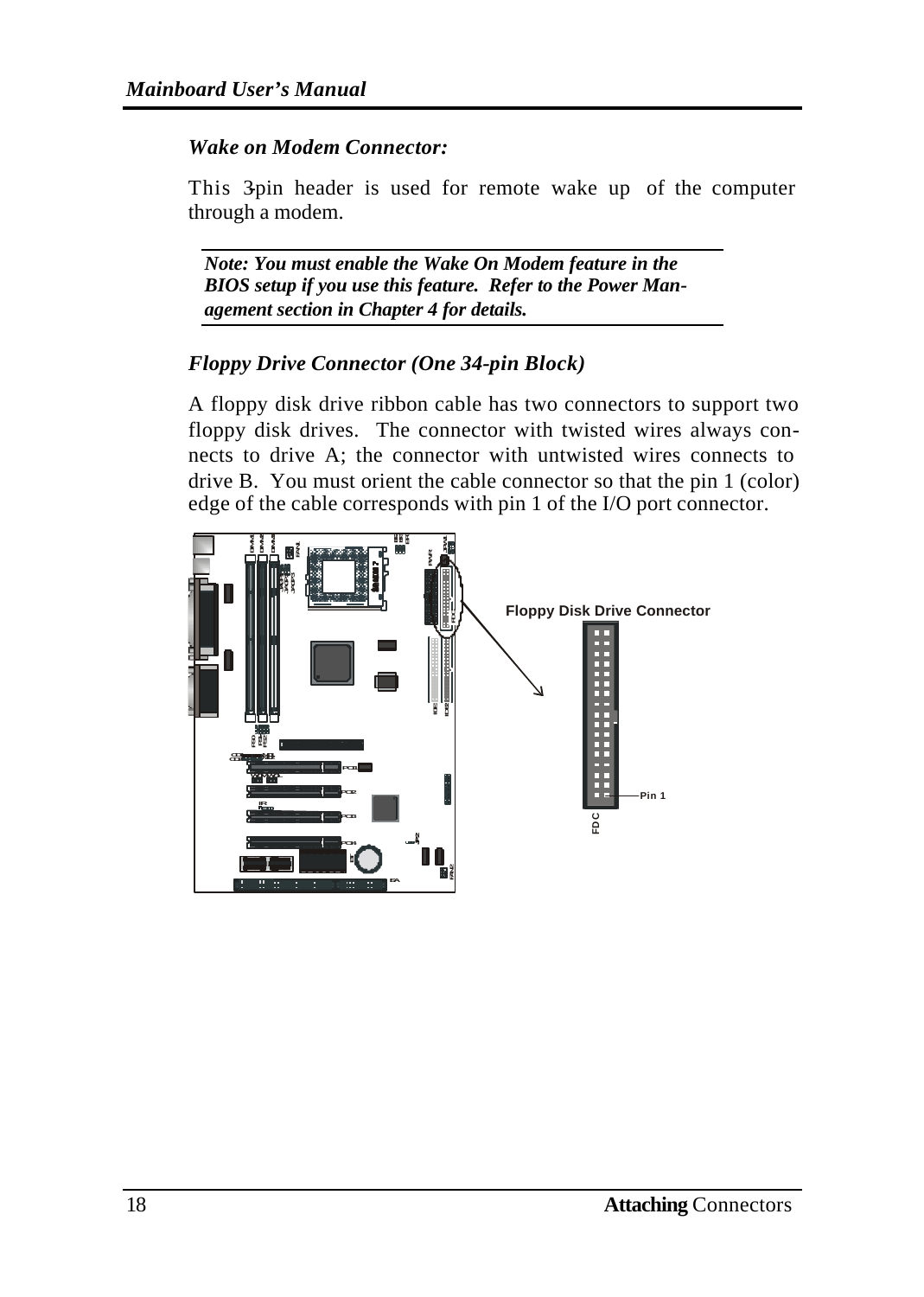#### *IDE Connectors*

An IDE drive ribbon cable has two connectors to support two IDE drives. If a ribbon cable connects to two IDE drives at the same time, one of them has to be configured as Master and the other has to be configured as Slave by setting the drive select jumpers on the drive.



Consult the documentation that came with your IDE drive for details on jumper locations and settings. You must orient the cable connector so that the pin 1 (color) edge of the cable corresponds to pin 1 of the I/O port connector.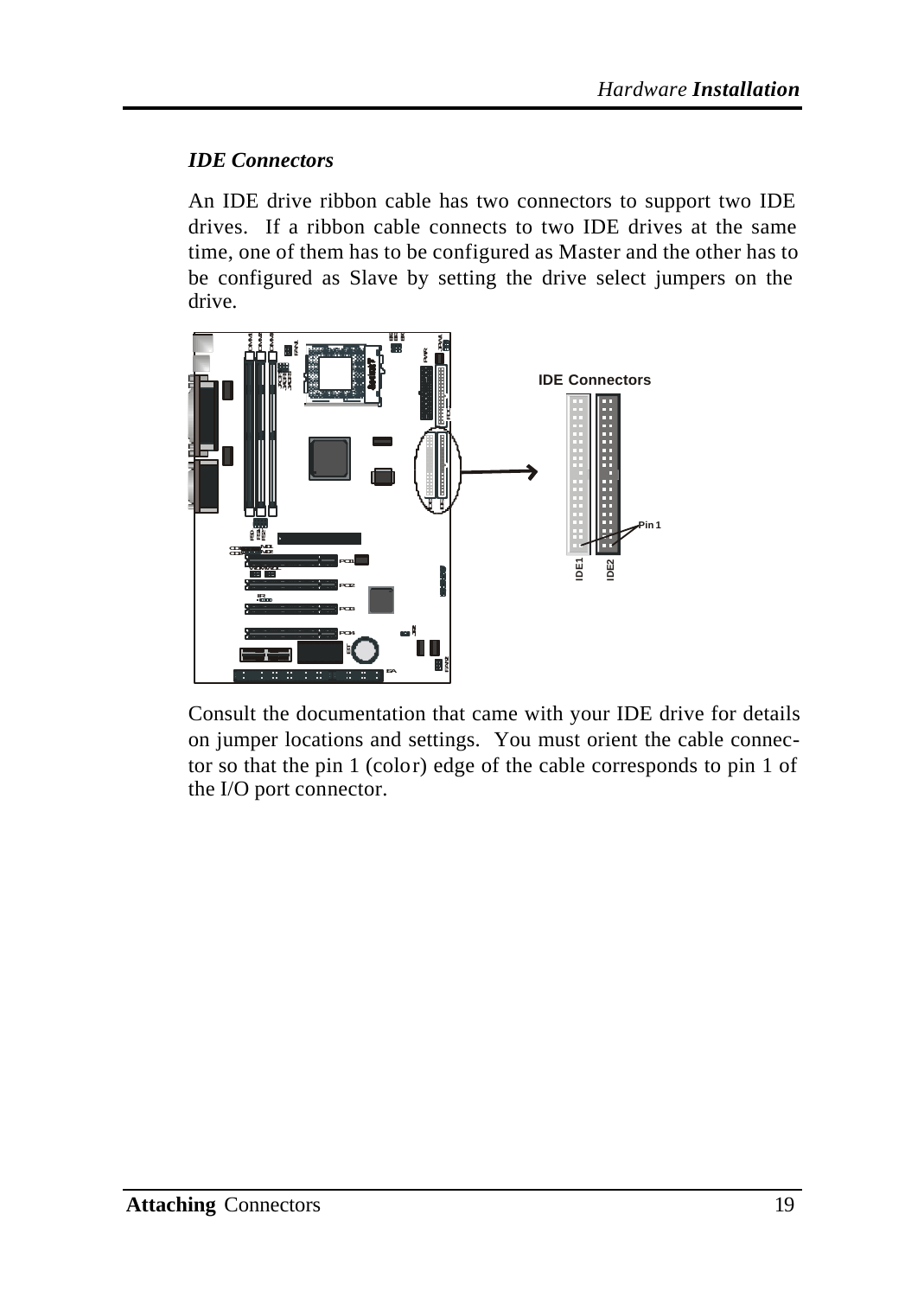### **3.5.2. Back Panel Connectors**

The back panel provides external access to PS/2 style keyboard and mouse connectors, two serial ports, one parallel port and dual USB ports which are integrated on the mainboard. Some mainboards have a game port and audio ports as optional accessories. The figures below show the location of the back panel I/O connectors.

#### *PS/2 Mouse and PS/2 Keyboard*

Connect a PS/2 mouse to the green 6-pin mini DIN connector. The system will automatically assign IRQ 12 to the PS/2 mouse if one is connected.



Connect a PS/2 keyboard to the purple 6-pin mini DIN connector. If you want to connect a standard AT size (large DIN) connector, you must use an adapter.

#### *Universal Serial Bus Ports*

You can connect two USB devices or USB hubs to the USB ports.



The USB ports provide a hardware interface for low-speed peripherals such as the keyboard, mouse, joystick, scanner, printer and telephony devices, and also support MPEG-1 and MPEG-2 digital video. The USB ports have a maximum bandwidth of 12 Mbits/sec (equivalent to 1.5 Mbytes/sec), and up to 127 devices can be attached. Fast devices can use the full bandwidth, while lower-speed ones can transfer data using a 1.5 Mbits/sec subchannel.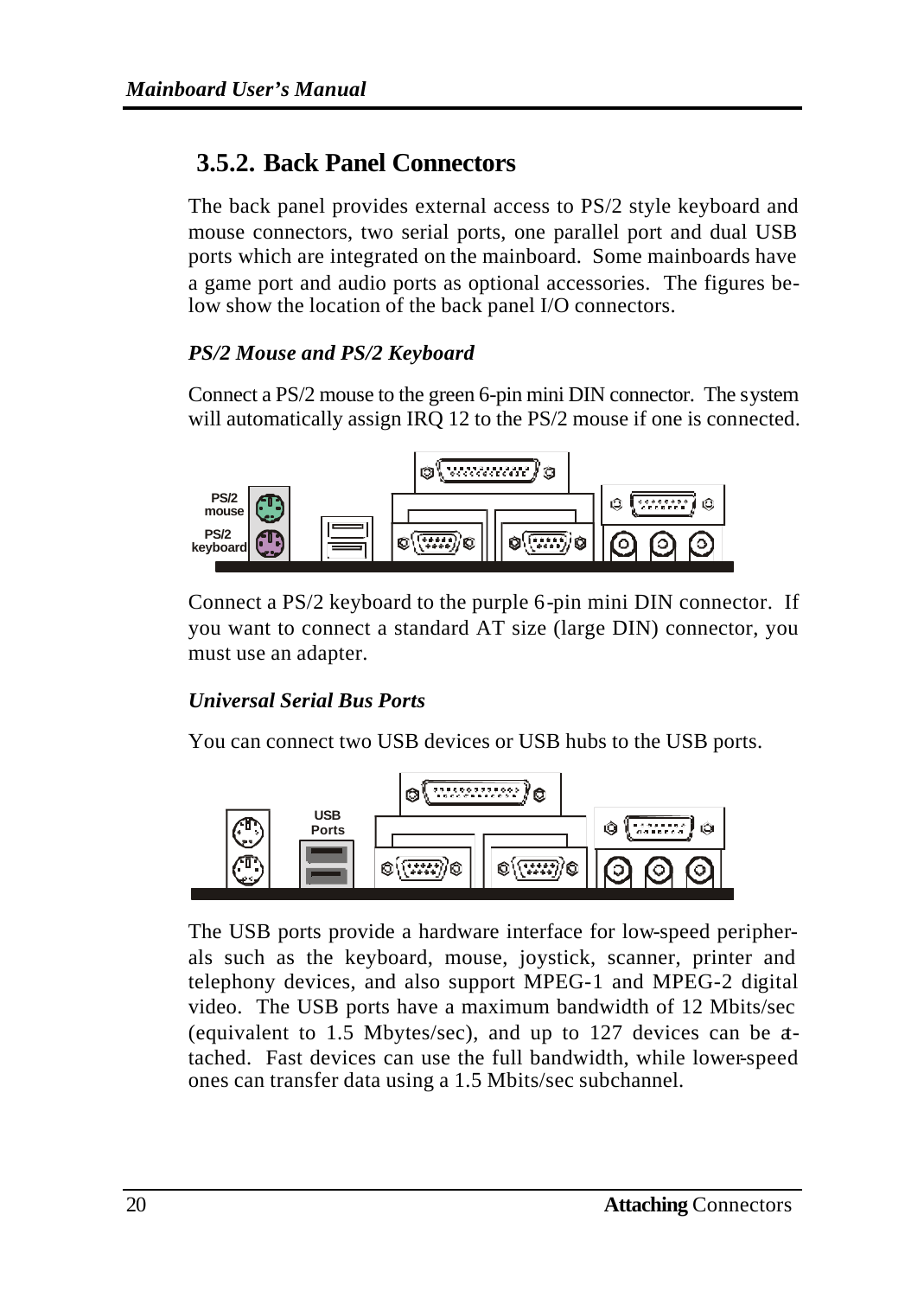#### *Parallel Port Connector*

Connect a printer or other parallel device to the burgundy-colored 25-pin parallel port. You can set the parallel port IRQ and parallel port mode in BIOS. Refer to *Integrated Peripherals* in Chapter 4 for details.



*Serial Port Connectors*

Connect a serial device such as a mouse or modem to the turquoise 9 pin serial ports. You can set the serial port IRQs in BIOS. Refer to *Integrated Peripherals* in Chapter 4 for details.



#### *Game Port*

You can connect a joystick, game pad, or other game device to the gold 15-pin game port. You can also connect a MIDI device for playing or editing audio.

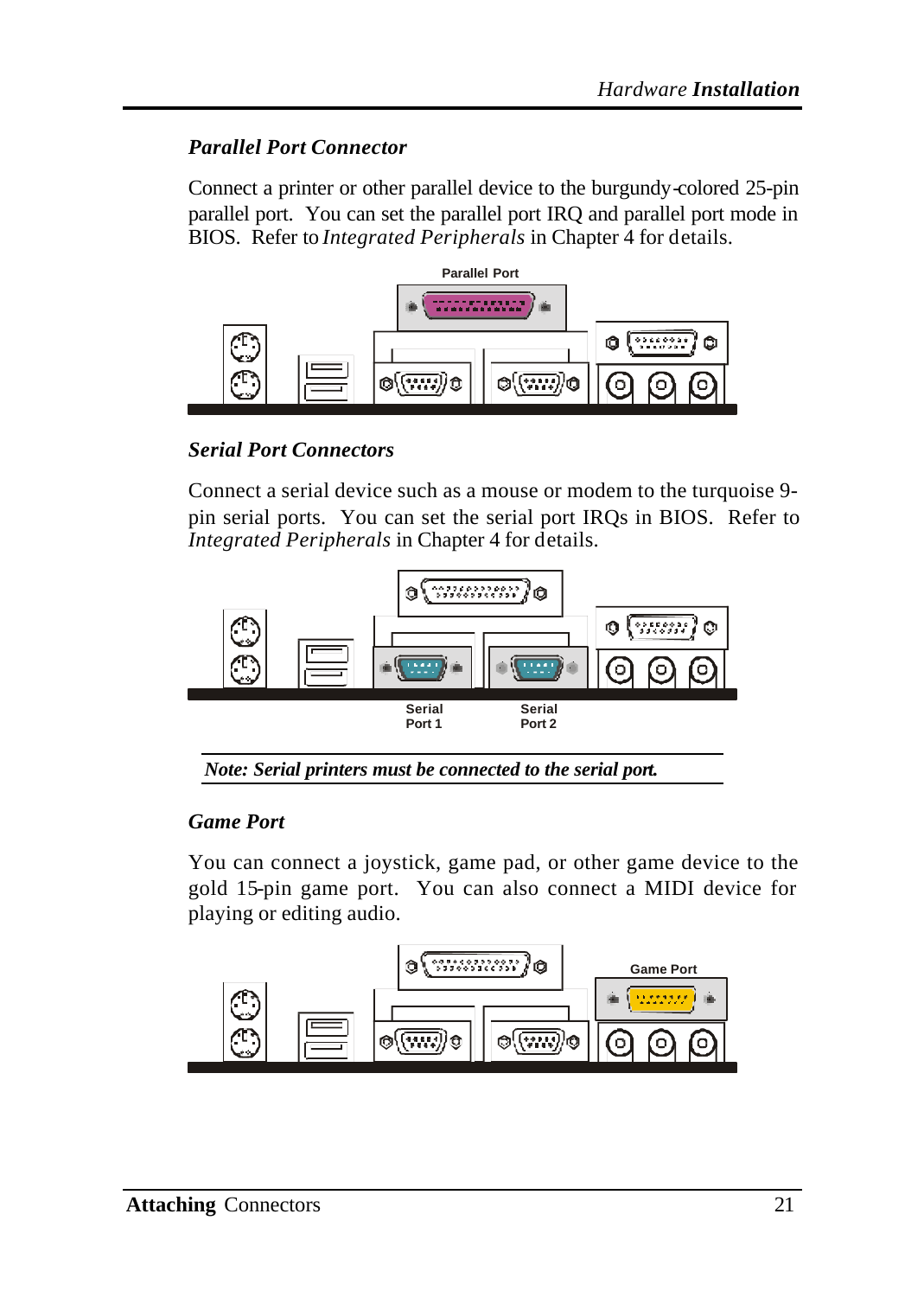#### *Audio Port Connectors*

You can connect various audio devices to these audio jacks. Connect headphones or powered speakers to the lime-colored Line-out connector. Connect a tape player or another audio source to the light blue Line-in connector to record audio on your computer or to play audio through your computer's sound chip and speakers. Connect a microphone to the pink microphone connector to record audio to your computer.



#### *Power Supply Connector*

The ATX power supply has a single lead connector with a clip on one side of the plastic housing. There is only one way to plug the lead into the ATX power connector. Press the lead connector down until the clip snaps into place and secures the lead onto the connector.



**Warning:** Incorrect installation of the power supply could result in serious damage to the mainboard and connected peripherals. Make sure the power supply is unplugged from the AC outlet before connecting the leads from the power supply.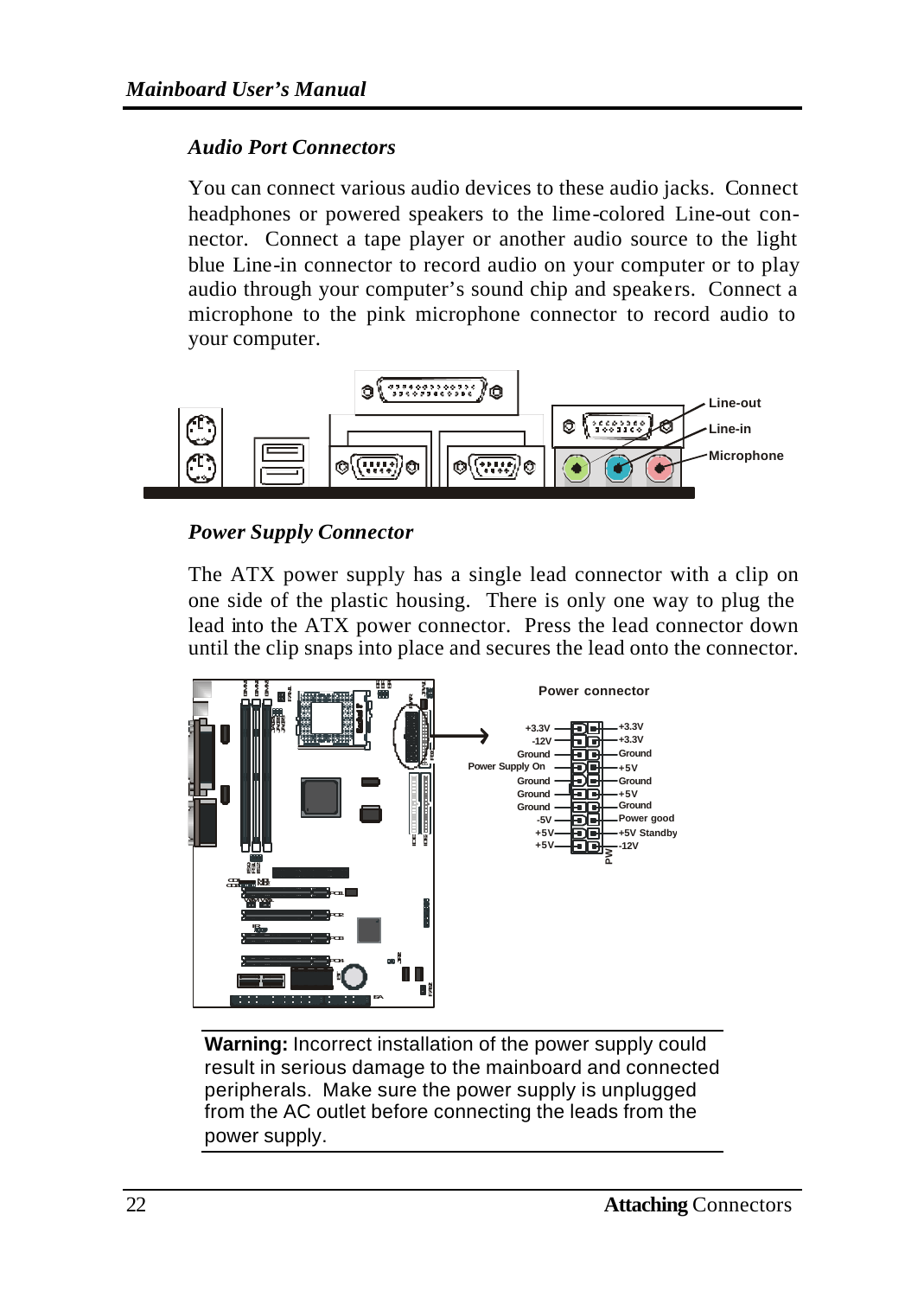### *CPU Fan Power Supply*

There are two fan connectors on the mainboard for the cooling fans. The connectors support fans of 12V DC/500mAMP (six watt) or less. When the system goes into sleep state, fans should be shut down to eliminate audible noise and reduce power consumption. You can monitor the fan speed by way of the VT82C686A chip (providing the fan comes with a tachometer output).

You can monitor the fans' RPM with the Hardware Doctor utility. Refer to *System Environment Monitor*in Chapter 5 for details.

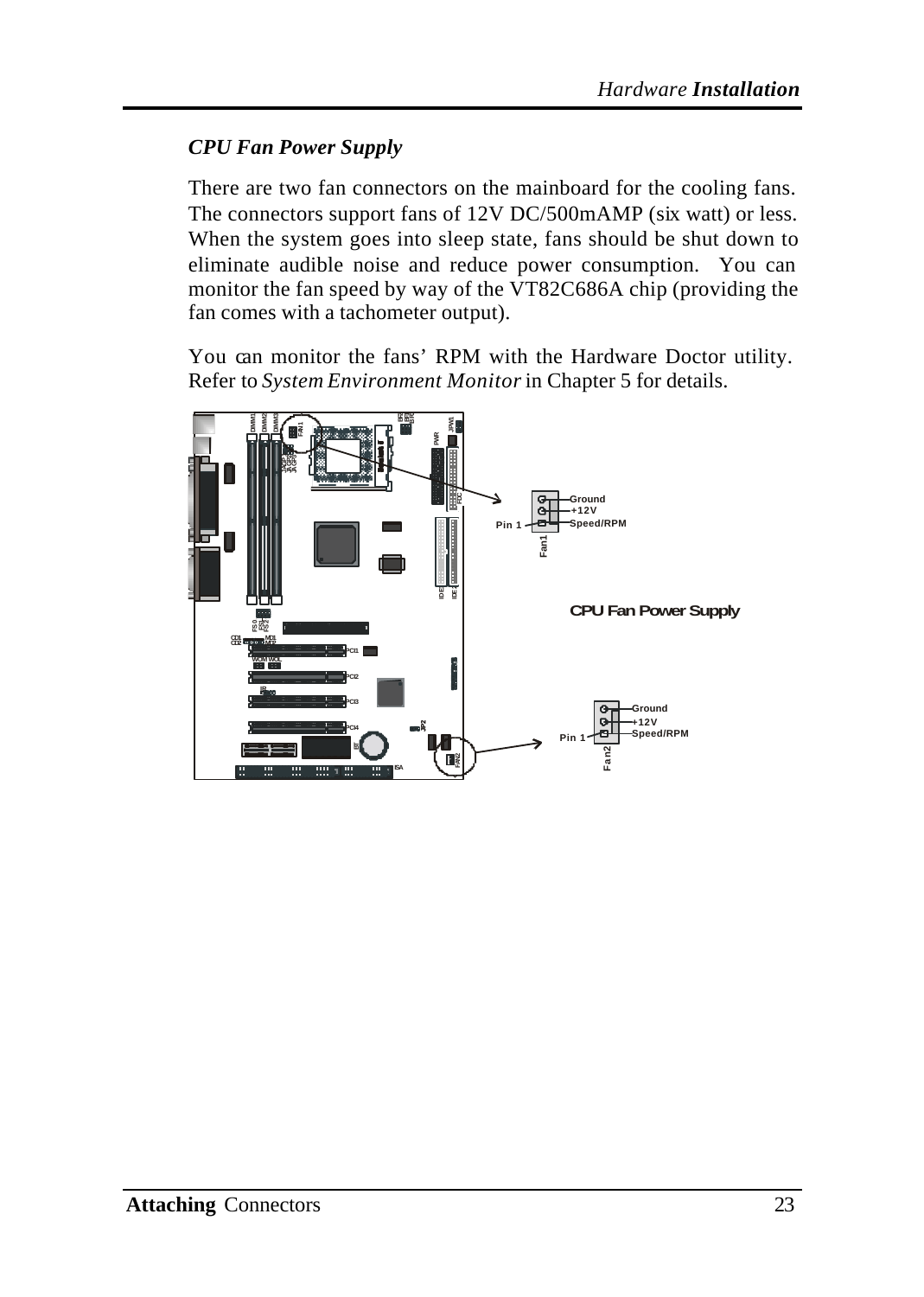# **3.6. Installing the CPU**

### **3.6.1. Before You Begin**

- 1. Be sure that your Intel Pentium-class processor kit includes the following items:
	- ♦ One processor with the fan or heat sink attached
	- One power cable (for CPU with cooling fan attached)
- 2. Place the mainboard on a workbench (not in a chassis). Be sure that the mainboard is empty (that is, no DIMMs, cables, or cards are installed) and that the holes for the fan or heat sink support pegs are empty.

### **3.6.2. Installation Procedure**

1. On the motherboard, identify the CPU Socket 7 and the cooling fan power-supply connector FAN1.



- 2. Push the CPU socket lever slightly to the side and then raise it as far as it can go.
- 3. Identify the pin-1 corner of the Socket 7. The pin-1 corner is on the same side as the locking lever, as shown in the illustration below.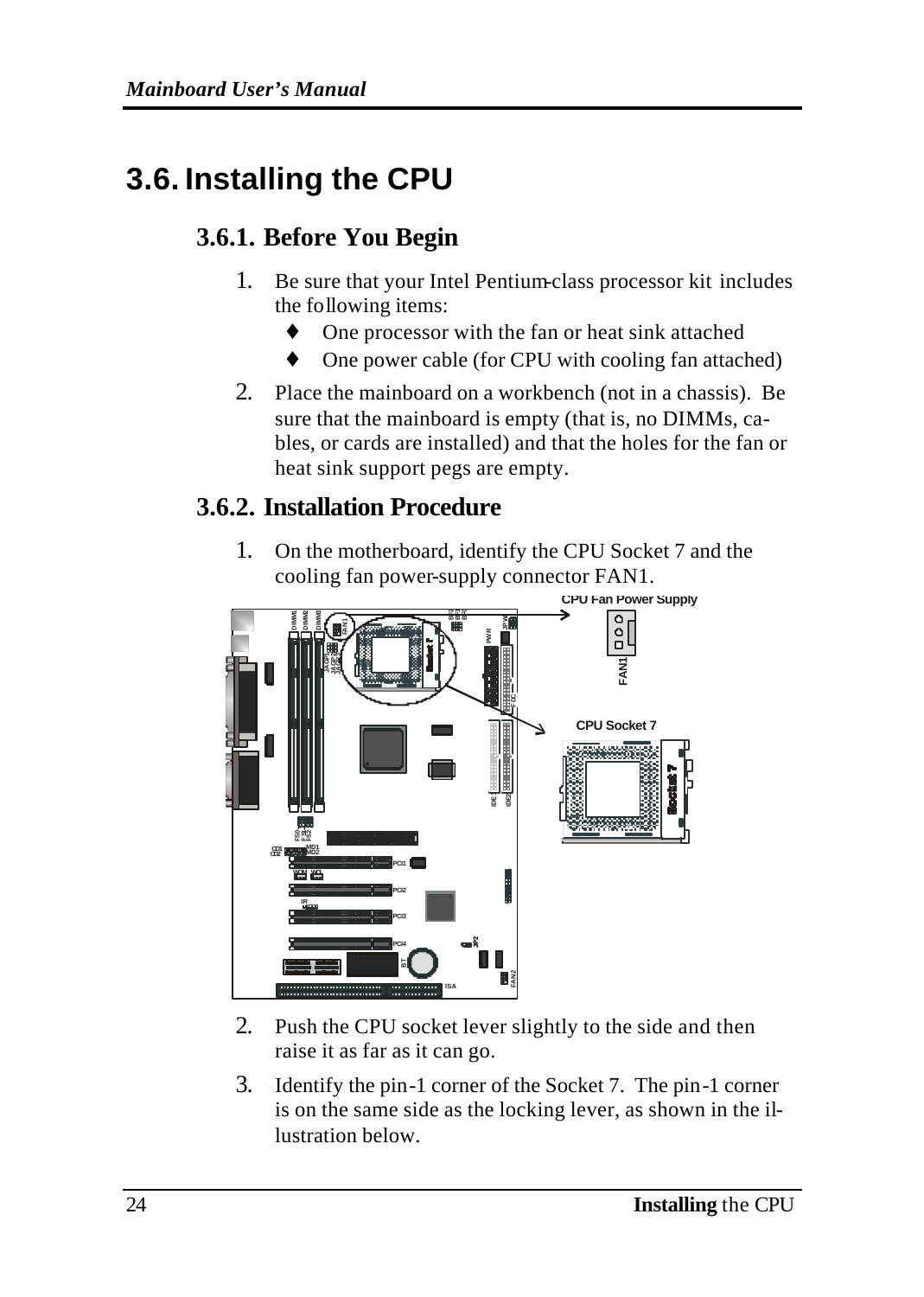4. Identify the pin-1 corner of the processor (the pin-1 corner on the processor has a beveled edge).



- 5. Align the pin-1 corners and drop the processor into the Socket 7. The processor should drop into place without any force. If it doesn't seat properly, check that you have the pin-1 corner in the correct position.
- 6. Swing the locking lever down to lock the processor in place and latch the lever under the catch on the side of the socket.
- 7. Plug the cable from the heat sink/cooling fan assembly into the processor cooling fan power supply FAN1.
- 8. Configuration of the processor is carried out using the system setup utility as described in Chapter 4. Configure the processor the first time you turn on the assembled computer.

### **3.6.3. Removing the Processor**

First, remove the mainboard from the chassis. To remove the processor from the mainboard, follow these steps:

- 1. Disconnect the fan power cable from the mainboard.
- 2. Push the CPU socket lever slightly to the side and then raise it as far as it can go. You will feel a resistance as the processor is freed from the socket.
- 3. Remove the processor.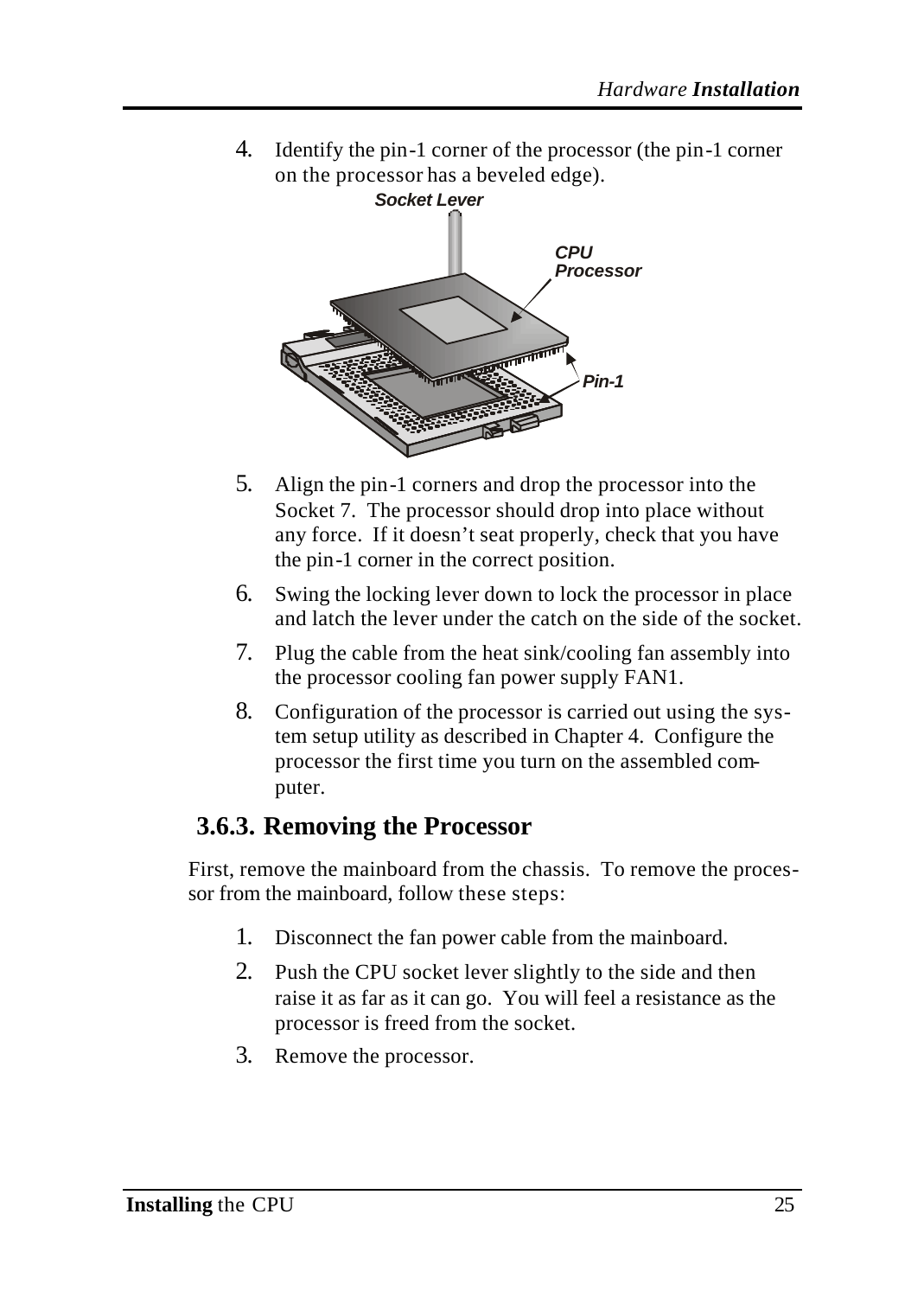### **3.6.4. Installing System Memory**

Maximum system memory supported by the mainboard is 768 MB.

The mainboard has three DIMM Sockets. Memory can be installed using 168-pin SDRAM DIMM memory modules. There are no jumper settings required for the memory size or type, which is automatically detected by the BIOS.



You must use 3.3V unbuffered DIMMs in the mainboard. To determine the DIMM type, check the notches on the DIMMs.

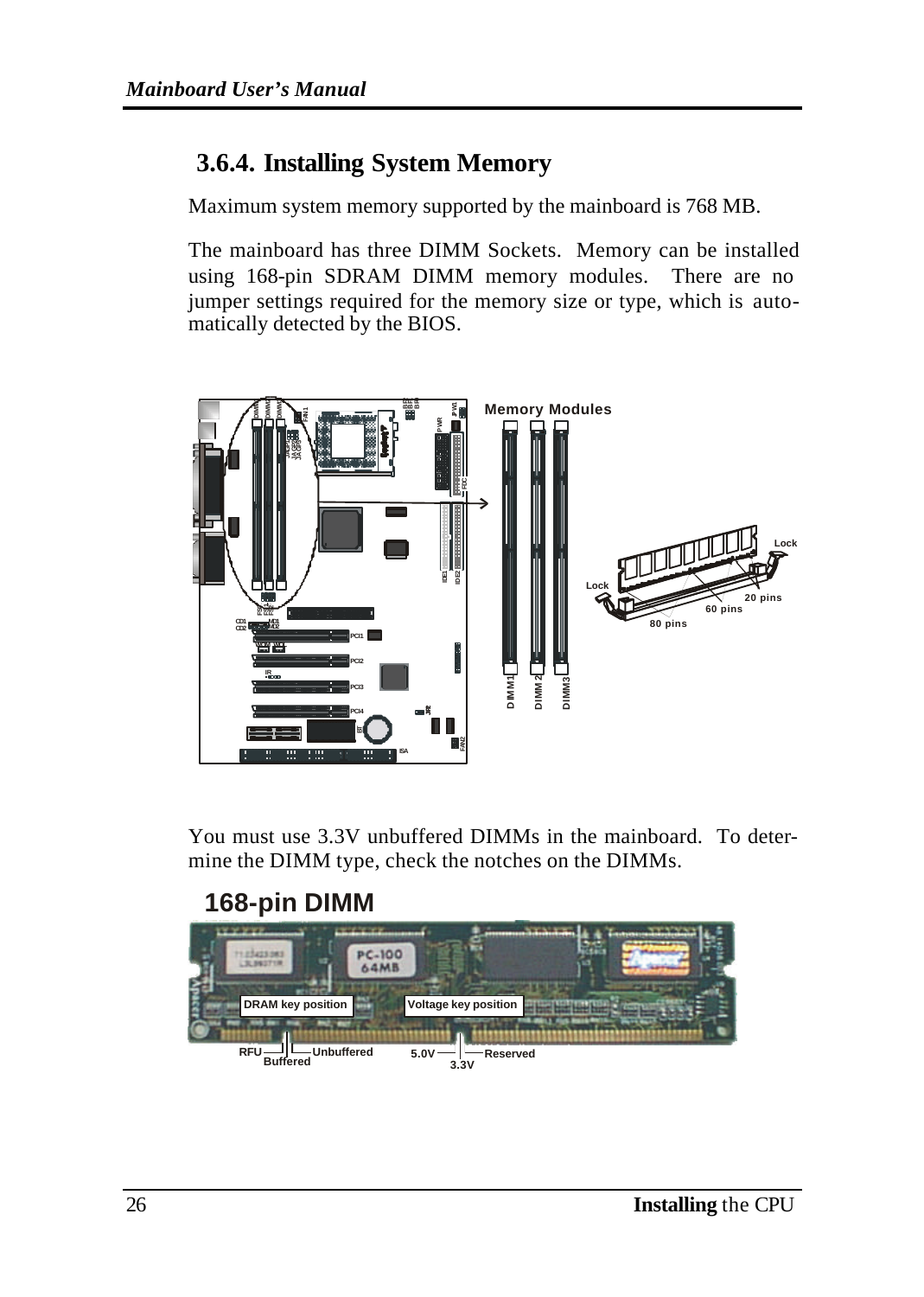| <b>DRAM TYPE</b> | <b>SDRAM (Synchronous DRAM)</b>     |                                   |
|------------------|-------------------------------------|-----------------------------------|
| Module Size      | <b>Single Sided Asymmetric</b>      |                                   |
|                  | 1Mx64, 4Mx64, 8Mx64, 16Mx64         |                                   |
|                  | Double-Sided Asymmetric             |                                   |
|                  | 2Mx64, 4Mx64, 8Mx64, 16Mx64, 32Mx64 |                                   |
| Requirements     | EDO                                 | <b>SDRAM</b>                      |
|                  | <b>Extended Data Output</b>         | <b>Synchronous DRAM</b>           |
|                  | DRAM Speed<br>60 ns or faster       | DIMM module<br>3.3V unbuffered    |
|                  | RAS Access Time<br>60 ns or faster  | Speed Grade<br>66.6 MHz or faster |
|                  | CAS Access Time<br>20 ns or faster  | CAS latency<br>3 or faster        |

Due to the high-speed design of the mainboard, the memory modules must meet the following requirements:

Install the 168-pin SDRAM modules in any combination as follows:

| BANK 0 (DIMM1)             | 8/16/32/64/128/256 MB |
|----------------------------|-----------------------|
| BANK 1 (DIMM2)             | 8/16/32/64/128/256 MB |
| BANK 2 (DIMM3)             | 8/16/32/64/128/256 MB |
| <b>Total System Memory</b> | $8 - 768$ MB          |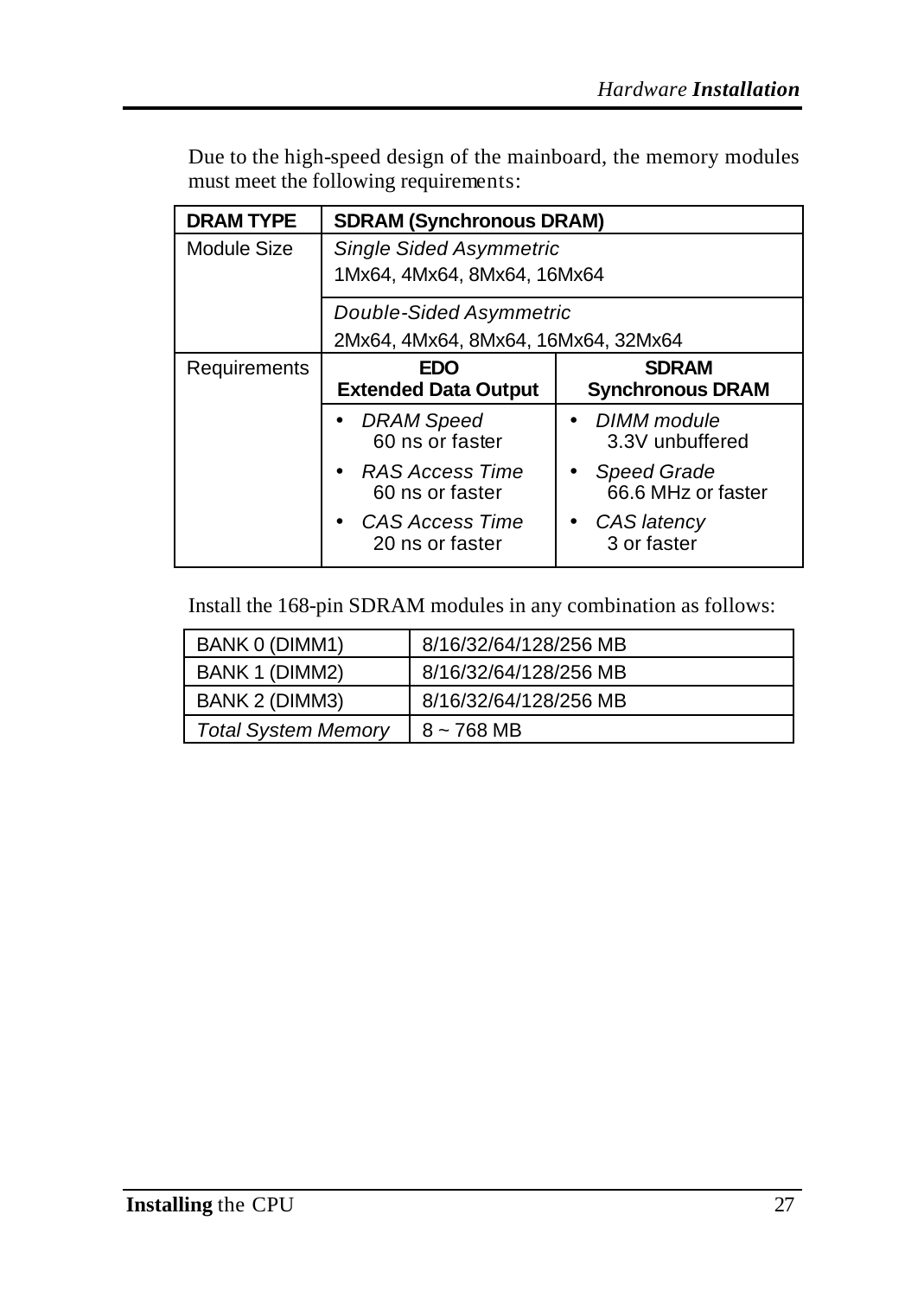### **3.6.5. Setting Jumpers**

Refer to the following illustration and instructions to set the jumpers on your mainboard.



#### *Clear CMOS/Password Jumper*

You may need to clear the CMOS if your system cannot boot up because you forgot your password, or the CMOS settings need to be reset to default values after the system BIOS has been updated.

Refer to the following to reset your CMOS setting.

- 1. Power off the system and disconnect the power cable.
- 2. Place a shunt to short pin 2 and pin 3 of JP2 for five seconds.
- 3. Place the shunt back to pin 1 and pin 2 of JP2.
- 4. Power on the system.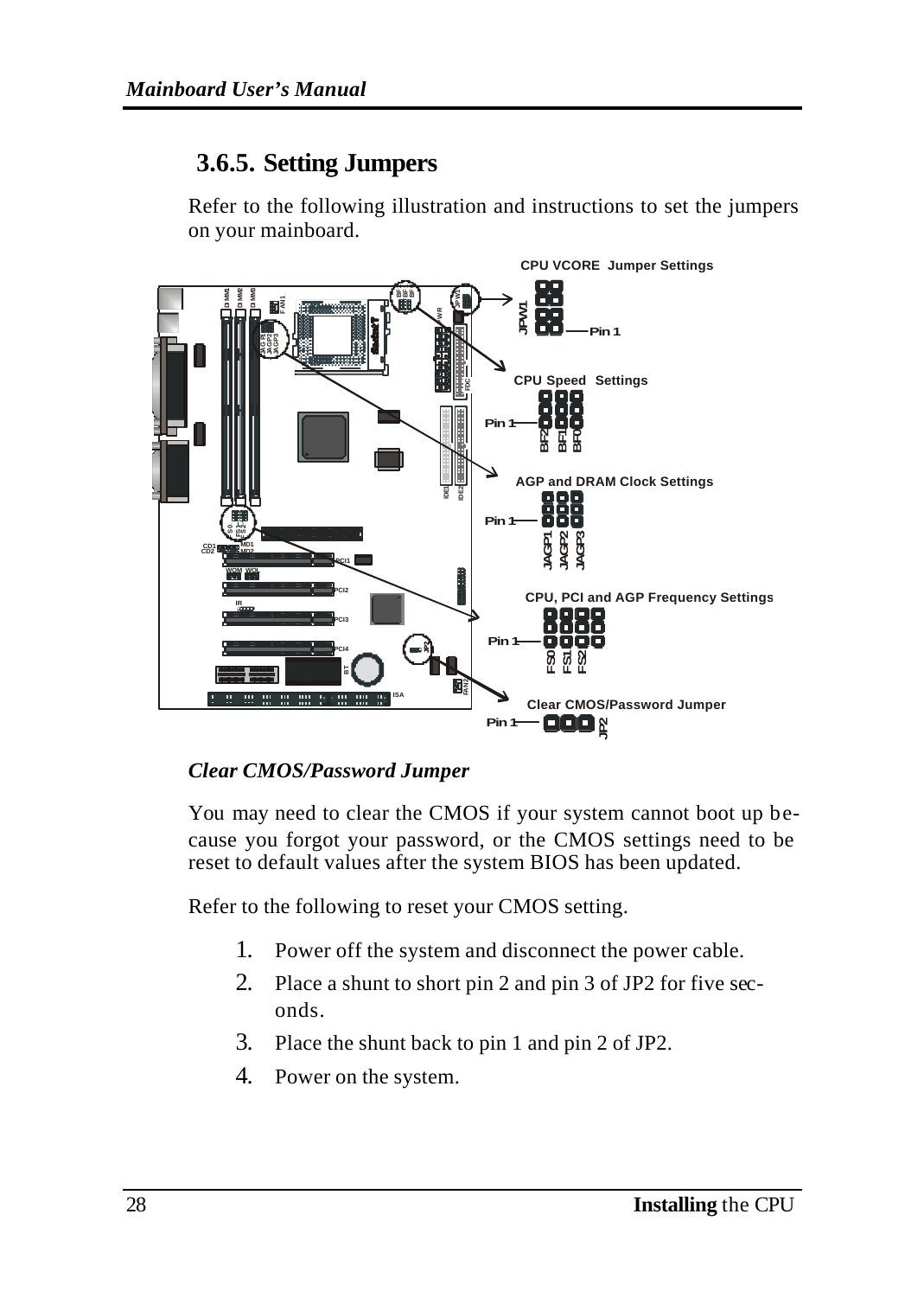| The following table shows the CPU, PCI, and AGP frequency setting |                          |                          |         |                    |        |
|-------------------------------------------------------------------|--------------------------|--------------------------|---------|--------------------|--------|
|                                                                   | Pin settings             |                          |         | Frequency settings |        |
| FS <sub>2</sub><br>(JP4)                                          | FS <sub>1</sub><br>(JP5) | FS <sub>0</sub><br>(JP6) | CPU     | PCI                | AGP    |
| $1 - 2$                                                           | $1 - 2$                  | $1 - 2$                  | 100 MHz | 33 MHz             | 66 MHz |
| $1 - 2$                                                           | $1 - 2$                  | $2 - 3$                  | 95 MHz  | 31 MHz             | 63 MHz |
| $1 - 2$                                                           | $2 - 3$                  | $1 - 2$                  | 83 MHz  | 33 MHz             | 66 MHz |
| $1 - 2$                                                           | $2 - 3$                  | $2 - 3$                  | 75 MHz  | 30 MHz             | 60 MHz |
| $2 - 3$                                                           | $1 - 2$                  | $1 - 2$                  | 75 MHz  | 37 MHz             | 75 MHz |
| $2 - 3$                                                           | $1 - 2$                  | $2 - 3$                  | 68 MHz  | 34 MHz             | 68 MHz |
| $2 - 3$                                                           | $2 - 3$                  | $1 - 2$                  | 66 MHz  | 33 MHz             | 66 MHz |
| $2 - 3$                                                           | $2 - 3$                  | $2 - 3$                  | 60 MHz  | 30 MHz             | 60 MHz |

#### *CPU, PCI, and AGP Frequency Settings*

The following table shows the CPU, PCI, and AGP frequency settings:

#### *AGP and DRAM Clock Settings*

The following table shows the AGP clock jumper settings:

| JAGP1   | JAGP3   | CPU/AGP       |
|---------|---------|---------------|
| $2 - 3$ |         | 66/66         |
| $1 - 2$ | $2 - 3$ | 100/66        |
| $1 - 2$ | $1 - 2$ | 83/66 (75/60) |

**Note:** $X = no$  shunt

The following table shows the DRAM clock jumper settings:

| JAGP2 | 1-2: DRAM Run 66 MHz    |
|-------|-------------------------|
|       | 2-3: DRAM Run CPU Clock |

#### *CPU Speed Settings*

Refer to the following table to set the CPU speed for your processor

|                 | Pin settings    |                 |                | CPU ratio |                |       |
|-----------------|-----------------|-----------------|----------------|-----------|----------------|-------|
| BF <sub>0</sub> | BF <sub>1</sub> | BF <sub>2</sub> | <b>P54C/K5</b> | P55C/M2   | K <sub>6</sub> | M1    |
| $1 - 2$         | $1 - 2$         | ΟP              | 1.5X           | 3.5X      | 3.5X           | 3X    |
| $2 - 3$         | $1 - 2$         | OP              | 2X             | 2X        | 2X             | 2X    |
| $1 - 2$         | $2 - 3$         | OP              | 3X             | 3X        | 3X             | X     |
| $2 - 3$         | $2 - 3$         | OP              | 2.5X           | 2.5X      | 2.5X           | 1X/2X |
| $2 - 3$         | $1 - 2$         | $2 - 3$         | Х              | X         | 4X             | Χ     |
| $2 - 3$         | $2 - 3$         | $2 - 3$         | Х              | X         | 4.5X           | Χ     |
| $1 - 2$         | $2 - 3$         | $2 - 3$         | Χ              | Χ         | 5X             | Χ     |
| $1-2$           | $1-2$           | $2 - 3$         | x              | X         | 5.5X           | X     |

**Note:** O/P = open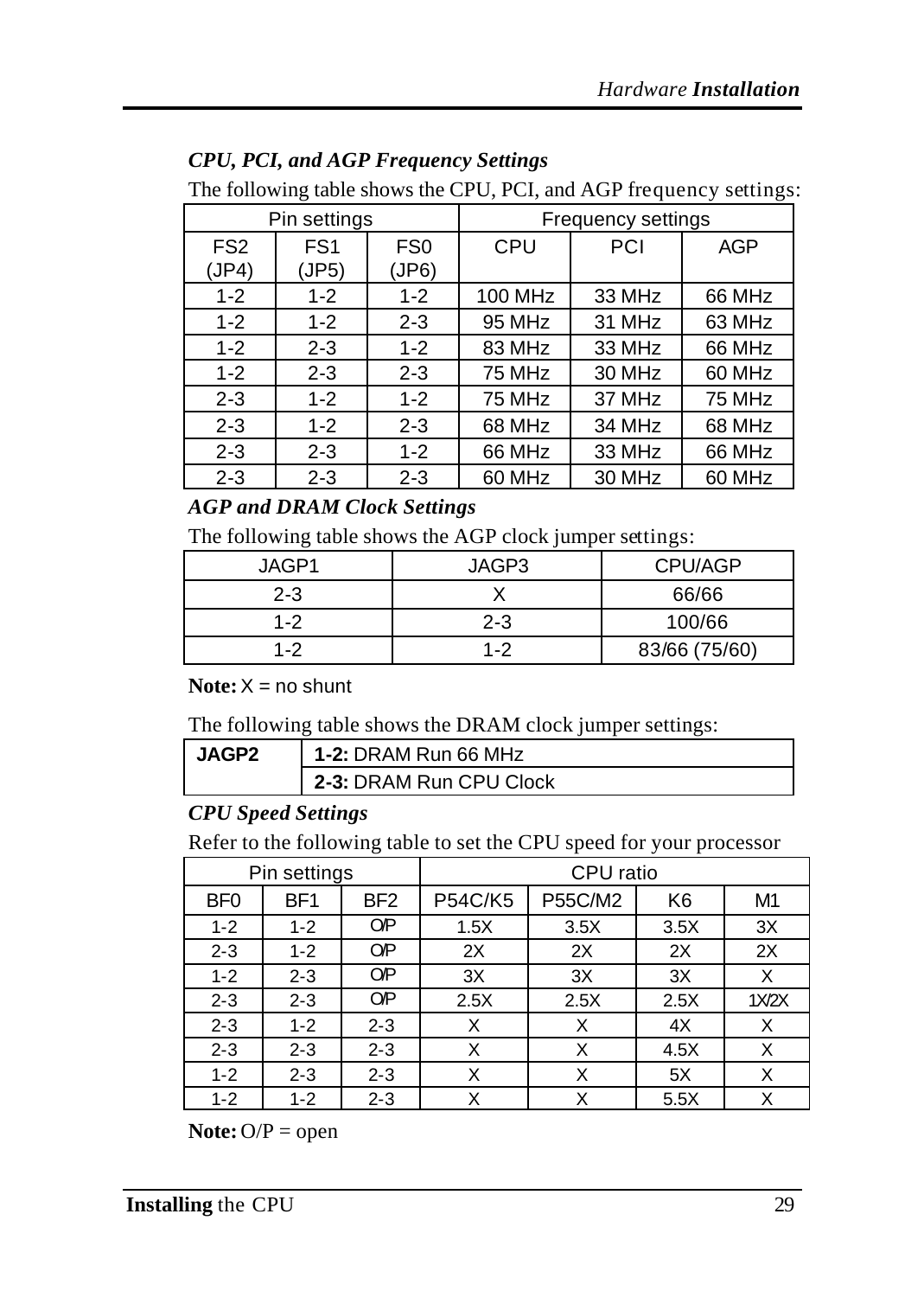#### *CPU VCORE Jumper Setting*

The following table shows the mainboard's CPU VCORE jumper settings:

| VID <sub>3</sub> | VID <sub>2</sub> | VID1         | VID <sub>0</sub> | <b>VCORE</b> |
|------------------|------------------|--------------|------------------|--------------|
| 1                | 1                | 1            | 1                | 2.0V         |
| 1                | 1                | 1            | 0                | 2.1V         |
| 1                | 1                | 0            | 1                | 2.2V         |
| 1                | 1                | 0            | $\mathbf 0$      | 2.3V         |
| 1                | $\mathbf 0$      | 1            | 1                | 2.4V         |
| 1                | $\mathbf 0$      | 1            | 0                | 2.5V         |
| 1                | $\mathbf 0$      | $\mathbf 0$  | 1                | 2.6V         |
| 1                | $\mathbf 0$      | 0            | 0                | 2.7V         |
| 0                | 1                | 1            | 1                | 2.8V         |
| $\mathbf 0$      | 1                | 1            | $\mathbf 0$      | 2.9V         |
| 0                | 1                | $\mathbf 0$  | 1                | 3.0V         |
| 0                | 1                | $\mathbf 0$  | $\mathbf 0$      | 3.1V         |
| 0                | $\mathbf 0$      | 1            | 1                | 3.2V         |
| 0                | 0                | $\mathbf{1}$ | 0                | 3.3V         |
| $\mathbf 0$      | $\mathbf 0$      | $\Omega$     | 1                | 3.4V         |
| 0                | $\mathbf 0$      | $\mathbf 0$  | 0                | 3.5V         |

**Note:**  $0 =$  short;  $1 =$  open

### **3.6.6. Auto Power On**

After losing AC power, the system will not turn on automatically when the power comes back unless you set the options in BIOS.

This concludes Chapter 3. Chapter 4 covers the BIOS setup program.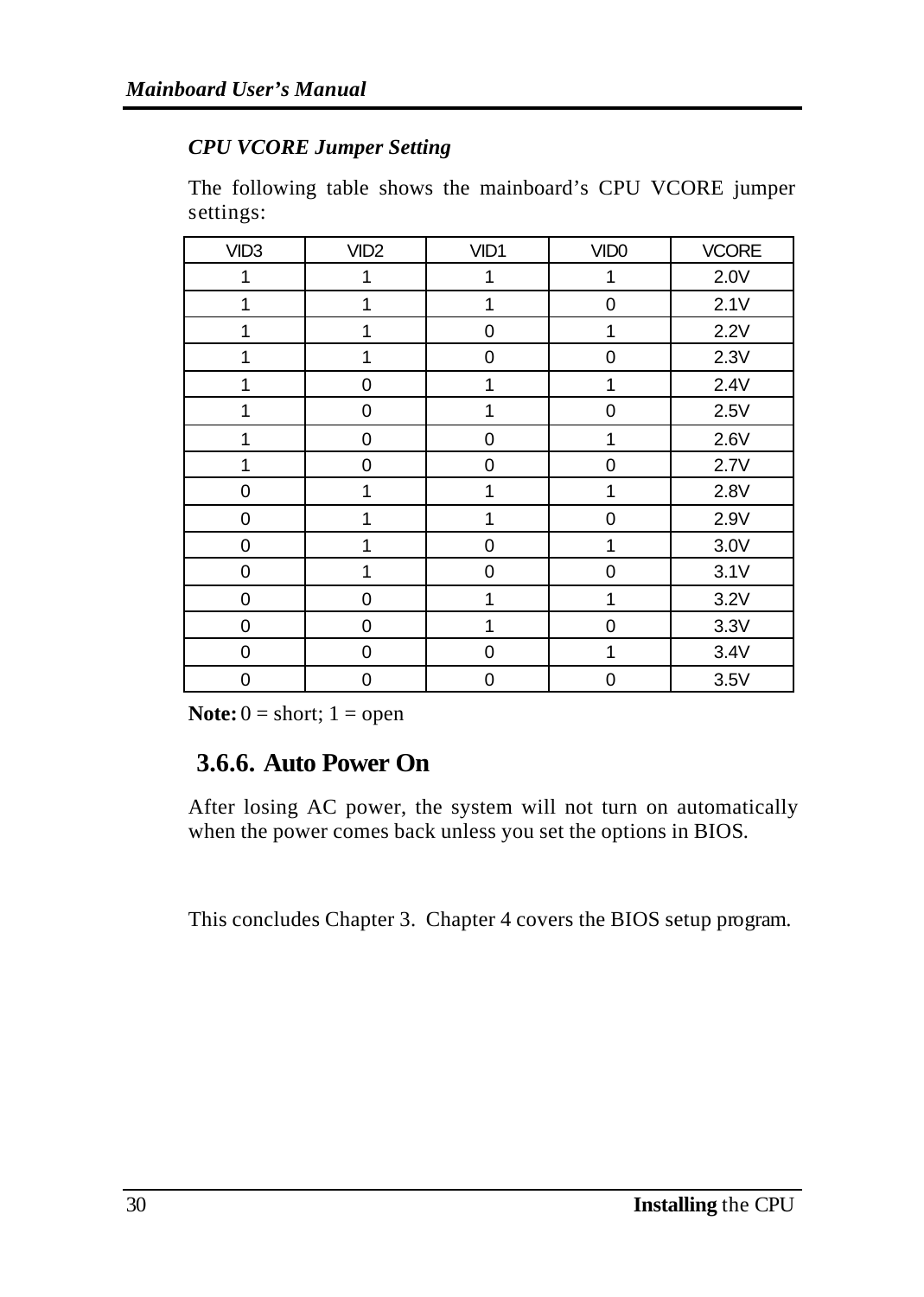# **4. BIOS Configuration**

After the hardware configuration of the mainboard is finished, and the system hardware has been assembled, the system may be powered up. At this point, CMOS setup should be run to ensure that system information is correct.

The mainboard employs the latest Award BIOS CMOS chip with support for Windows Plug and Play. This CMOS chip contains the ROM Setup instructions for configuring the mainboard's BIOS. The BIOS (Basic Input and Output System) Setup program is a menu driven utility that enables you to make changes to the system configuration and tailor your system to suit your individual work needs. It is a ROM-based configuration utility that displays the system's configuration status and provides you with a tool to set system parameters. These parameters are stored in non-volatile batterybacked-up CMOS RAM that saves this information even when the power is turned off. When the system is turned back on, the system is configured with the values found in CMOS.

Using easy-to-use pull down menus, you can configure such items as:

- Hard drives, diskette drives, and peripherals
- Video display type and display options
- Password protection from unauthorized use
- Power management features

The settings made in the Setup program intimately affect how the computer performs. It is important, therefore, first to try to understand all the Setup's options, and second, to make settings appropriate for the way you use the computer. This chapter provides clear explanations for all Setup options.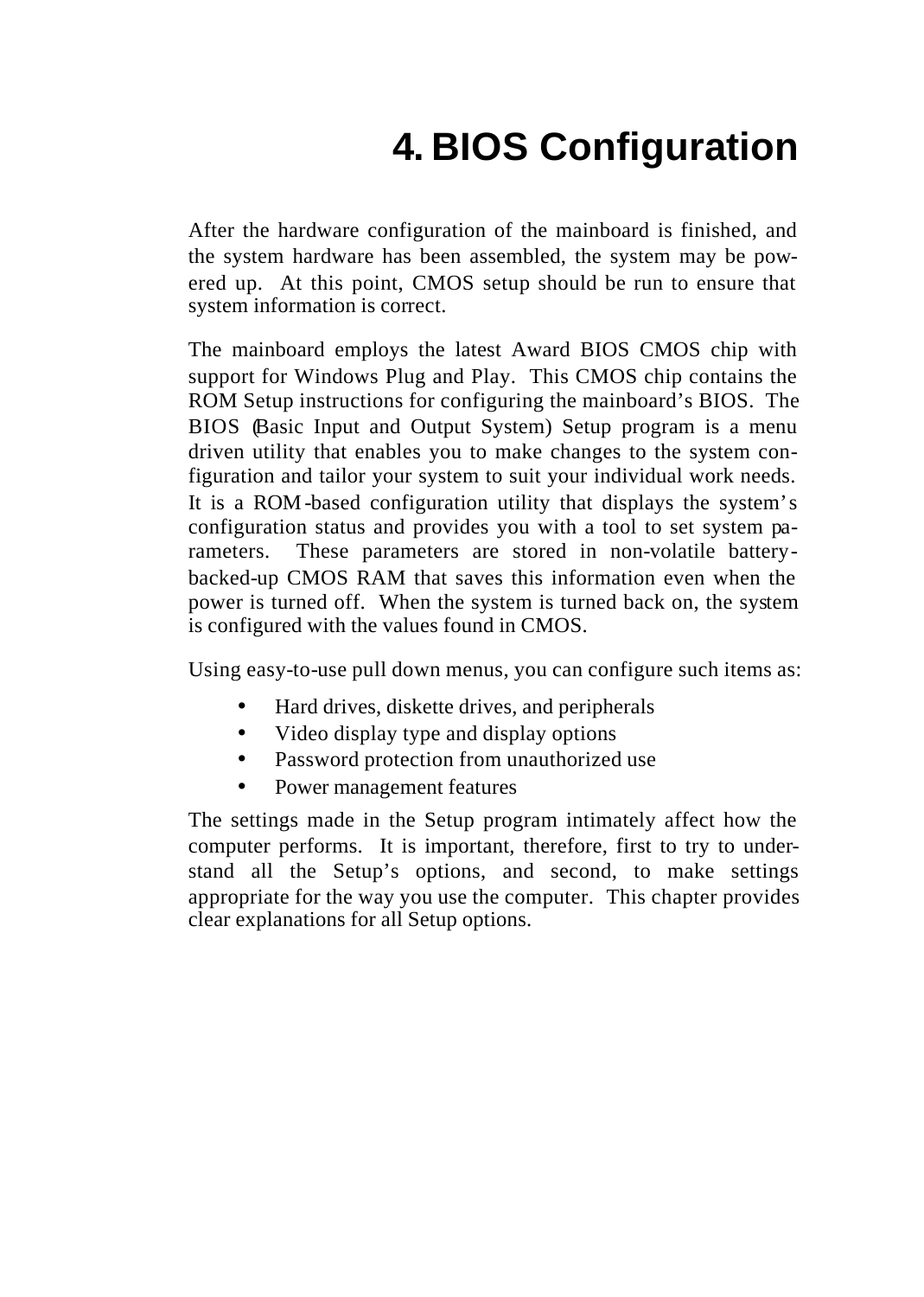This program should be executed under the following conditions:

- When changing the system configuration
- When a configuration error is detected by the system and you are prompted to make changes to the Setup program
- When resetting the system clock
- When setting the CPU clock speed so that it automatically runs either fast or slow
- When redefining the communication ports to prevent any conflicts
- When making changes to the Power Management configuration
- When changing the password or making other changes to the security setup

Normally, CMOS setup is needed when the system hardware is not consistent with the information contained in the CMOS RAM, whenever the CMOS RAM has lost power, or the system features need to be changed.

# **4.1. Entering Setup**

When the system is powered on, the BIOS will enter the Power-On Self Test (POST) routines. These routines perform various diagnostic checks; if an error is encountered, the error will be reported in one of two different ways:

- 1. If the error occurs before the display device is initialized, a series of beeps will be transmitted.
- 2. If the error occurs after the display device is initialized, the screen will display the error message.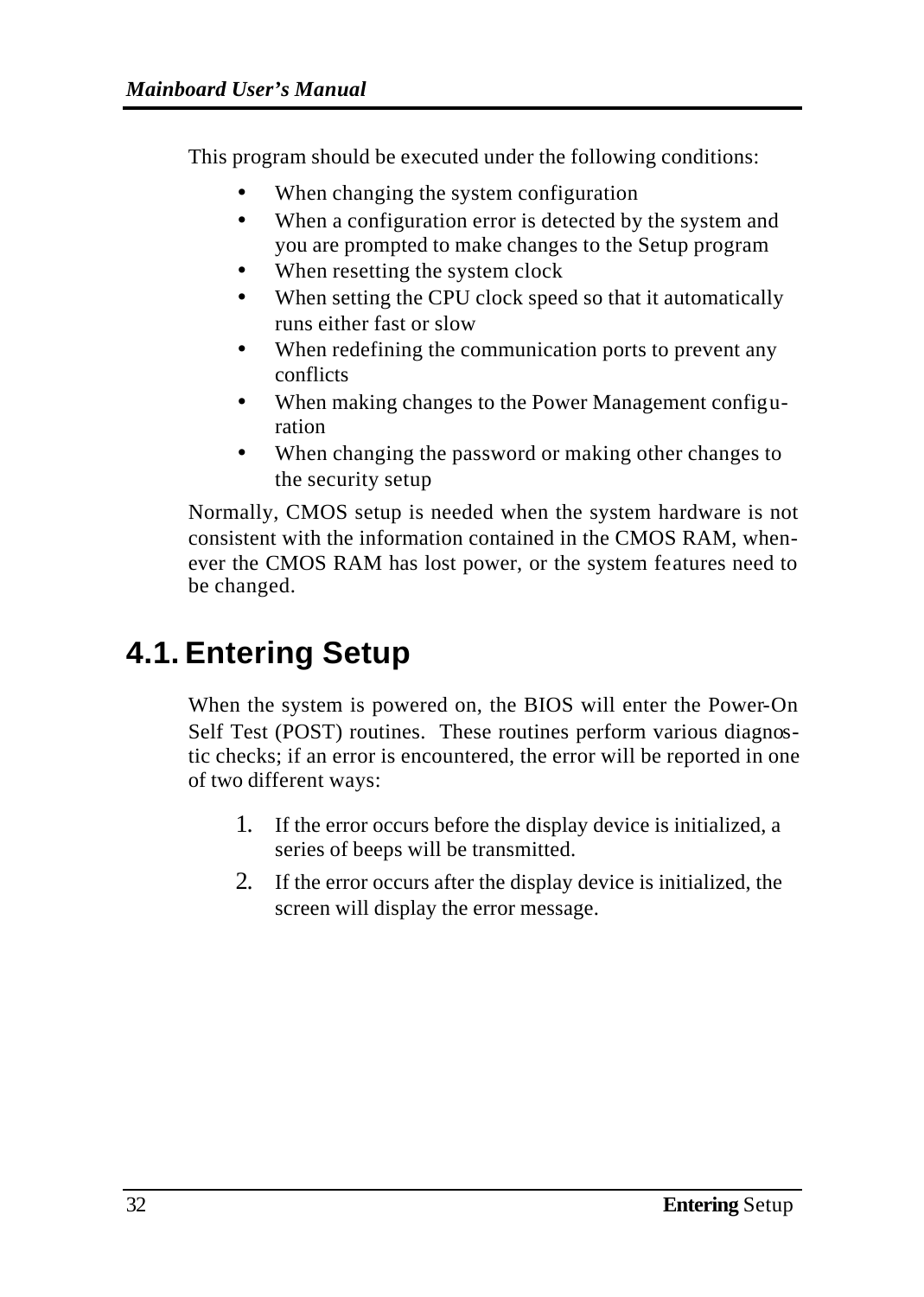After the POST routines are completed, the following message appears:

#### **"Press DEL to enter SETUP"**

To access the AWARD BIOS SETUP program, press the <DEL> key to display the "CMOS SETUP UTILITY" screen:

| ROM PCI/ISA BIOS (2A5LEF2A)<br><b>CMOS SETUP UTILITY</b><br>AWARD SOFTWARE, INC.              |                               |  |  |  |
|-----------------------------------------------------------------------------------------------|-------------------------------|--|--|--|
| <b>STANDARD CMOS SETUP</b>                                                                    | <b>BIOS FEATURES SETUP</b>    |  |  |  |
| <b>IDE HDD AUTO DETECTION</b>                                                                 | <b>CHIPSET FEATURES SETUP</b> |  |  |  |
| <b>LOAD SETUP DEFAULTS</b>                                                                    | POWER MANAGEMENT SETUP        |  |  |  |
| <b>SAVE &amp; EXIT SETUP</b>                                                                  | PNP/PCI CONFIGURATION         |  |  |  |
| <b>EXIT WITHOUT SAVING</b>                                                                    | <b>INTEGRATED PERIPHERALS</b> |  |  |  |
|                                                                                               | SUPERVISOR PASSWORD           |  |  |  |
|                                                                                               | <b>USER PASSWORD</b>          |  |  |  |
| Select Item<br>Esc: Quit<br>÷.<br>(Shift) F2<br>F10: Save & Exit Setup<br><b>Change Color</b> |                               |  |  |  |
| Time, Date, Hard Disk Type                                                                    |                               |  |  |  |

**Figure 4-1: Setup utility main screen**

These screens provide access to the utility's various functions.

Listed below are explanations of the keys displayed at the bottom of the screen:

| Key                                          | <b>Function</b>         |
|----------------------------------------------|-------------------------|
| Esc                                          | Exits the current menu. |
| $\uparrow \downarrow \rightarrow \leftarrow$ | Select item.            |
| SHIFT +F2                                    | Change color.           |
| PgUp                                         | Modify                  |
| PgDn                                         | Modify                  |
| F <sub>10</sub>                              | Save and Exit Setup     |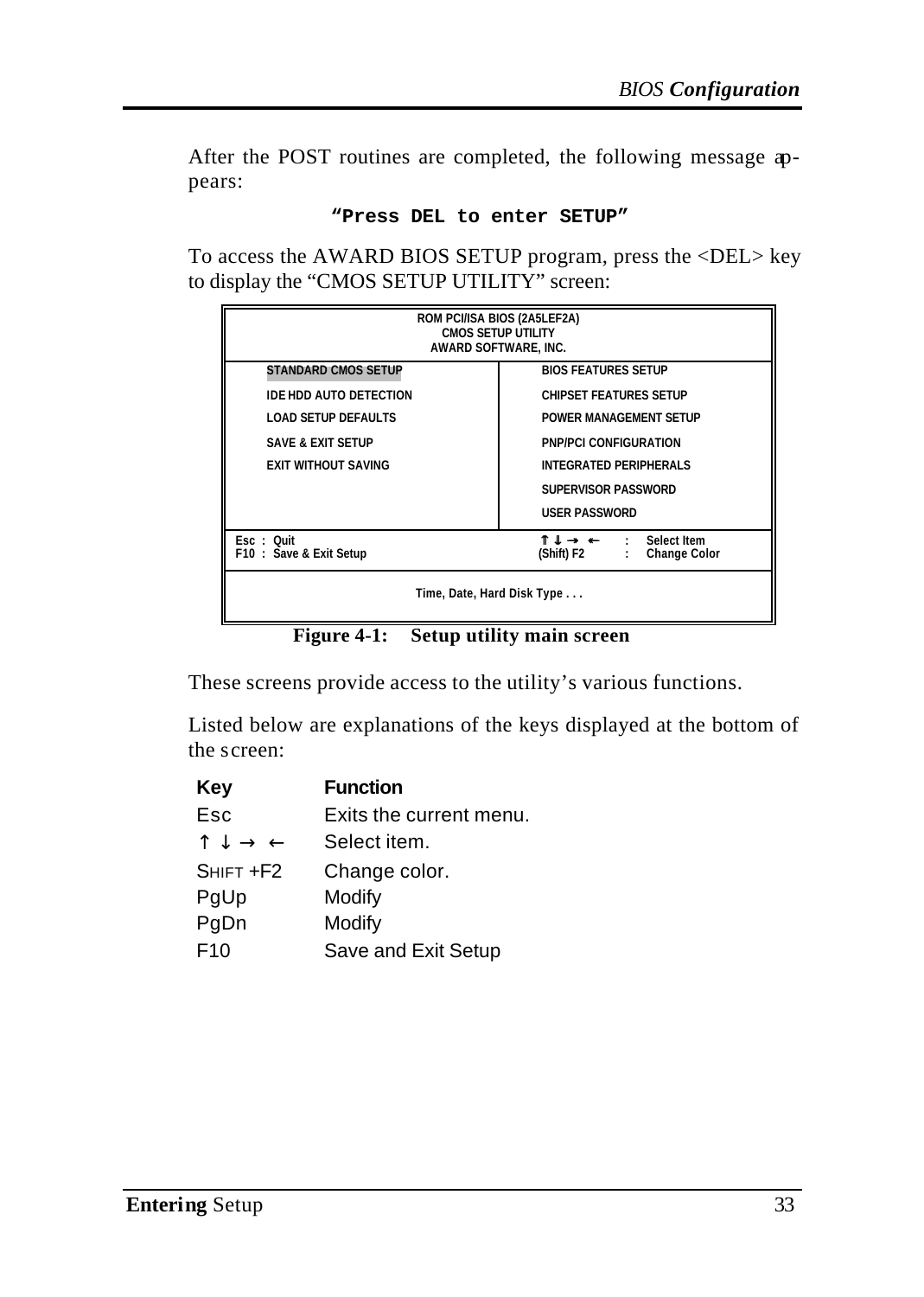# **4.2. Standard CMOS Setup**

Standard CMOS Setup is the same for all three chipsets. Selecting "STANDARD CMOS SETUP "on the main program screen displays the following menu:

|                                                                       |               |              |             | ROM PCI/ISA BIOS (2A5LEF2A)<br><b>STANDARD CMOS SETUP</b><br>AWARD SOFTWARE, INC. |                                    |          |                      |               |
|-----------------------------------------------------------------------|---------------|--------------|-------------|-----------------------------------------------------------------------------------|------------------------------------|----------|----------------------|---------------|
| Date (mm:dd:yy) : Fri, March 17 2000<br>Time (hh:mm:ss) : 8 : 38 : 16 |               |              |             |                                                                                   |                                    |          |                      |               |
| HARD DISKS                                                            | <b>TYPE</b>   | SIZE         | <b>CYLS</b> | <b>HEAD</b>                                                                       | <b>PRECOMP</b>                     |          | LANDZ SECTOR         | <b>MODE</b>   |
| <b>Primary Master</b><br><b>COLLECTION</b>                            | 0             | $\mathbf{0}$ | $\bf{0}$    | $\Omega$                                                                          | <sup>0</sup>                       | 0        | $\mathbf{0}$         | <b>NORMAL</b> |
| <b>Primary Slave</b>                                                  | $\cdot$ : 0   | 0            | 0           | 0                                                                                 |                                    | 0        | $\mathbf{0}$         | <b>NORMAL</b> |
| Secondary Master:                                                     | $\frac{0}{0}$ | 0            | 0           | 0                                                                                 | 0                                  | 0        | 0                    | <b>NORMAL</b> |
| Secondary Slave:                                                      | $\Omega$      | $\Omega$     | $\Omega$    | $\Omega$                                                                          | $\Omega$                           | $\Omega$ | $\Omega$             | <b>NORMAL</b> |
| Drive A : None<br>Drive B: None                                       |               |              |             |                                                                                   |                                    |          |                      |               |
| Video : EGA/VGA<br>Halt On : All Errors                               |               |              |             |                                                                                   |                                    |          |                      |               |
| $Esc : 0$ uit<br>F10: Save & Exit Setup                               |               |              | (Shift) F2  | $\blacksquare$ :<br>÷                                                             | Select Item<br><b>Change Color</b> |          | $PU/PD/+/-$ : Modify |               |

**Figure 4-2: Standard CMOS setup screen**

The Standard CMOS Setup utility is similar for all three chipsets and is used to configure the following features:

**Set Date:** Month, Day, Year

**Set Time:** Hour, Minute, and Second. Use 24 Hour clock format (for PM numbers, add 12 to the hour, you would enter 4:30 p.m. As 16:30).

**Hard Disks:** There are four hard disks listed—Primary Master, Primary Slave, Secondary Master and Secondary Slave. For Each IDE channel, the first device is the "Master" and the second device is "Slave."

Hard disk Types from 1 to 45 are standard ones. Type "Auto" enables BIOS to perform IDE HDD auto detection. Type "User" is defined by the user. Type "None" is not installed (for example, a SCSI device).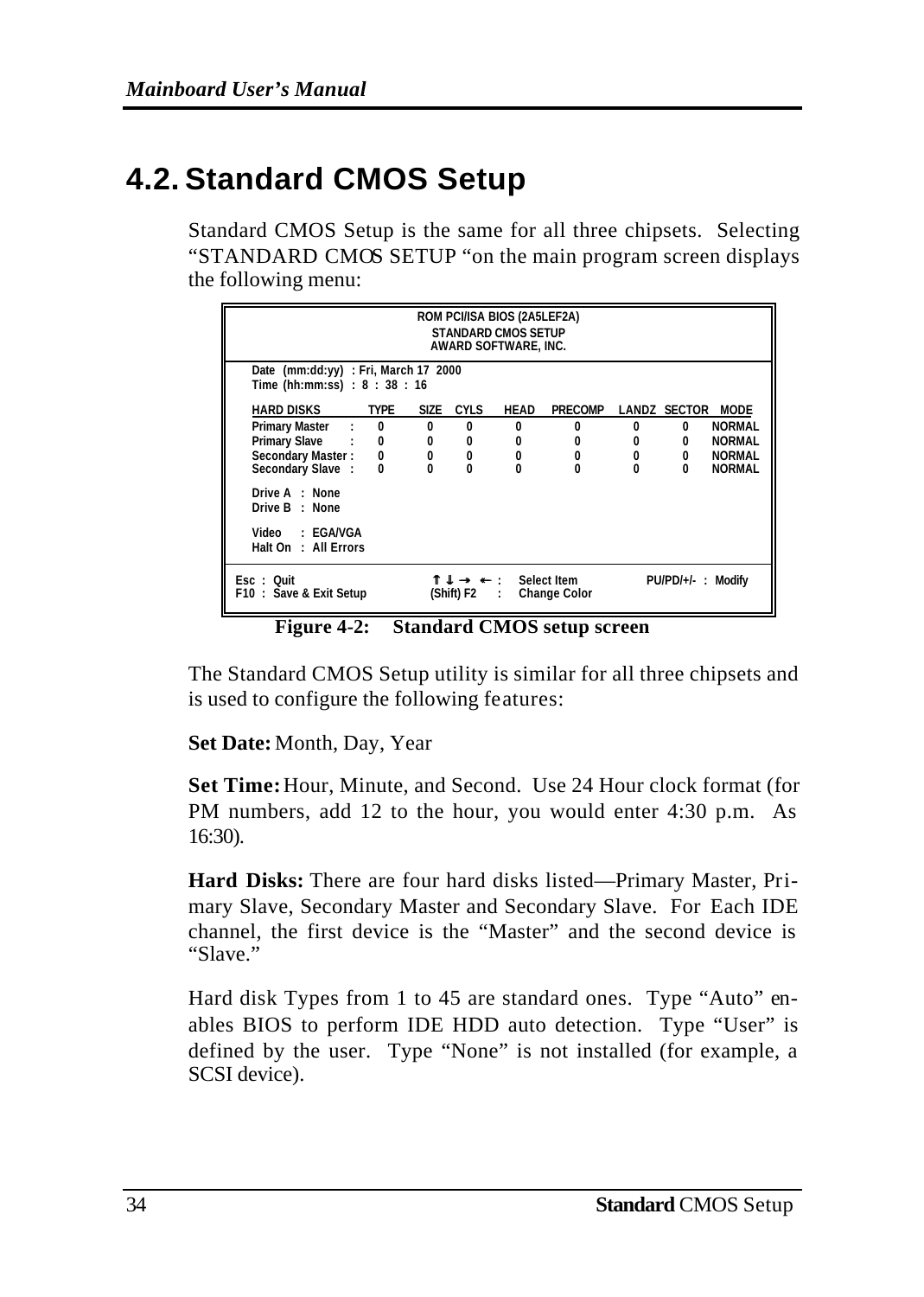There are six categories of information you must enter for a HDD:

- CYLS (number of cylinders)
- HEAD (number of heads)
- PRECOMP (write pre-compensation)
- LANDZ (landing zone)
- SECTOR (number of sectors)
- MODE (Normal, LBA, LARGE or AUTO)

The hard disk vendor's or system manufacturer's documentation should provide you with the information needed. The MODE option is for IDE hard disk drives only. MODE has four options:

- NORMAL
- LBA
- LARGE
- AUTO

Set MODE to "NORMAL" for IDE hard disk drives smaller than 528 MB. Set MODE to "LBA" for IDE hard disk drives larger than 528 MB which support Logical Block Addressing mode. Set MODE to "LARGE" for IDE hard disk drives larger than 528 MB that do not support LBA mode. The LARGE type of drive is very uncommon and can only be used under MS-DOS. Currently most IDE hard disk drives over 528 MB support LBA mode. Set MODE to AUTO to enable auto detection of your IDE hard disk drive during bootup.

**Floppy Drive A and Floppy Drive B:** Options for these fields are:

- 360K, 5.25 in.
- $1.2M, 5.25in.$
- 720K, 3.5in.
- 1.44M, 3.5in.
- 2.88M, 3.5in.
- None (Not Installed)

The "Not Installed" option could be used as an option for diskless workstations.

**Video:** Set this field to the type of graphics card installed in your system. If you are using a VGA or higher resolution card, choose the "EGA/VGA" option. The options are: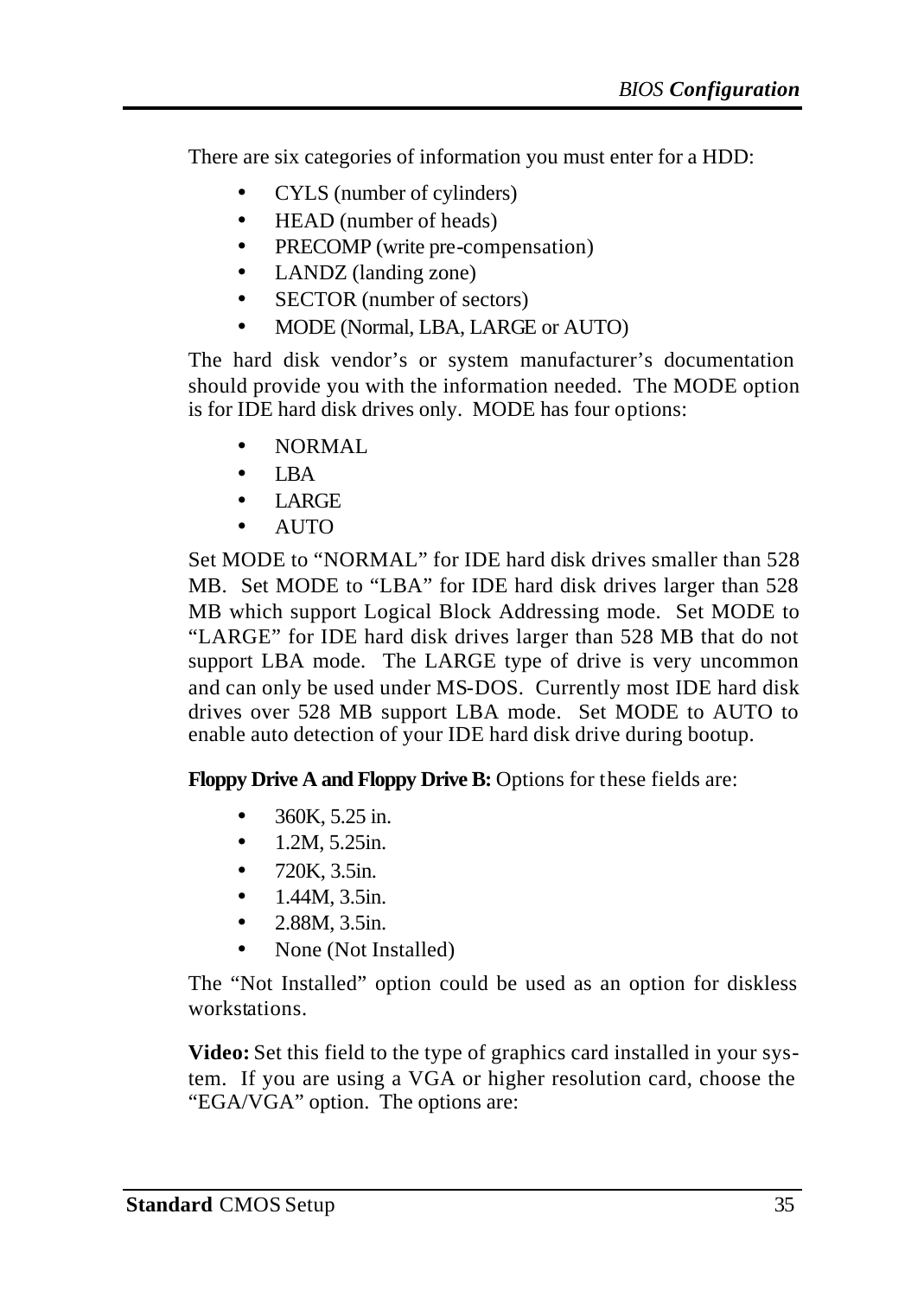- EGA/VGA (default)
- MONO
- CGA 40
- CGA 80

**Halt On:** This setting determines which type of errors will cause the system to halt during bootup. The options are:

- All Errors (default)
- No Errors
- All, But Keyboard
- All, But Diskette
- All, But Disk/Key

After you have made your selections in the Standard CMOS Setup screen, press <ESC> to go back to the main screen.

### **4.3. IDE HDD Auto Detection**

If your system has an IDE hard drive, you can use this utility to detect its parameters and enter them into the Standard CMOS Setup automatically.

If the auto-detected parameters displayed do not match the ones that should be used for your hard drive, do not accept them. Press the  $\langle N \rangle$  key to reject the values and enter the correct ones manually in the Standard CMOS Setup screen.

*Note: If you are setting up a new hard disk drive that supports LBA mode, more than one line will appear in the parameter box. Choose the line that lists* **LBA** *for an LBA drive.*

Do not choose "Large" or "Normal" if the hard disk drive is already fully formatted when you installed it. Select the mode that was used to format it.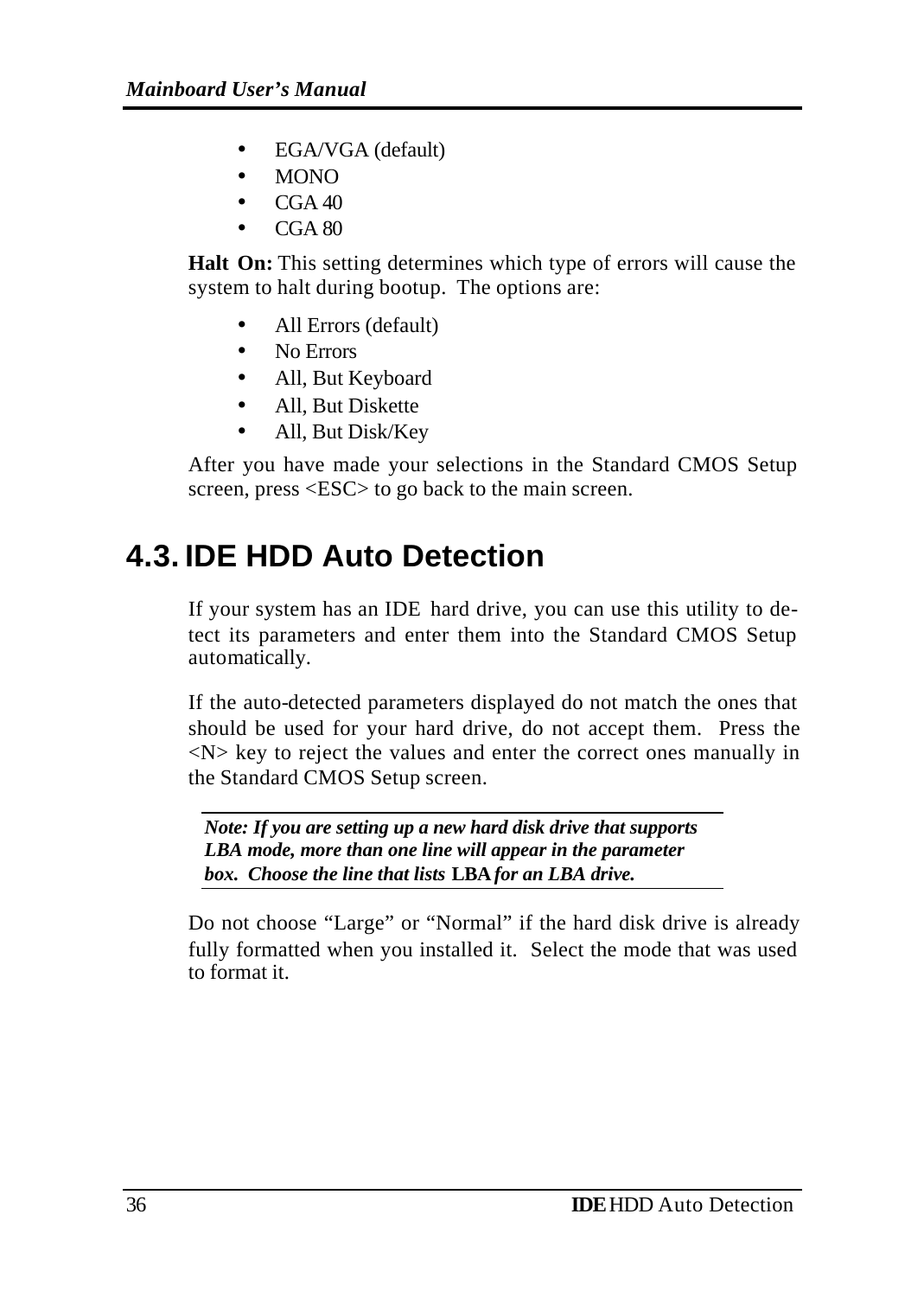### **4.4. BIOS Features Setup**

Selecting "BIOS Features Setup" on the main program screen displays this menu:

| ROM PCI/ISA BIOS (2A5LEF2A)<br><b>BIOS FEATURES SETUP</b><br>AWARD SOFTWARE. INC.                                                          |                                                            |                                                                                                                                                                                                                        |  |
|--------------------------------------------------------------------------------------------------------------------------------------------|------------------------------------------------------------|------------------------------------------------------------------------------------------------------------------------------------------------------------------------------------------------------------------------|--|
| <b>Virus Warning</b><br><b>CPU Internal Cache</b><br><b>External Cache</b><br>Quick Power On Self Test                                     | : Enabled<br>: Enabled<br>: Disabled<br>: Enabled          | Video BIOS<br>Shadow<br>: Disabled<br>C8000-CBFFF Shadow<br>: Disabled<br>CC000-CFFFF Shadow<br>: Disabled<br>D0000-D3FFF Shadow<br>: Disabled<br>D4000-D7FFF Shadow<br>: Disabled<br>D8000-DBFFF Shadow<br>: Disabled |  |
| <b>Boot Sequence</b><br>Swap Floppy Drive<br>Boot Up Floppy Seek<br><b>Boot Up NumLock Status</b><br>Gate A20 Option                       | : A, C, SCSI<br>: Disabled<br>: Disabled<br>: On<br>: Fast | DC000-DFFFF Shadow<br>: Disabled<br>Processor Number Feature<br>: Enabled<br>: Disabled<br>PCI/VGA Palette Snoop<br>OS Select For DRAM > 64 MB : Non-0S2                                                               |  |
| Memory Parity/ECC Check<br><b>Typematic Rate Setting</b><br>Typematic Rate (Chars/Sec)<br>Typematic Delay (Msec)<br><b>Security Option</b> | : Disabled<br>: Disabled<br>: 6<br>: 250<br>: Setup        | $\bullet$ $\bullet$ : Select Item<br>$Esc \div Out$<br>- -<br>$PU/PD/+/-$<br>: Help<br>: Modify<br>F1<br>: Old Values<br>F5<br>: Color<br>(Shift) F2<br>F7<br>: Load Setup Defaults                                    |  |

**Figure 4-3: BIOS features setup**

The following explains the options for each feature:

**Virus Warning:** When enabled, any attempt to write to the boot sector or partition table will halt the system and cause a warning message to appear. If this happens, you can use an anti-virus utility on a virus free, bootable floppy diskette to reboot and clean your system. The Virus Warning's default setting is "Disabled."

**CPU Internal Cache:** This Setting enables the CPU internal cache. The default setting is "Enabled."

**External Cache:** This setting enables the Level 2 cache. The default setting is "Enabled."

**Quick Power On Self Test:** This will skip some diagnostic checks during the Power On Self Test (POST) to speed up the booting process. The default setting is "Enabled."

**Boot Sequence:** The BIOS will load the operating system from the disk drives in the sequence selected here. Options are: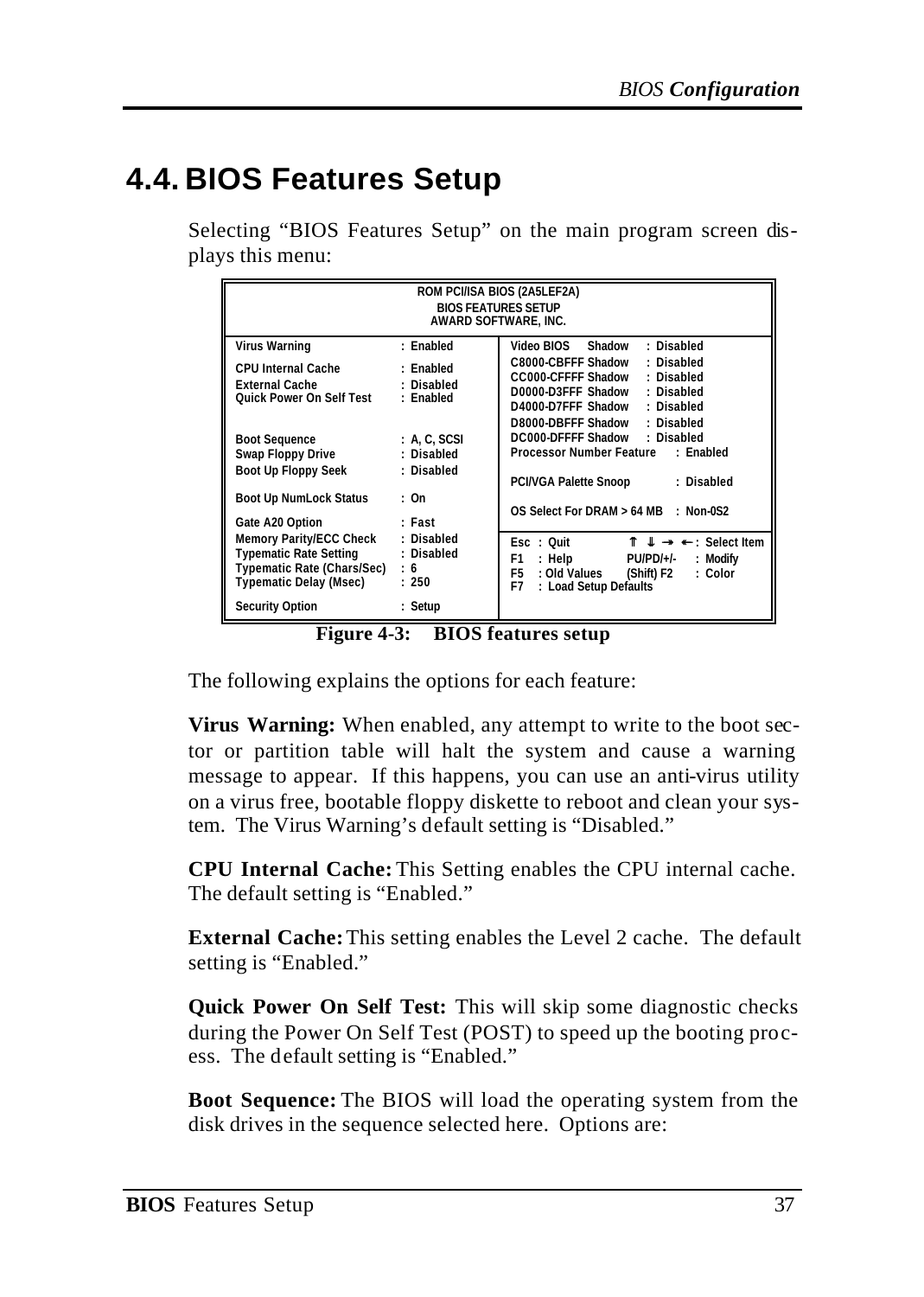- C, A, SCSI (default)
- CDROM, C, A
- C, CDROM, A
- A, C, SCSI
- D, A, SCSI
- E, A, SCSI
- $\bullet$  F, A, SCSI
- SCSI, A, C
- SCSI, C, A
- LS/ZIP, C
- C only

**Swap Floppy Drive:** This setting enables you to swap A and B floppy disk drives. Floppy drive A is usually connected to the end of the FDD cable. If you set this option to "Enabled," the drive at the end of the cable will be swapped to B. The default setting is "Disabled."

**Boot Up Floppy Seek:** If set to "Enabled", BIOS will check for installed bootup disk in the floppy disk drives during bootup. The default setting is "Disabled."

**Boot Up Numlock Status:** If set to "Off," the cursor controls will function on the numeric keypad. The default setting is "On."

**Gate A20 Option:** This option accesses memory above 1 MB using the fast gate A20 line when set to "Fast" (default). The other option is "Normal."

**Typematic Rate Setting:** If set to "Enabled," enables you to set the Typematic Rate and Typematic Delay. The default setting is "Disabled."

- **Typematic Rate (Chars/Sec):** This setting controls the speed at which the system registers repeated keystrokes. The choices range from 6 to 30 Chars/Sec. The default setting is "6" Chars/Sec.
- **Typematic Delay (Msec):** This setting controls the time between the display of the first and second characters. There are four delay choices: 250ms, 500ms, 750ms and 1000ms. The default setting is "250" ms.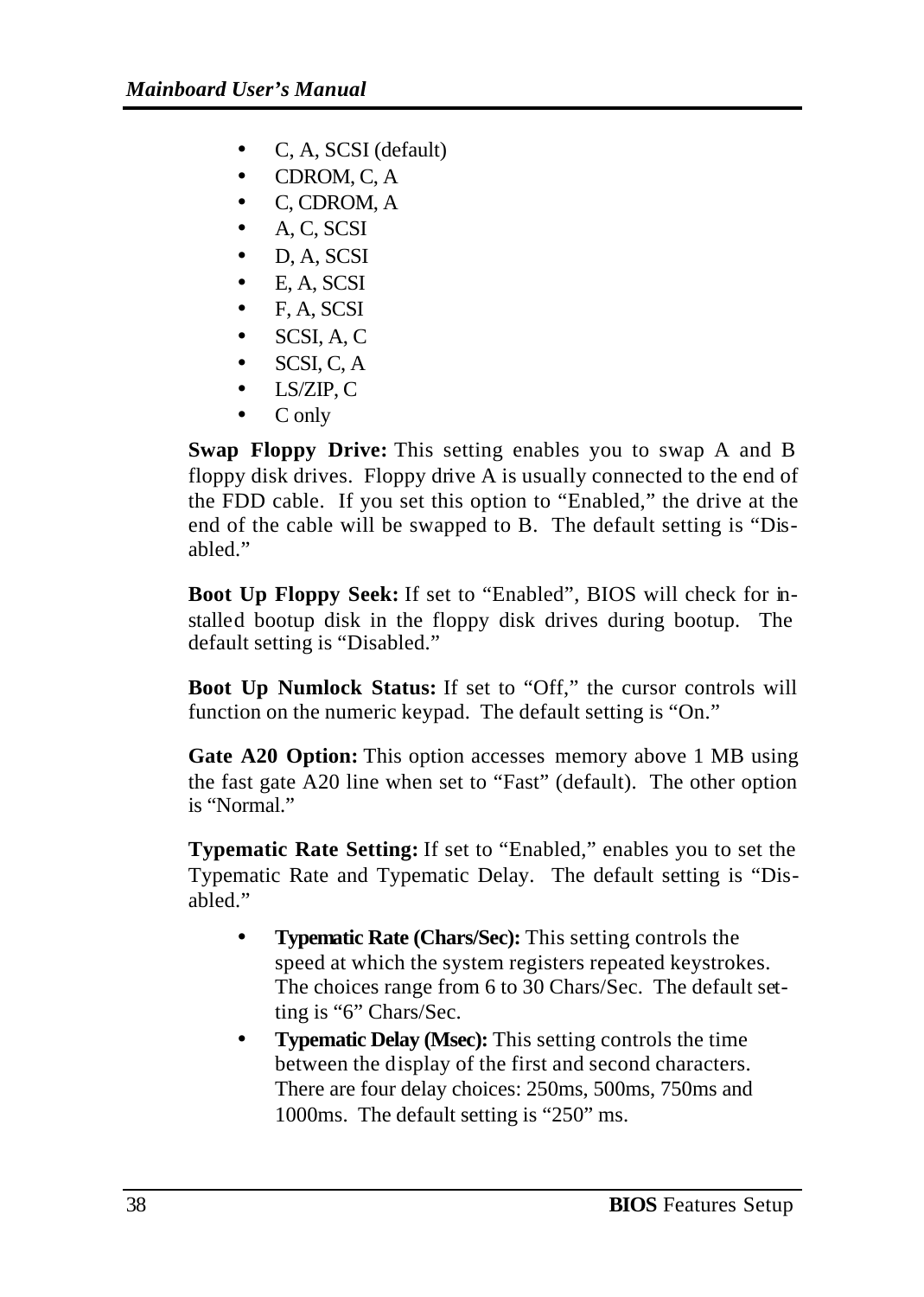**Security Option:** This setting controls the password feature. The options are "Setup" and "System." Selecting "Setup" will protect the configuration settings from being tampered with. Select "System" if you want to use the password feature every time the system boots up. The default setting is "Setup." You can create your password by using the "SUPERVISOR/USER PASSWORD" utility in the main program screen.

**Video BIOS Shadow:** When set to "Enabled" (default), copies the VGA BIOS into system DRAM.

**C8000-CBFFF Shadow to DC000-DFFFF Shadow:** When set to "Enable," the ROM with the specified address is copied into system DRAM. It will also reduce the size of memory available to the system. The default setting for the shadow feature is "Disabled."

**Processor Number Feature:** Some new processors are installed with a unique processor number. This number may be used for verification in Internet transactions and e-commerce. If you prefer not to use or distribute the unique processor number, set this item to "Disabled" to suppress the processor number.

**PCI/VGA Palette Snoop:** If there are two VGA cards in your system (one PCI and one ISA) and this option is set to "Disabled," data read and written by the CPU is only directed to the PCI VGA card's palette registers.

If set to "Enabled," data read and written by CPU will be directed to both the palette registers of the PCI VGA and ISA VGA cards. This option must be set to "Enabled" if any ISA VGA card installed in your system requires VGA palette snooping to fix color problems.

**OS Select For DRAM > 64MB:** Set to "OS2" if the system memory size is greater than 64 MB and the operating system is OS/2. The default setting is "Non-OS2."

After you have made your selections in the BIOS Features Setup screen, press <ESC> to go back to the main screen.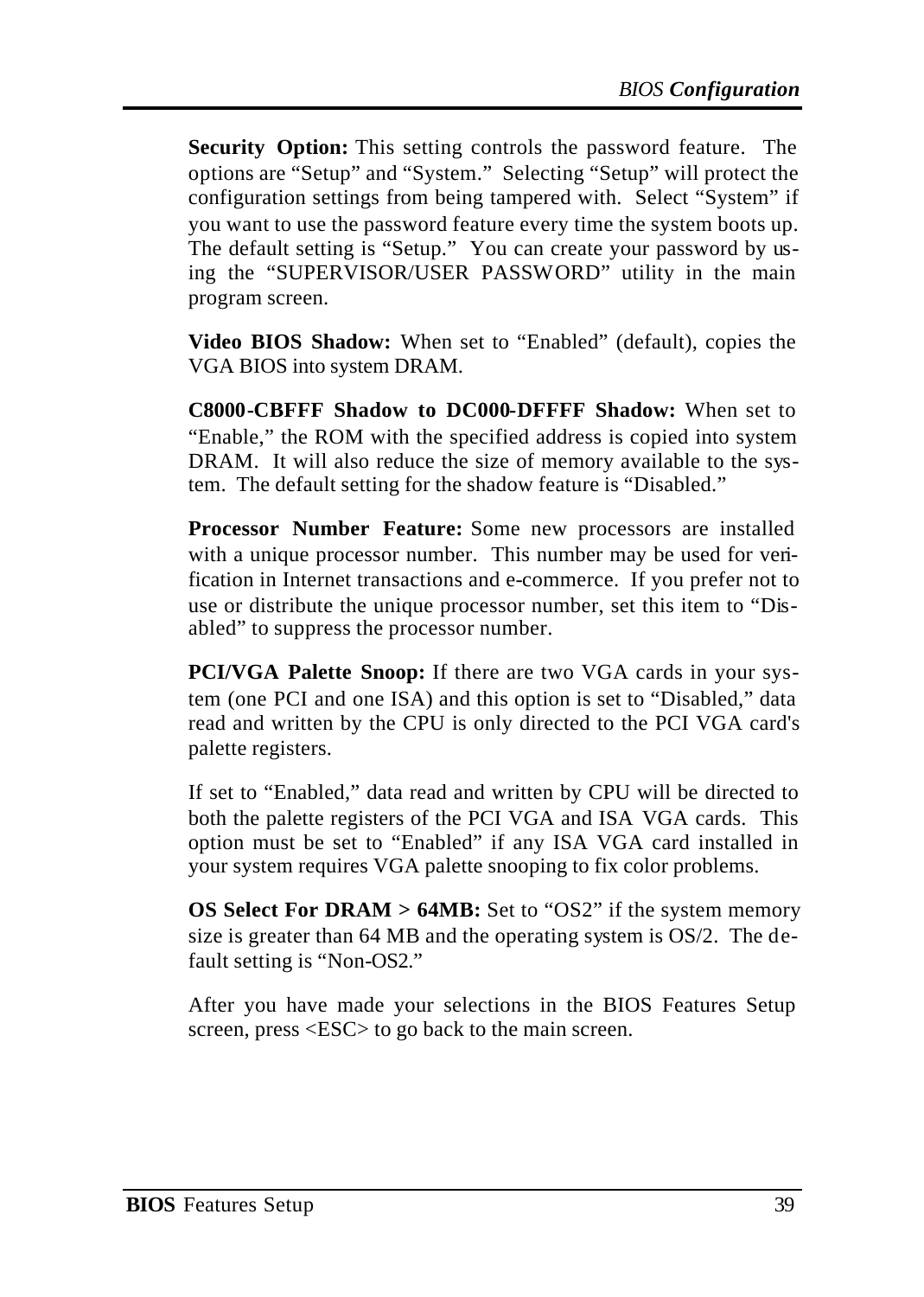# **4.5. Chipset Features Setup**

| ROM PCI/ISA BIOS (2A5LEF2A)<br><b>CHIPSET FEATURES SETUP</b><br>AWARD SOFTWARE, INC.                                                                                                                                                                                                                                                                          |                                |                                                                                                                                                                                                                                          |  |
|---------------------------------------------------------------------------------------------------------------------------------------------------------------------------------------------------------------------------------------------------------------------------------------------------------------------------------------------------------------|--------------------------------|------------------------------------------------------------------------------------------------------------------------------------------------------------------------------------------------------------------------------------------|--|
| Bank 0/1 DRAM Timing<br>Bank 2/3 DRAM Timing : FP/EDO 70ns<br>Bank 4/5 DRAM Timing : FP/EDO 70ns<br>SDRAM Cycle Length : 3<br>DRAM Read Pipeline : Enabled<br>Sustained 3T Write : Enabled<br>Cache Rd+CPU Wt Pipeline : Enabled<br>Cache Timing<br>Video BIOS Cacheable : Enabled<br>System BIOS Cacheable : Enabled<br>Memory Hole At 15Mb Addr. : Disabled | $:$ FP/EDO 60ns<br>: Enabled   | : Enabled<br>Auto Detect DIMM/PCI CIK<br>: Disabled<br>Spread Spectrum<br>Current CPU Temp.<br><b>Current System Temp.</b><br><b>Current CPU FAN Speed</b><br><b>Current FAN2 Speed</b><br>2.5V<br>$Vccp$ :<br>$Vcc3$ :<br>5V :<br>12V : |  |
| <b>AGP Aperture Size</b><br>OnChip USB<br>USB Keyboard Support : Disabled<br>OnChip Sound : Enable<br>OnChip Modem                                                                                                                                                                                                                                            | :64M<br>: Enabled<br>: Disable | Esc: Quit<br>$ \blacksquare$ $\blacksquare$ : Select Item<br>F1 : Help PU/PD/+/-<br>: Modify<br>F5 : Old Values<br>: Color<br>(Shift) F2<br>F7 : Load Setup Defaults                                                                     |  |

Selecting "Chipset Features Setup" on the main program screen displays this menu:

**Figure 4-4: Chipset features setup**

This screen controls the settings for the board's chipset. All entries related to the DRAM timing on the screen are automatically configured. Do not make any changes unless you are familiar with the chipset.

**Bank 0/1 2/3 4/5 DRAM Timing:** This item allows you to select the value in the field, depending on whether the board has paged DRAMs or EDO (extended data output) DRAMs. The following options are allowed:

- FP/EDO 70ns
- FP/EDO 70ns
- Normal
- Medium
- Fast
- Turbo

**SDRAM Cycle Length:** This field enables you to set the CAS latency time in HCLKs of 2/2 or 3/3. The system board designer should have set the values in this field, depending on the DRAM installed. Do not change the values in this field unless you change specifications of the installed DRAM or the installed CPU.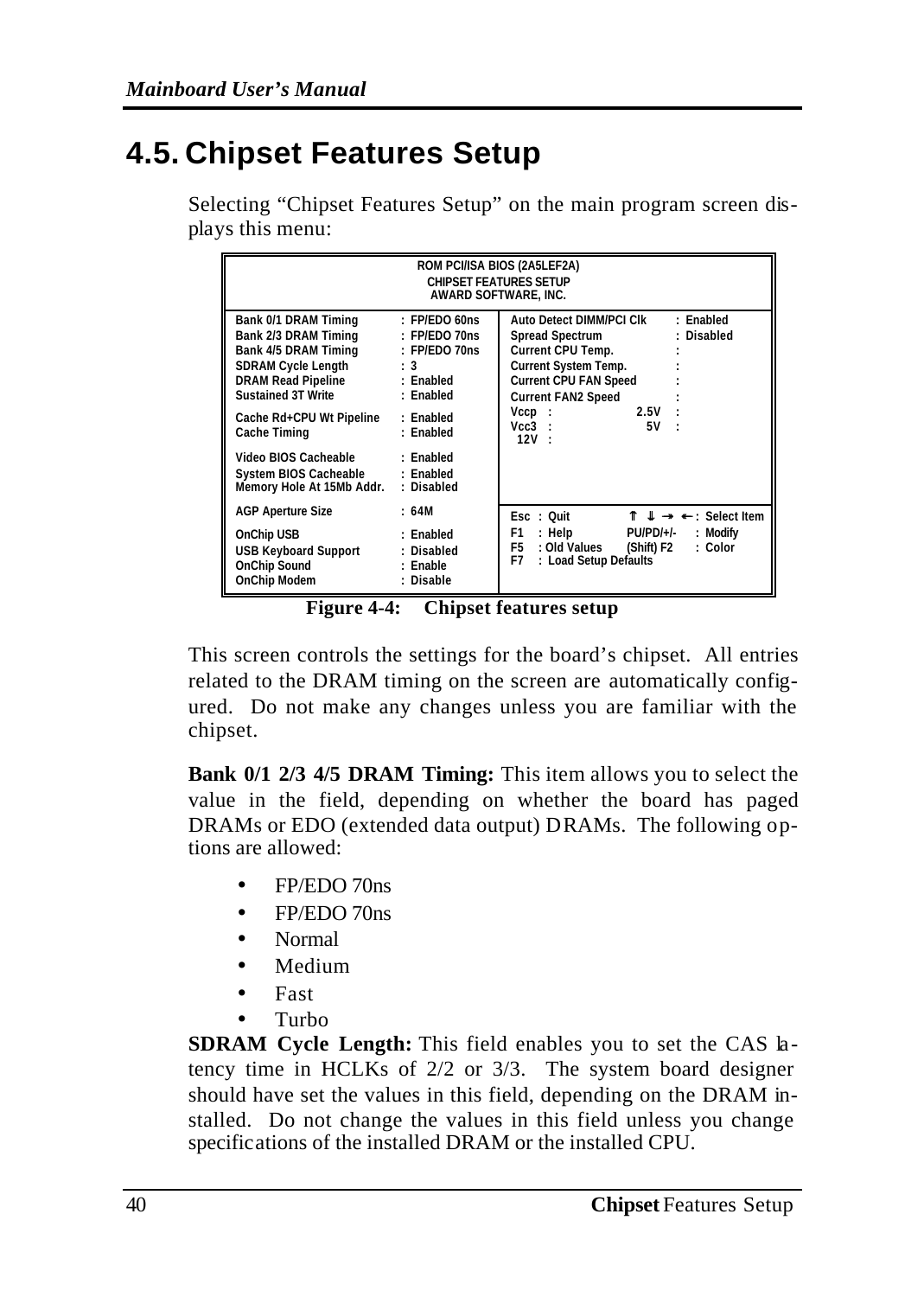**DRAM Read Pipeline:** You may select *Enabled* for this field when DRAMs are installed. Pipelining improves system performance.

**Sustained 3T Write:** This item allows you to enable or disable direct map write back/write through secondary cache. The default is "Enabled."

**Cache Rd+CPU Wt Pipeline:** This item allows you to enable or disable the cache timing. The default is "Enabled."

**Cache Timing:** This item allows you to set the cache timing. The options are "Fast" (default) and "Disabled."

**Video BIOS Cacheable:** When set to "Enabled" (default), the video BIOS will be cached for faster execution.

Caching of the video BIOS ROM occurs at C0000h-F7FFFh, resulting in better video performance. However, if any program writes to this memory area, a system error may result.

**System BIOS Cacheable:** When set to "Enabled" (default), the System BIOS will be cached for faster execution.

**Memory Hole:** If Set to "Enabled", when the system memory size is equal to or greater than 16M bytes, the physical memory address from 15M to 16M will be passed to PCI or ISA and there will be a 1 MB hole in your system memory. This option is designed for some OS with special add-in cards which need 15-16 MB memory space. The default setting is "Disabled."

**AGP Aperture Size (MB):** This option determines the effective size of the AGP Graphic *Aperture*, where memory-mapped graphic data structures are located.

**OnChip USB:** This should be enabled if your system has a USB installed on the system board and you wish to use it. Options are "Disabled" (default) and "Enabled."

**USB Keyboard Support:** Enables function when the USB keyboard is being used. Set to "Dis abled" (default) when an AT keyboard is used.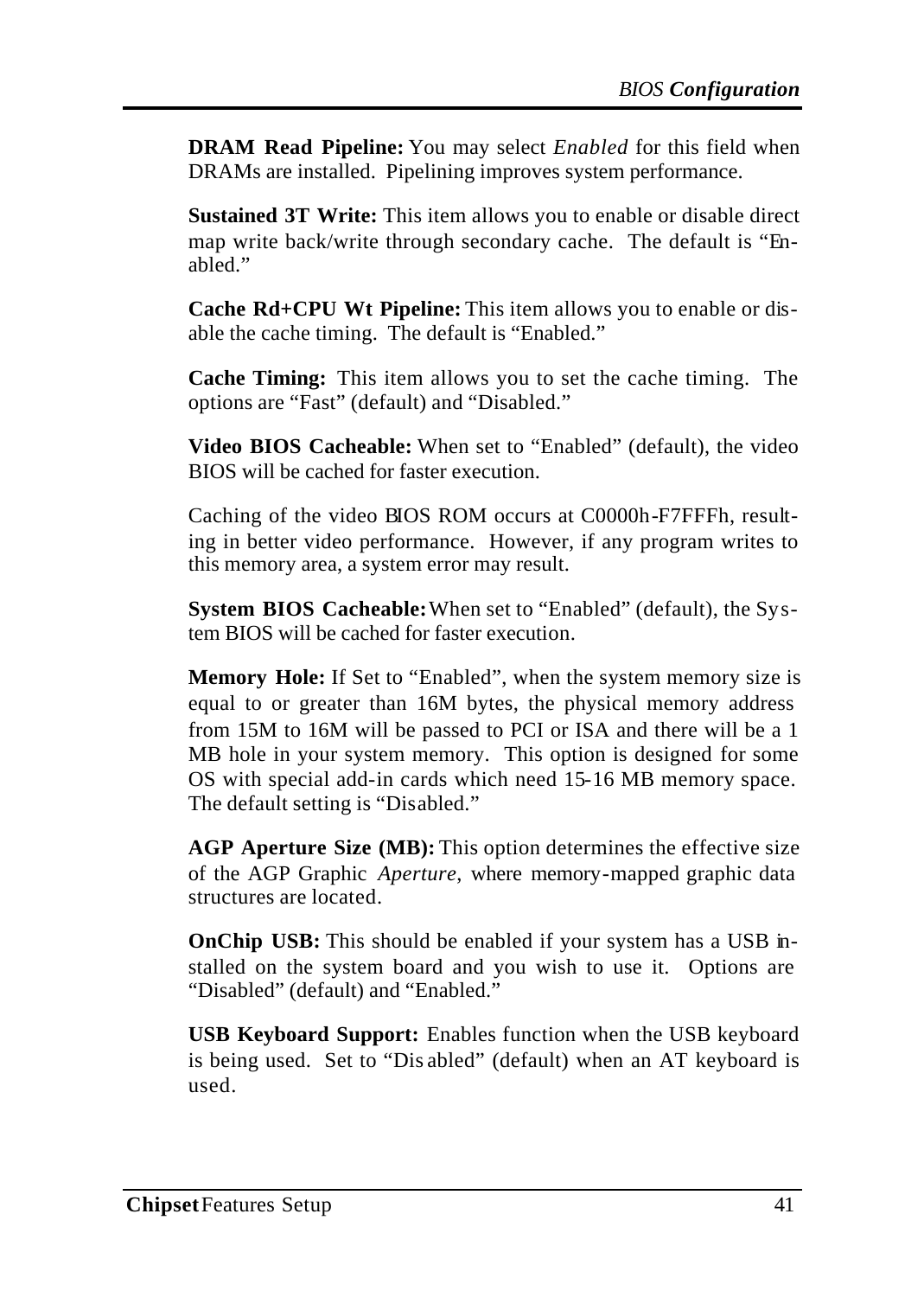**OnChip Sound:** When set to "Disable," the onboard audio chip is turned off. The default is "Enable."

**OnChip Modem:** This should be enabled if your system has a modem installed on the system board and you wish to use it. The default is "Disable."

**Auto Detect DIMM/PCI Clk:** When set to "Enabled", the system will automatically turn off the PCI and DIMM clock when not in use to reduce electromagnetic interference.

**Spread Spectrum:** When set to "Enabled," the system clock frequency will automatically be modulated to help reduce electromagnetic interference. Default is "Enabled".

**Current CPU Temp:** This field displays the current CPU temperature. This feature gives you the ability to monitor your system's temperature without opening the chassis.

**Current System Temperature:** This field displays the current system temperature. This feature gives you the ability to monitor your system's temperature without opening the chassis.

**Current CPU FAN/FAN2 Speed:** These fields display the CPU FAN or FAN2 RPM (Revolution Per Minute) reading. You cannot make changes to these fields. This feature gives you the ability to monitor CPU FAN and FAN2 conditions.

**Vccp, Vcc3, 2.5V, 5V, 12V:** This feature gives you the ability to monitor the condition of the system's power. These fields display the voltages of the following components

- Vccp (CPU Core voltage)
- Vcc3 (onboard 3.3 volt)
- 2.5V (power supply's 2.5 volt)
- 5V (power supply's 5 volt)
- 12V (power supply's 12 volt)

After you have made your selections in the Chipset Features Setup screen, press <ESC> to go back to the main screen.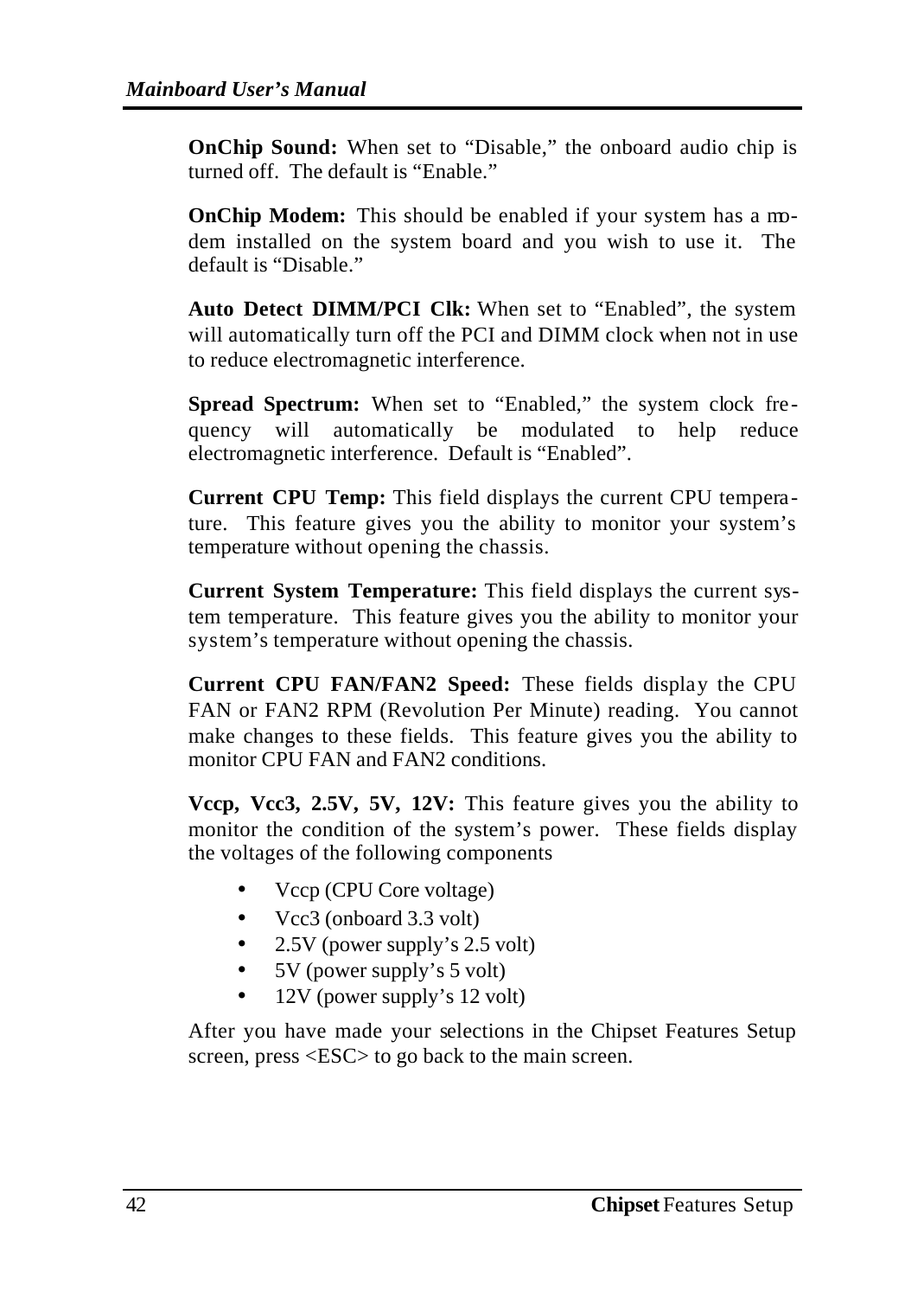### **4.6. Power Management**

Power Management Setup controls the mainboard's "Green" features. Selecting "Power Management Setup" on the main program screen displays this menu:

| ROM PCI/ISA BIOS (2A5LEF2A)<br>POWER MANAGEMENT SETUP<br>AWARD SOFTWARE. INC.                                                                                     |                                                                                                              |                                                                                                                                                                                                                                          |                                                                                                    |  |
|-------------------------------------------------------------------------------------------------------------------------------------------------------------------|--------------------------------------------------------------------------------------------------------------|------------------------------------------------------------------------------------------------------------------------------------------------------------------------------------------------------------------------------------------|----------------------------------------------------------------------------------------------------|--|
| <b>ACPI function</b><br>Power Management<br>PM Control by APM<br>Video Off Option<br>Video Off Method<br><b>MODEM Use IRO</b><br>Doze Mode<br><b>Suspend Mode</b> | : Disabled<br>: User Define<br>: Yes<br>: Suspend @ off<br>: V/H SYNC+Blank<br>: 3<br>: Disable<br>: Disable | Primary INTR<br>IRO <sub>3</sub><br>(COM 2)<br>IR <sub>O4</sub><br>(COM 1)<br>IR <sub>O5</sub><br>(LPT 2)<br>IR <sub>O6</sub><br>(Floppy Disk)<br>IR <sub>07</sub><br>(LPT 1)<br>(RTC Alarm)<br>IRO8<br>IRO <sub>9</sub><br>(IRQ2 Redir) | : ON<br>: Primary<br>: Primary<br>: Primary<br>: Primary<br>: Primary<br>: Disabled<br>: Secondary |  |
| <b>HDD Power Down</b><br>Fan Off In Suspend<br>Soft-Off by PWRBTN<br><b>VGA</b><br>LPT & COM                                                                      | : Disable<br>$:$ Off<br>: Instant-Off<br>$:$ OFF<br>: LPT/COM                                                | <b>IRO10</b><br>(Reserved)<br><b>IRO11</b><br>(Reserved)<br>(PS/2 Mouse)<br><b>IRO12</b><br><b>IRO13</b><br>(Coprocessor)<br>(Hard Disk)<br><b>IRO14</b><br>(Reserved)<br><b>IRQ15</b>                                                   | : Secondary<br>: Secondary<br>: Primary<br>: Primary<br>: Primary<br>: Disabled                    |  |
| HDD & FDD<br><b>PCI Master</b><br>Resume by Ring/LAN<br><b>RTC Alarm Resume</b>                                                                                   | : ON<br>$:$ OFF<br>: Disabled<br>: Disabled                                                                  | $Esc \div Out$<br>PU/PD/+/-<br>F1<br>: Help<br>F <sub>5</sub><br>: Old Values<br>(Shift) F2<br>F7<br>: Load Setup Defaults                                                                                                               | $\lnot$ : Select Item<br>C.<br>: Modify<br>: Color                                                 |  |

**Figure 4-5: Power management setup**

**ACPI Function:** When set to "Enabled," turns on the ACPI Function. The default setting is "Disabled."

*Note: ACPI (Advanced Configuration and Power Interface) is a power management specification that makes hardware status information available to the operating system. ACPI enables a PC to turn its peripherals on and off for improved power management. It also allows the PC to be turned on and off by external devices, so that mouse or keyboard activity wakes up the computer.* 

**Power Management:** This setting controls the System Doze Mode, Standby Mode and Suspend Mode Timer features. There are four options:

- *User Define:* allows you to customize all power saving timer features
- *Optimize:* recommended setting for general use
- *Test/Demo:* for test/demonstration purposes
- *Disable:* disables the power management features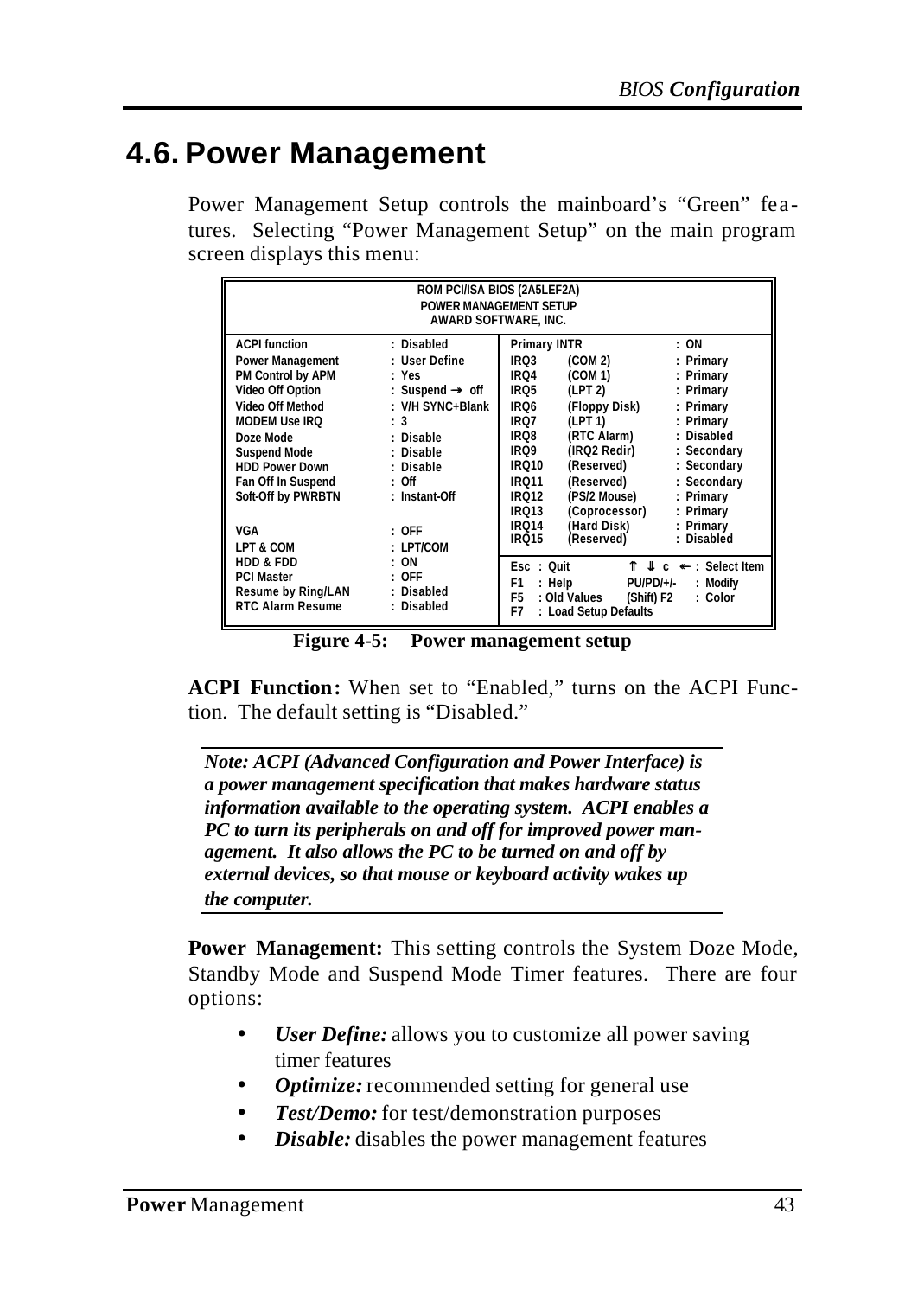**PM Control by APM:** When set to "Yes" (default), the system BIOS will wait for APM's prompt before it enters any power management mode. If your system power management is controlled by APM and there is a task running, the APM will not prompt the BIOS to enter any power saving mode after the time out period.

*Note: If APM is not installed, this option has no effect.*

APM (Advanced Power Management) should be installed to keep the system's time updated when the computer enters suspend mode activated by the BIOS Power Management. For DOS environments, you need to add the line "DEVICE=C:\DOS\POWER.EXE" in your CONFIG.SYS file. For Windows 3.1x and Windows 95, you need to install Windows with the APM feature. Double-click the battery and power cord icon labeled "Power" in the Control Panel and choose "Advanced" in the Power Management field.

**Video Off Option:** This setting controls the video power saving parameters. There are three options:

- Always On
- Suspend  $\rightarrow$  Off
- All Modes  $\rightarrow$  Off

**Video Off Method:** This setting controls the video off method in power saving mode. The default setting is "V/H SYNC+Blank" which disables V/H SYNC signals and blanks the screen. Other options are "DPMS" and "Blank Screen." The "DPMS" option allows the BIOS to control the video card if it has the DPMS (Display Power Management System) feature. The "Blank Screen" option is used when you do not have a "Green" monitor.

**MODEM Use IRQ:** This determines which IRQ the MODEM can use. Options are 3, 4, 5, 7, 9, 10, 11, and NA.

**Doze Mode:** The system speed will change from turbo to slow if no Power Management events occur for a specified length of time. Full power function will return when a Power Management event is detected. Options are from "30 Sec" to "1 Hour" and "Disabled."

**Suspend Mode:** The CPU clock will be stopped and the video signal will be suspended if no Power Management events occur for a speci-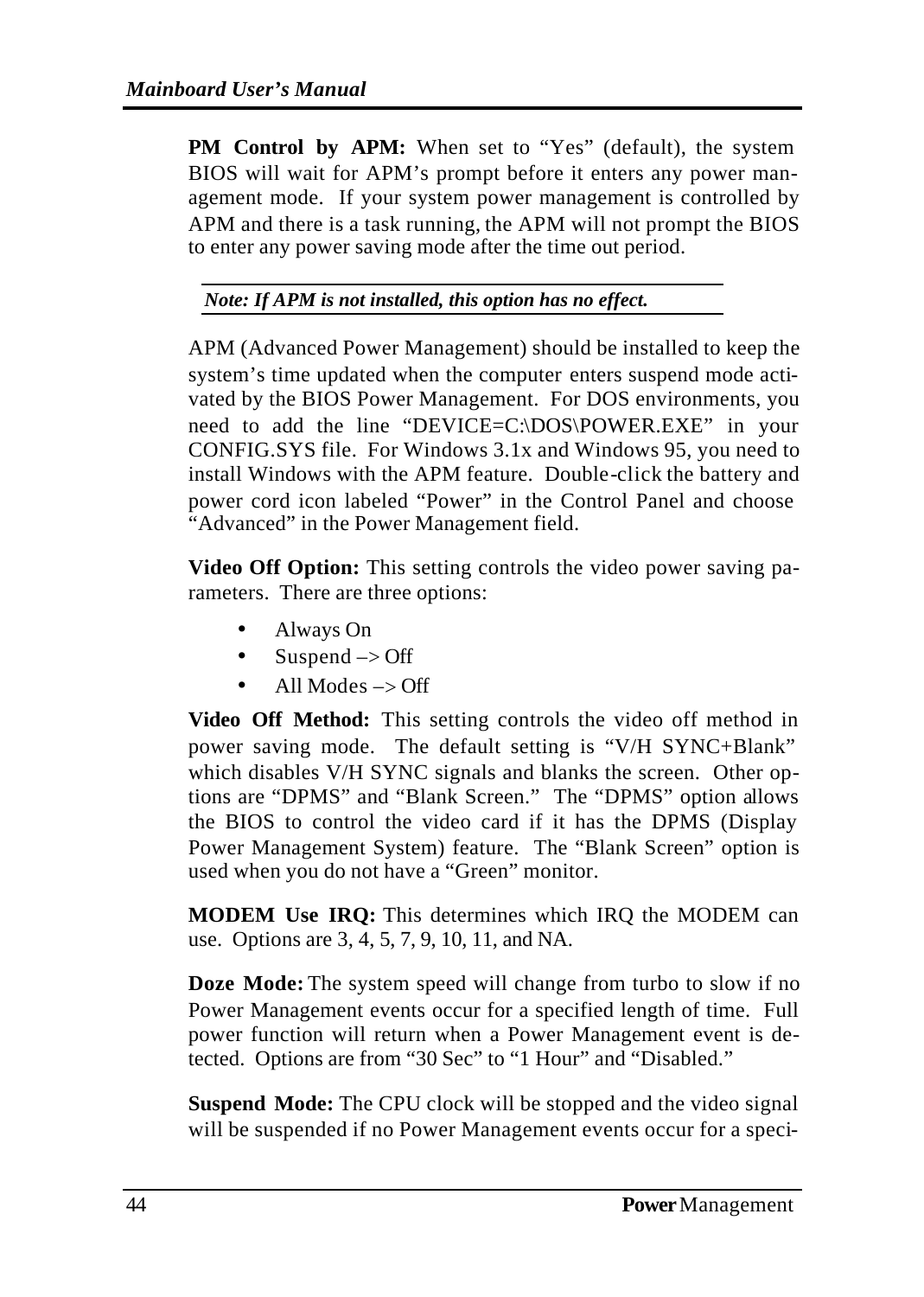fied length of time. Full power function will return when a Power Management event is detected. Options are from "30 Sec" to "1 Hour" and "Disabled."

**HDD Power Down:** The IDE hard drive will spin down if it is not accessed within a specified length of time. Options are from "1 Min" to "15 Min" and "Disabled."

**Fan Off In Suspend:** If set to "On," the fan will be powered off during suspend mode. Options are "On" and "Off" (default).

**Soft-Off by PWRBTN:** When set to "Instant-Off" (default), pressing the power button will turn off the system power. When set to "Delay 4 Sec." you have to press the power button and hold it for more than 4 seconds to turn off the system power. Otherwise, the system just goes into suspend mode. The options are "Instant-Off" and "Delay 4 Sec."

**VGA:** When enabled, VGA activity wakes up the system.

LPT & COM: When set to "On," any activity from one of the listed system peripheral devices or IRQs wakes up the system.

**HDD & FDD:** When set to "On," any activity from one of the listed system peripheral devices wakes up the system.

**PCI Master:** When set to "On," any activity from one of the listed devices wakes up the system.

**Resume by Ring/LAN:** When set to "Enabled," any activity on the LAN or Modem port will wake up the system from a power saving mode. The options are "Enabled" and "Disabled" (default)..

**RTC Alarm Resume:** When set to "Enabled," you may set the date (day of the month), hour, minute and second to turn on your system. When set to set "0" (zero) for the day of the month, the alarm will power on your system every day at the specified time.

**Primary INTR:** When set to "On" (default), any event occurring at the specified IRQ will awaken a system which has been powered down.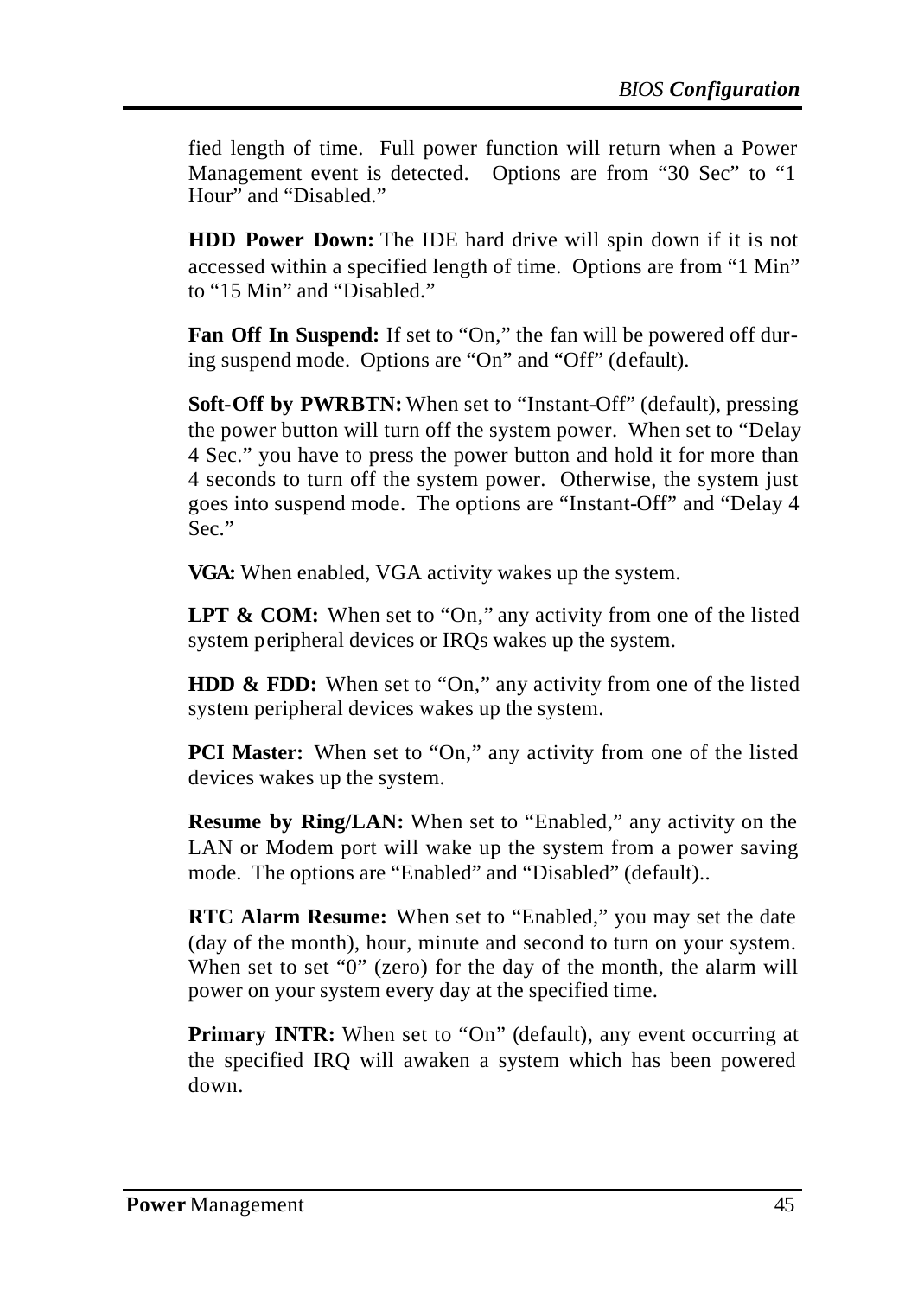The following is a list of IRQs (Interrupt ReQuests) which can be exempted much as the COM ports and LPT ports above can. When an I/O device wants to gain the attention of the operating system, it signals this by causing an IRQ to occur. When the operating system is ready to respond to the request, it interrupts itself and performs the service. Options are "On," and "Off" (default).

When set to On, activity will not prevent the system from going into a power management mode and will not awaken it.

- IRQ3 (COM2)
- IRQ4 (COM1)
- IRQ5 (LPT2)
- IRQ6 (Floppy Disk)
- IRQ7 (LPT1)
- IRQ8 (RTC Alarm)
- IRQ9 (IRQ2 Redir)
- IRQ10 (Reserved)
- IRQ11 (Reserved)
- IRQ12 (PS/2 Mouse)
- IRQ13 (Coprocessor)
- IRQ14 (Reserved)
- IRQ15 (Reserved)

Press the <ESC> key to go back to the main program screen after you have made your selections in the Power Management Setup screen.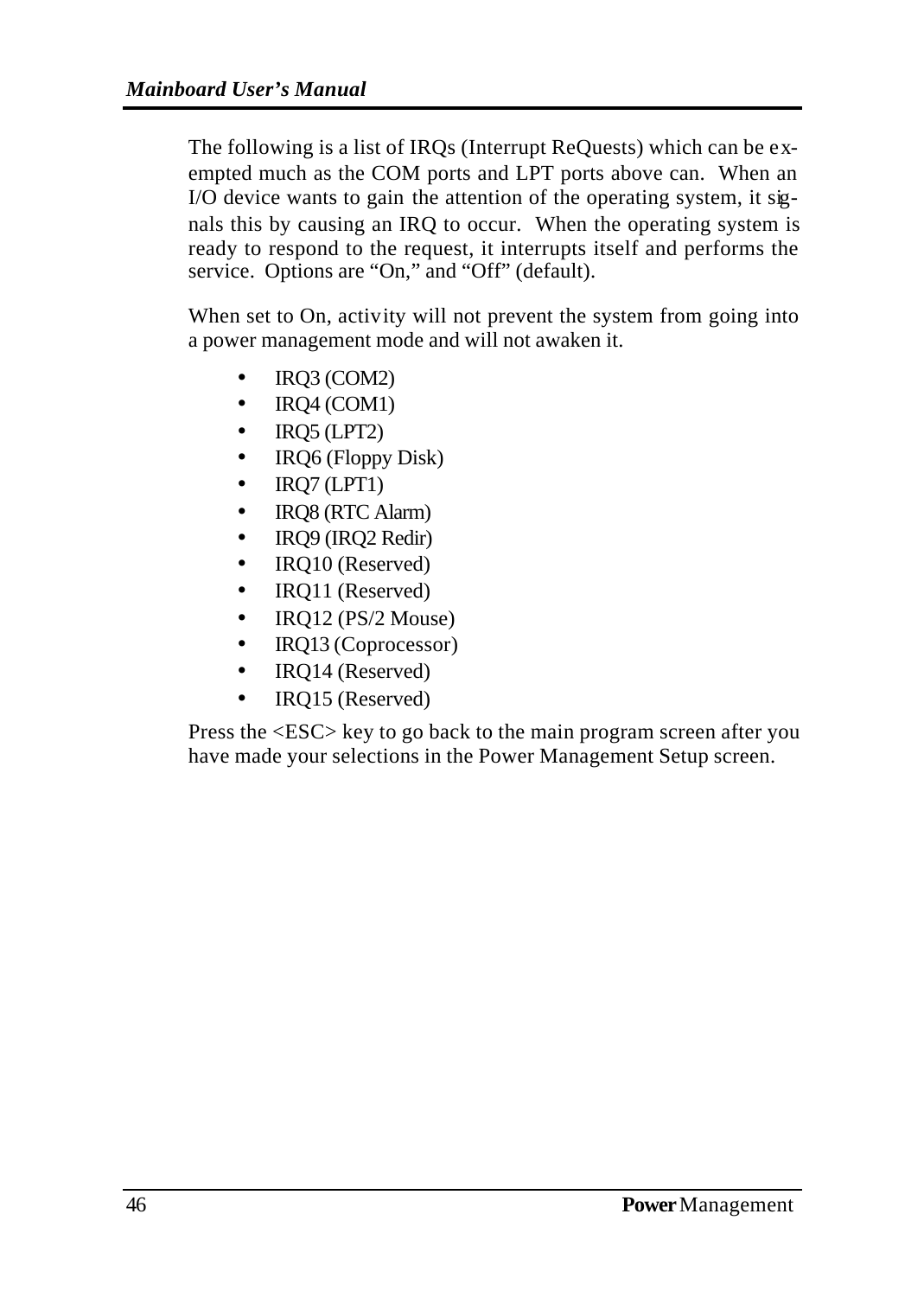## **4.7. PnP/PCI Configuration**

Both the ISA and PCI buses on the Mainboard use system IRQs (Interrupt ReQuests) and DMAs (Direct Memory Access). You must set up the IRQ and DMA assignments correctly through the PnP/PCI Configuration Setup utility; otherwise, the mainboard will not work properly.

Selecting "PnP/PCI CONFIGURATION" on the main program screen displays this menu:

**Figure 4-6: PNP/PCI configuration**

**PnP OS Installed:** Setting this option to "Yes" allows the PnP OS (instead of BIOS) to assign the system resources such as IRQ and I/O address to the ISA PnP device. The default setting is "No."

**Resources Controlled By:** The default setting is "Manual" which allows you to control IRQs and DMAs individually. The other option is "Auto" which will detect the system resources and automatically assign the relative IRQs and DMAs for each peripheral.

**Reset Configuration Data:** The system BIOS supports the Plug and Play feature so the resources assigned to each peripheral have to be recorded to prevent them from conflicting. The location to store the assigned resources is called ESCD (Extended System Configuration Data) which is located in the system flash EEPROM. If this option is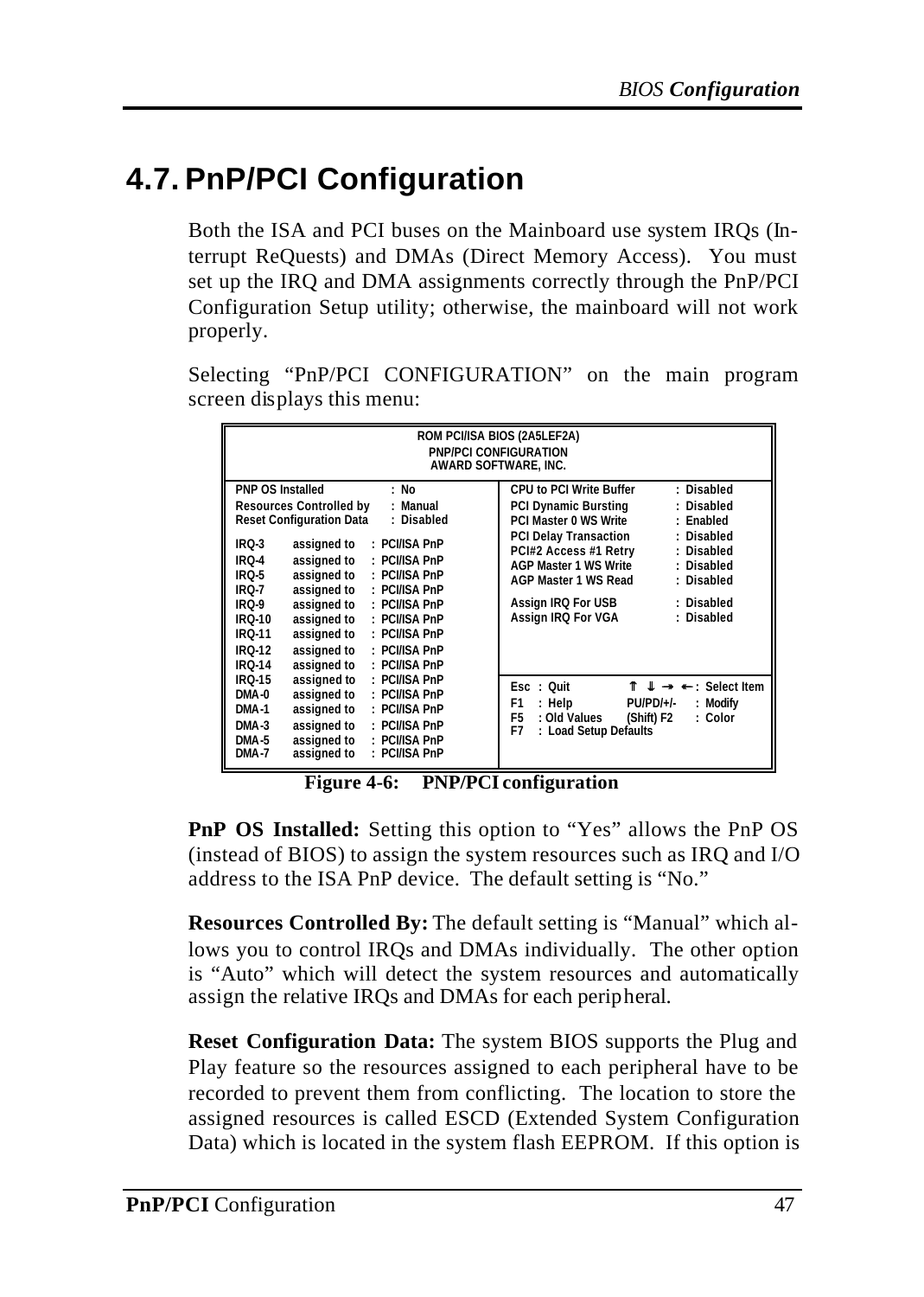set to "Disabled," the ESCD will update automatically when the new configuration varies from the last one. If set to "Enable," the ESCD will be cleared and updated and then this option will automatically be set to "Disabled."

**IRQ and DMA Assigned to:** These fields only become available if the Resources Controlled By field is set to "Manual." If there is a legacy ISA device which uses an IRQ or a DMA, set the corresponding IRQ or DMA to "Legacy ISA"; otherwise, you should set this field to "PCI/ISA PnP."

**CPU to PCI Write Buffer:** When enabled, up to four words of data can be written to the PCI bus without interrupting the CPU. When disabled, a write buffer is not used and the CPU read cycle will not be completed until the PCI bus signals that it is ready to receive the data.

**PCI Dynamic Bursting:** When set to "Enabled," every write transaction goes to the write buffer. "Burstable" transactions then burst on the PCI bus and "nonburstable" transactions do not. The options are "Enabled," and "Disabled."

**PCI Master 0 WS Write:** When set to "Enabled," writes to the PCI bus are executed with zero wait states. The options are "Enabled," and "Disabled."

**PCI Delay Transaction:** The chipset has an embedded 32-bit posted write buffer to support delay transactions cycles. Select "Enabled" to support compliance with PCI specification version 2.1. The options are "Enabled," and "Disabled."

**PCI #2 Access #1 Retry:** This item allows you enable/disable the PCI#2 Access #1 Retry.

**AGP Master 1 WS Write:** This implements a single delay when writing to the AGP Bus. By default, two-wait states are used by the system, allowing for greater stability. The options are "Enabled," and "Disabled."

**AGP Master 1 WS Read:** This implements a single delay when reading to the AGP Bus. By default, two-wait states are used by the system, allowing for greater stability. The options are "Enabled," and "Disabled."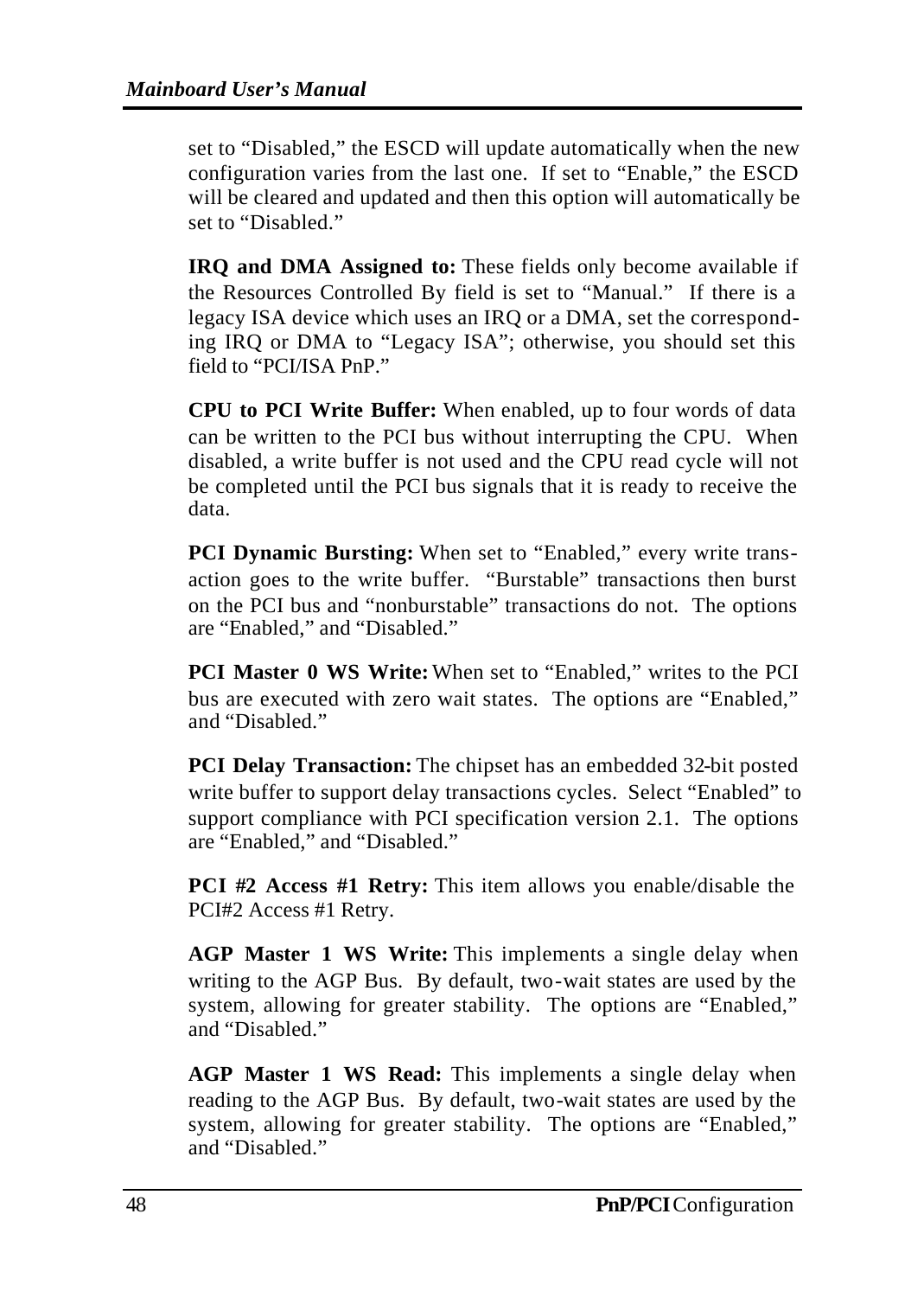**Assign IRQ for USB/VGA:** Names the interrupt request (IRQ) line assigned to the USA/VGA (if any) on your system. Activity of the selected IRQ always awakens the system.

After you have made your selections in the PNP/PCI Configuration Setup, press the <ESC> key to go back to the main program screen.

### **4.8. Integrated Peripherals**

Selecting "Integrated Peripherals" on the main program screen displays this menu:

| ROM PCI/ISA BIOS (2A5LEF2A)<br><b>INTEGRATED PERIPHERALS</b><br>AWARD SOFTWARE. INC.                                                                                                                                                                                                                                                                                                                                                                                                                                                                          |                                                                                                                                                                                                                                                                                                                                                                                                                                                            |  |  |
|---------------------------------------------------------------------------------------------------------------------------------------------------------------------------------------------------------------------------------------------------------------------------------------------------------------------------------------------------------------------------------------------------------------------------------------------------------------------------------------------------------------------------------------------------------------|------------------------------------------------------------------------------------------------------------------------------------------------------------------------------------------------------------------------------------------------------------------------------------------------------------------------------------------------------------------------------------------------------------------------------------------------------------|--|--|
| OnChip IDE Channel0<br>: Enabled<br>OnChip IDE Channel1<br>: Enabled<br><b>IDE Prefetch Mode</b><br>: Enabled<br>IDE HDD Block Mode<br>: Enabled<br><b>IDE Primary Master PIO</b><br>$:$ Auto<br><b>IDE Primary Slave PIO</b><br>: Auto<br><b>IDE Secondary Master PIO</b><br>: Auto<br><b>IDE Secondary Slave</b><br><b>PIO</b><br>$:$ Auto<br><b>IDE Primary Master UDMA</b><br>: Auto<br><b>IDE Primary Slave UDMA</b><br>: Auto<br>IDE Secondary Master UDMA<br>: Auto<br><b>IDE Secondary Slave UDMA</b><br>: Auto<br>: AGP<br><b>Init Display First</b> | IR Function Duplex<br>$:$ Half<br>TX, RX inverting enable<br>: Yes. No<br><b>Onboard Parallel Port</b><br><b>Onboard Parallel Mode</b><br>: 3<br><b>ECP Mode User DMA</b><br>Parallel Port EPP Type<br>EPP1.9<br>Onboard Legacy Audio<br>: Enabled<br>Sound Blaster<br>: Disabled<br>SB I/O Base Address<br>: 220H<br>SB IRO Select<br>$:$ IRO 5<br>SB DMA Select<br>$:$ DMA 1<br>MPU-401 I/O Address<br>$: 330-333H$<br>Game Port (200-207H)<br>: Enabled |  |  |
| <b>Onboard FDC Controller</b><br>: Enabled<br><b>Onboard Serial Port 1</b><br>: Auto<br><b>Onboard Serial Port 2</b><br>: Auto<br><b>UART 2 Mode</b><br>: Standard                                                                                                                                                                                                                                                                                                                                                                                            | Esc: Quit<br>$\lnot$ : Select Item<br>◉<br><b>PU/PD/+/-</b><br>F1<br>: Help<br>: Modify<br>: Old Values<br>F5<br>: Color<br>(Shift) F2<br>F7<br>: Load Setup Defaults                                                                                                                                                                                                                                                                                      |  |  |

**Figure 4-7: Integrated peripherals**

**OnChip IDE Channel 0/1:** This option enables or disables the onboard IDE controller. The default setting is "Enabled."

**IDE Prefetch Mode:** The onboard IDE drive interfaces supports IDE prefetching, for faster drive accesses. If you install a primary and/or secondary add-in IDE interface, set this field to "Disabled" if the interface does not support prefetching. The default setting is "Enabled."

**IDE HDD Block Mode:** Enable this field if your IDE hard drive supports block mode. Block mode enables BIOS to automatically detect the optimal number of block read and writes per sector that the drive can support. The default setting is "Enabled."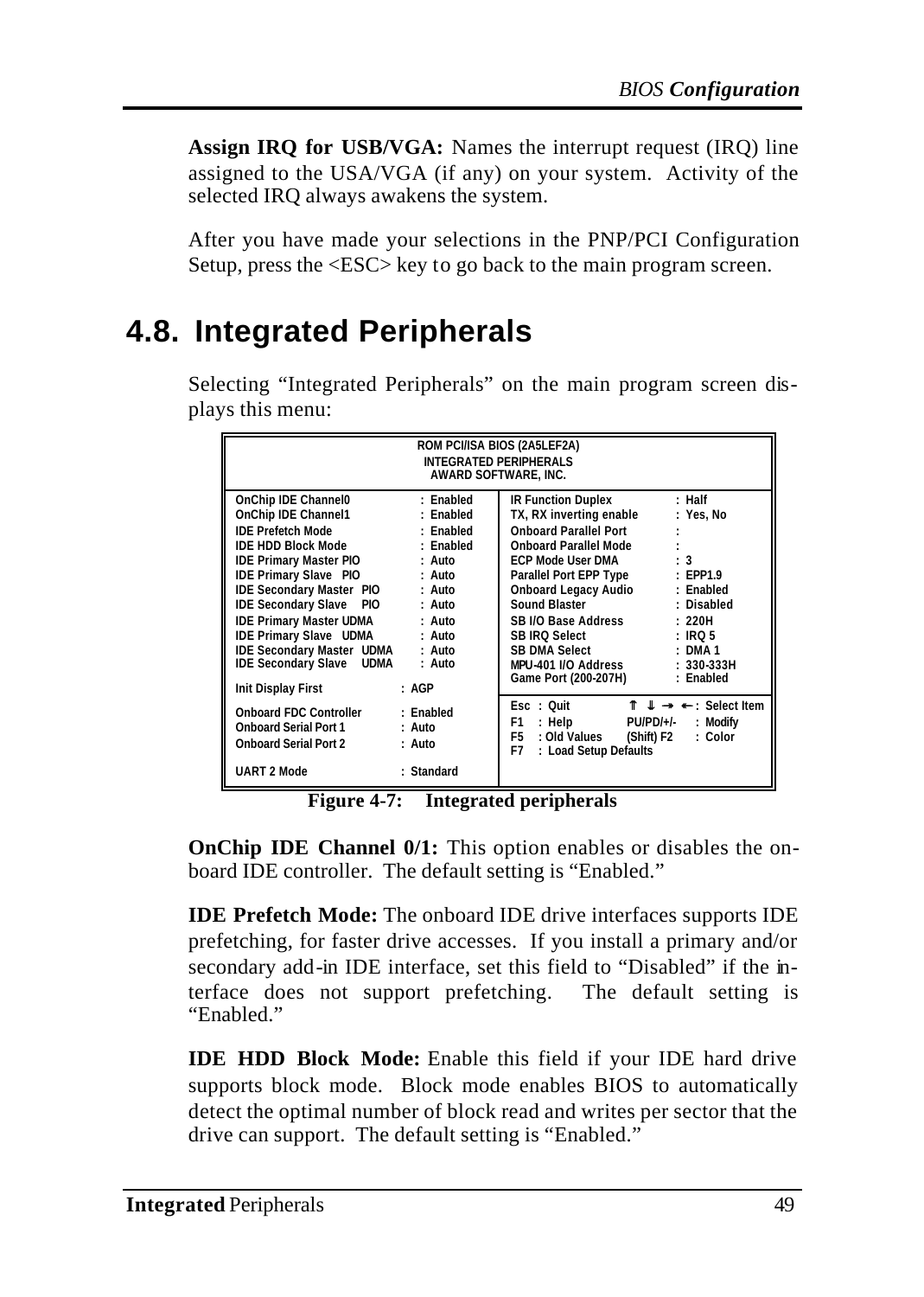**IDE Primary/Secondary Master/Slave PIO:** When set to "Auto" the BIOS will automatically set the mode to match the transfer rate of the hard disk. If the system won't boot up when set to "Auto" set it manually to a lower mode, e.g., from Mode 3 to Mode 2. All IDE drives should work with PIO mode 0. There are six options:

- Auto (default)
- Mode 0
- Mode 1
- Mode 2
- Mode 3
- Mode 4

**IDE Primary/Secondary Master/Slave UDMA:** When set to "Auto" the BIOS will automatically load the Ultra DMA 33 driver to match the transfer rate of IDE hard disk drives that support Ultra DMA 33 mode. The options are "Auto" (default) and "Disabled."

**Init Display First:** This item sets whether the PCI Slot or AGP is activated first. The options are "PCI Slot" and "AGP."

**Onboard FDC Controller:** This option enables the onboard floppy disk drive controller. The default setting is "Enabled."

**Onboard Serial Port 1 and Onboard Serial Port 2:** These options are used to assign the I/O addresses for the two onboard serial ports. They can be assigned as follows:

- 3F8/ IRQ4 (Serial Port 1 default)
- 2F8/ IRQ3 (Serial Port 2 default)
- 3E8/ IRQ4
- 2E8/ IRQ3
- Auto
- Disabled (disables the onboard serial port)

**UART 2 Mode Select:** Enables you to select the infrared communication protocol—Normal (default), IrDA, or ASKIR. IrDA is Hewlett Packard's infrared communication protocol with a maximum baud rate up to 115.2K bps. ASKIR is Sharp's infrared communication protocol with a maximum baud rate up to 57.6K bps.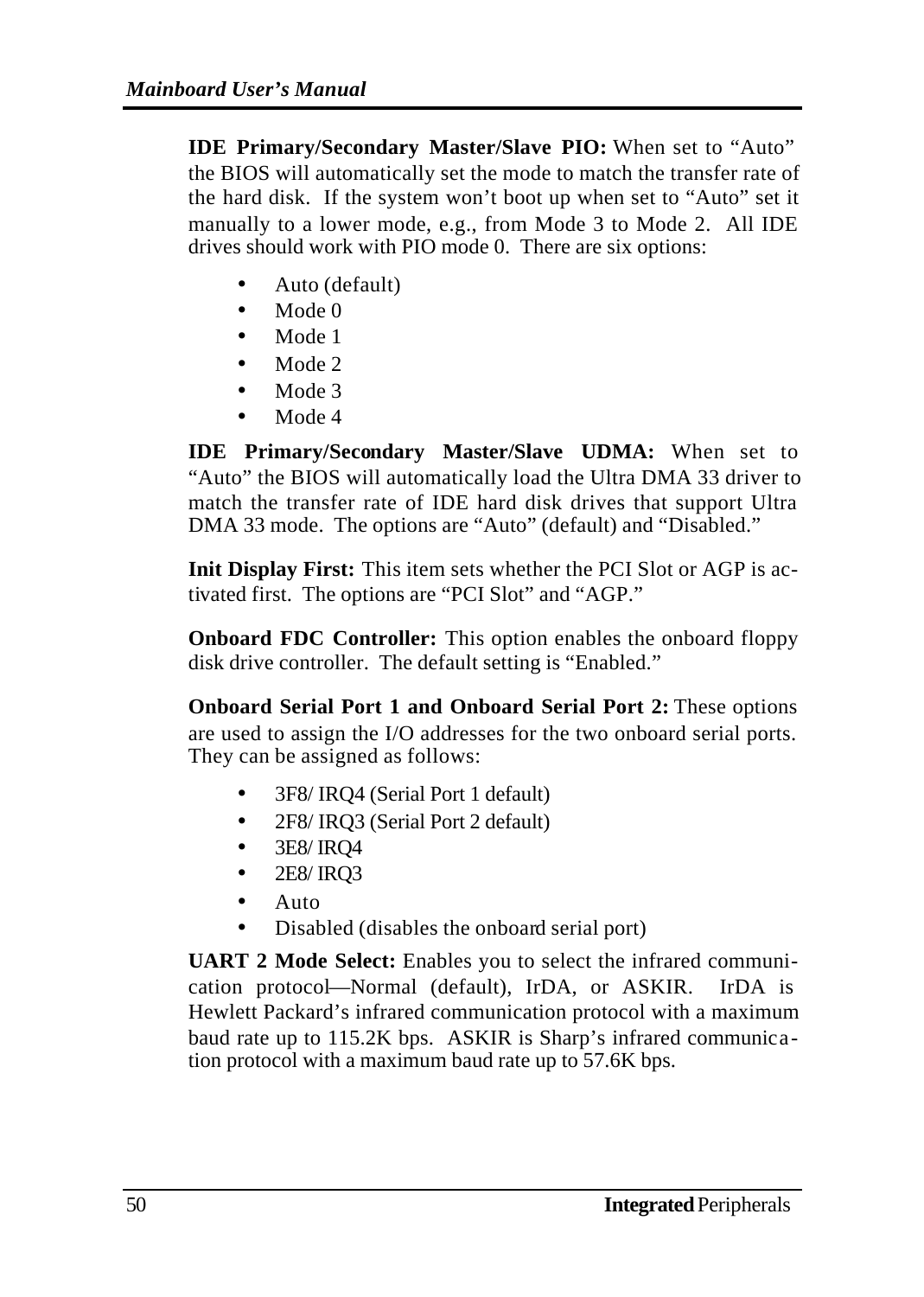**IR Function Duplex:** This item enables you to determine the type of infrared (IR) transmission of the onboard infrared chip. The options are "Half" (default) and "Full."

Full duplex mode means that information can be transmitted and received simultaneously. Half duplex means that data can be transmitted in both directions, but only one direction at a time.

**TX, RX inverting enable:** Defines the voltage level for Infrared module RX (receive) mode and TX (transmit) mode. This setting has to match the requirements of the infrared module used in the system. The options are:

- Yes, No (default)
- No. Yes
- No, No
- Yes, Yes

**Onboard Parallel Port:** This option is used to assign the I/O address for the onboard parallel port. The options are:

- 378/IRQ7 (default)
- 278/IRQ5
- 3BC/IRO7
- Disabled (disables the onboard parallel port).

**Onboard Parallel Mode:** There are four options—"Normal" (default), "EPP" (Enhanced Parallel Port), "ECP" (Extended Capabilities Port), and "ECP+EPP." Change the mode from "Normal" to the enhanced mode only if your peripheral device can support it.

**ECP Mode Use DMA:** When the onboard parallel port is set to ECP mode, the parallel port has the option to use DMA "3"(default) or  $DMA$  "1"

**Parallel Port EPP Type:** Sets the EPP specification. There are two options—"EPP1.9" (default) and "EPP1.7."

**Onboard Legacy Audio:** Enables the onboard legacy audio function. If this item is enabled the following items become available.

**Sound Blaster:** Enables or disables a Sound Blaster card if installed.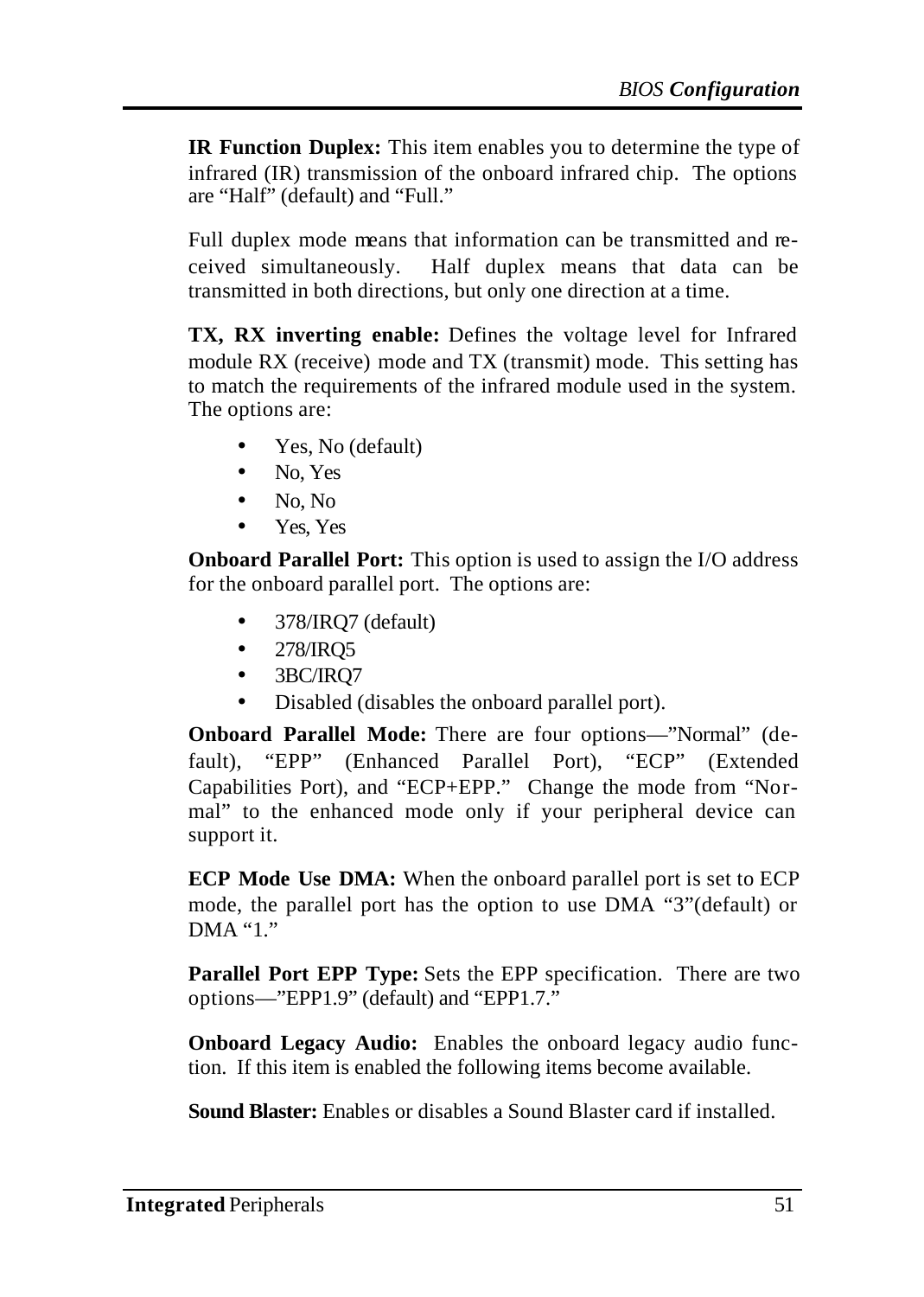**SB I/O Base Address:** This item lets you set the I/O base address for the Sound Blaster card. There are four options:

- 220H (default)
- 240H
- 260H
- 280H

**SB IRQ Select:** This item lets you set the Interrupt Request (IRQ) for the Sound Blaster card. There are four options:

- IRQ 5 (default)
- $\bullet$  IRQ 7
- $\bullet$  IRO 9
- $\bullet$  IRQ 10

**SB DMA Select:** This item lets you select the DMA for the Sound Blaster card. There are four options:

- DMA 0
- DMA 1 (default)
- $\bullet$  DMA 2
- DMA 3

**MPU-401:** Use this item to enable or disable the MPU-401 function for the game port. The default is "Disabled."

**MPU-401 I/O Address:** Use this item to set the I/O address for the game port. There are four options:

- 300-303H
- 310-313H
- 320-323H
- 330-333H (default)

*Note: To use the MPU-401 standard on the game port you need to use a MIDI adapter.*

**Game Port (200-207H):** This item shows the I/O address for the game port.

If you make any changes to the onboard FDD controller, serial ports or parallel ports in this setup, save the changes and turn off the system. After powering up the system, ensure that the changes have taken effect.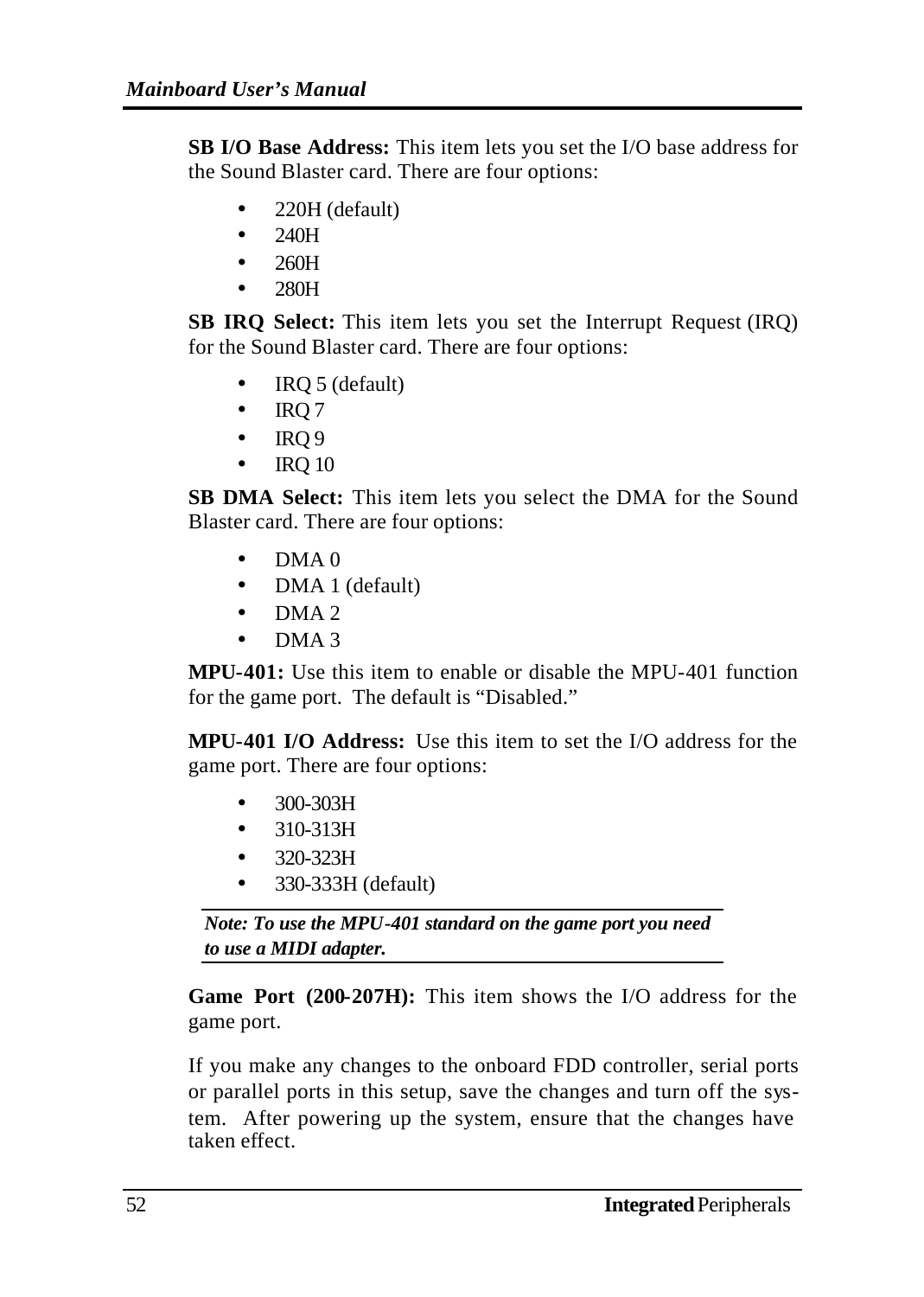### **4.9. Supervisor/User Password**

The "Supervisor/User Password" utility sets the password. The mainboard is shipped with the password disabled. If you want to change the password, you must first enter the current password, then at the prompt enter your new password. The password is case sensitive. You can use up to eight alphanumeric characters. Press <Enter> after entering the password. At the next prompt, confirm the new password by retyping it and pressing <Enter> again.

To disable the password, press <Enter> instead of entering a new password when the "Enter Password" dialog box appears. A message appears confirming that the password has been disabled.

If you have set supervisor and user passwords, only the supervisor password allows you to enter the BIOS Setup Program.

*Note: If you forget your password, the only way to solve this problem is to discharge the CMOS memory by turning power off and placing a shunt on jumper JP12 to short pin 2 and pin 3 for five seconds, then putting the shunt back to pin 1 and pin 2 of JP12.*

### **4.10.Load Setup Defaults**

"Load Setup Defaults" loads optimal settings, which are stored in the BIOS ROM.

The defaults loaded only affect the BIOS Features Setup, Chipset Features Setup, Power Management Setup, PnP/PCI configuration setup and Integrated Peripherals Setup. There is no effect on the Standard CMOS Setup. To use this feature, highlight on the main screen and press <Enter>. A line will appear on the screen asking if you want to load the Setup default values. Press  $\langle Y \rangle$  and then press  $\leq$ Enter $>$  if you want to load the Setup defaults. Press  $\leq N$  $>$  if you don't want to proceed.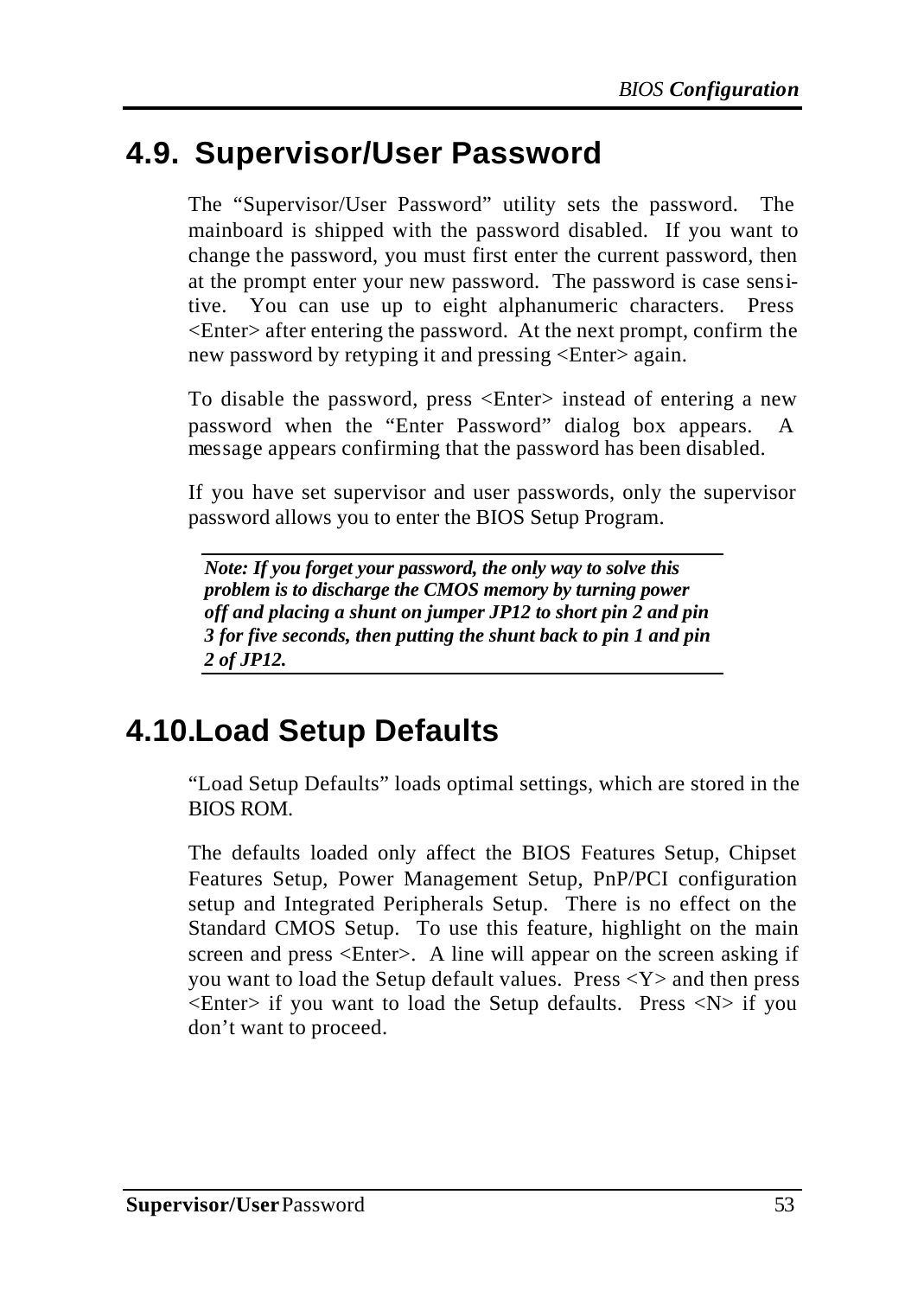### **4.11.Save & Exit Setup**

Selecting this option and pressing <Enter> will save the new setting information in the CMOS memory and continue with the booting process.

# **4.12.Exit Without Saving**

Selecting this option and pressing <Enter> will exit the Setup Utility without recording any new values or changing old ones.

This concludes Chapter 4. Chapter 5 describes the drivers and utility programs that are packaged with the mainboard.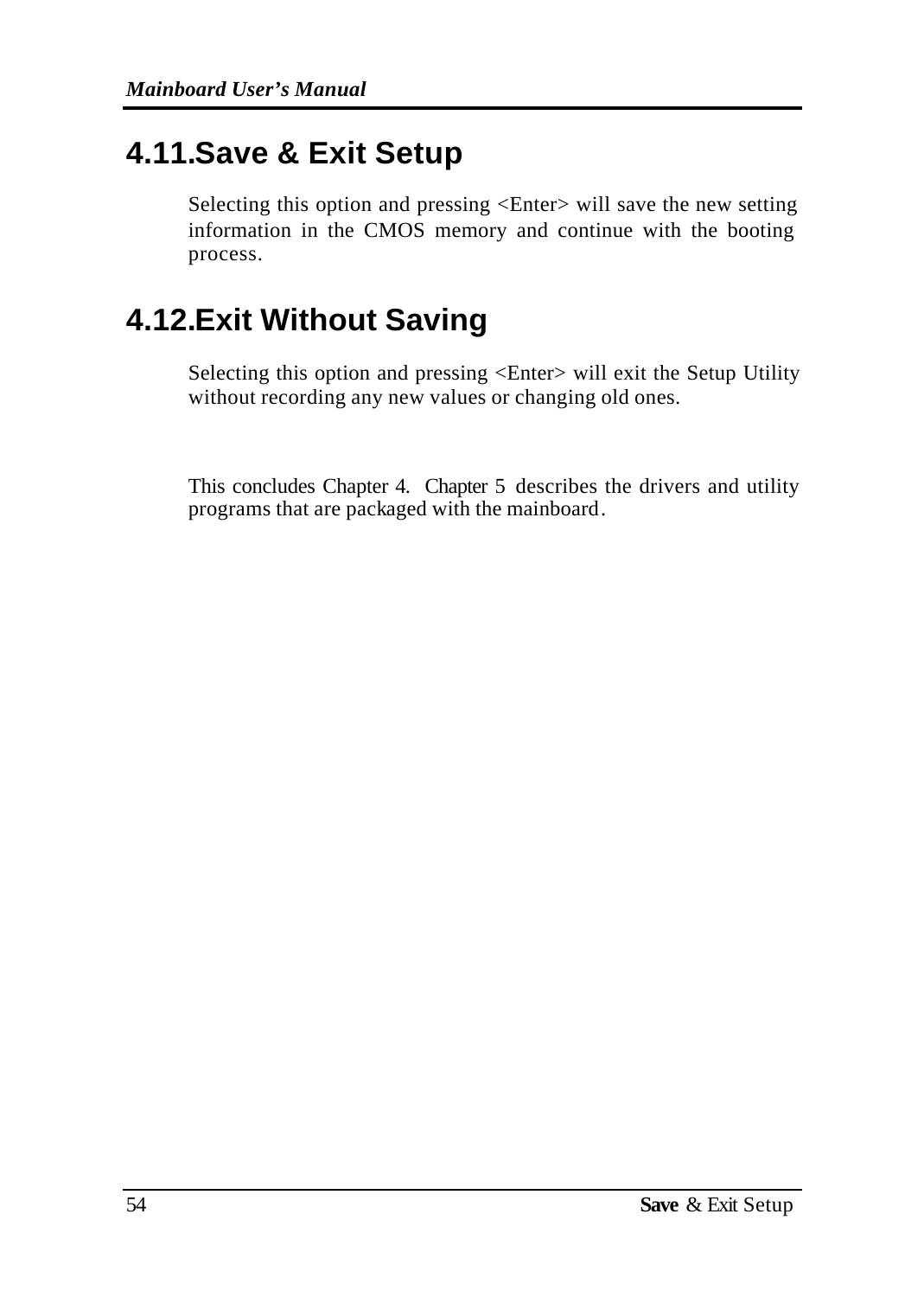# **5. Driver and Utility**

### **5.1. Flash Utility**

The BIOS of the P5F113 mainboard can be upgraded by using a Flash utility. A new version of the BIOS can be downloaded fro m the factory's BBS and Web site. The system BIOS is stored in a 1 M bit Flash EEPROM that can be erased and reprogrammed by the Flash utility.

There are two files in the FLASH directory:

- FLASH.EXE Flash utility for AWARD BIOS upgrade
- README.TXT Text file of instructions

The Flash utility will not work with any memory manager software running in the system. In order to make sure no memory manager software is running, boot your system from a bootable floppy diskette which does not contain CONFIG.SYS and AUTOEXEC.BAT files. If you are using MS-DOS 6.x, you can press the  $\langle F5 \rangle$  function key when the "Starting MS-DOS..." message appears on the screen to bypass the CONFIG.SYS and AUTOEXEC.BAT.

### **5.2. VIA 4-in-1 Driver**

A 4-in-1 driver has been designed for the VIA Apollo Pro chipset. You can install AGP, IRQ, ACPI and IDE drivers together from the manufacturer's support CD. The installation file is "4-in-1/Setup.exe." You do not need to install the drivers one by one—the VIA 4-in-1 installation program will automatically detect and install the drivers.

Installation is in two steps:

**Step 1**: Insert the manufacturer's CD-ROM into your PC's CD-ROM drive.

**Step 2:** Run "4-in-1\Setup.exe" from your operating system to start the installation. Follow the instructions on your screen.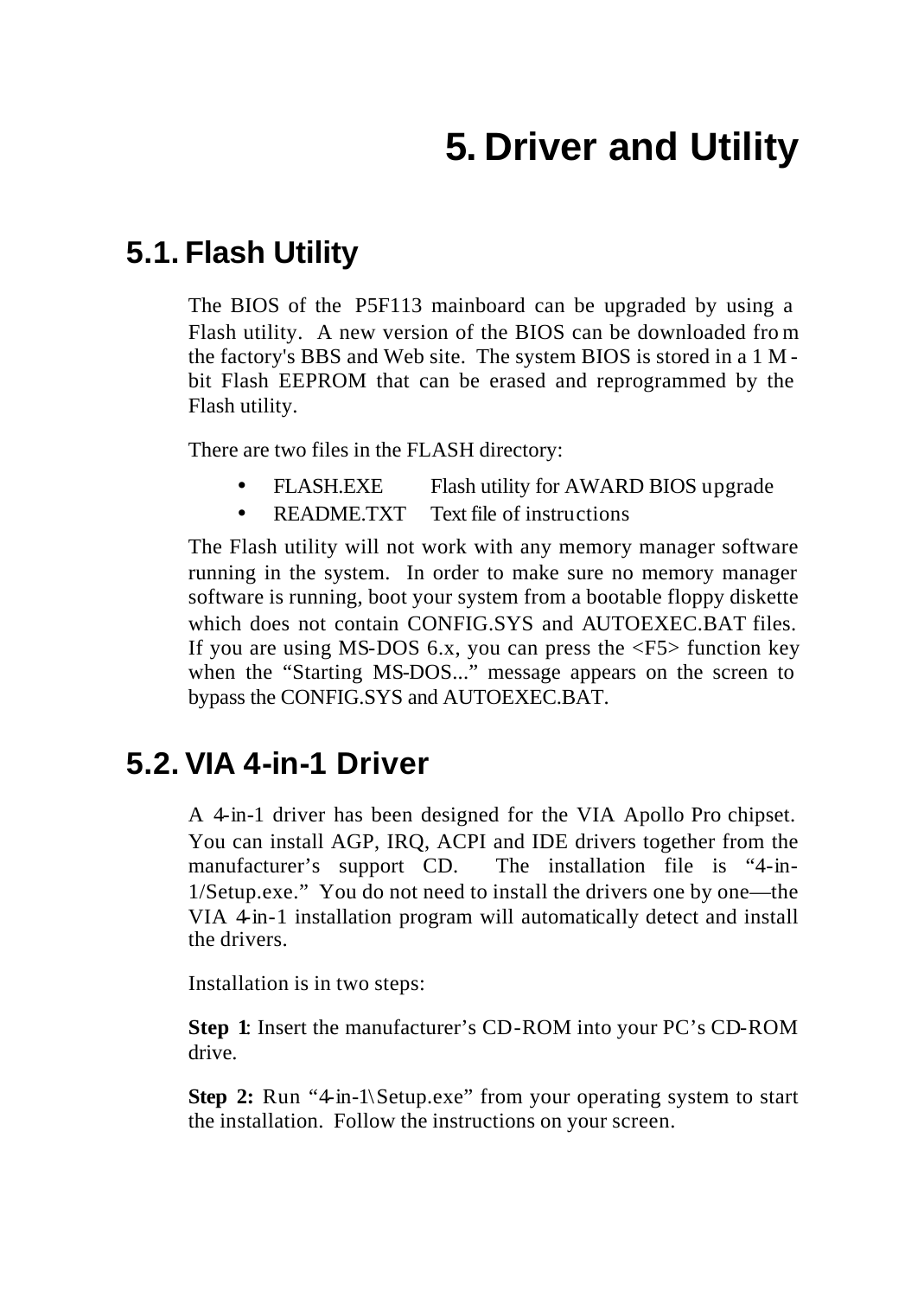### **5.3. System Environment Monitor**

The System Environment Monitoring utility along with the onboard VT82C686A system monitor chip enables you to monitor your system's operating characteristics such as temperature, fan speed and CPU voltage. Using this utility, you can define the upper and lower limits of these monitored parameters. A pre-warning message will pop up on the screen when the monitored parameters move out of the preset range. This software must be installed under Windows 9x. However, the feature version may run on different operating systems, such as Windows NT.

### **5.3.1. Hardware Monitor System Setup**

#### **The Installation Steps:**

- 1. Insert the manufacturer's CD-ROM into your CD-ROM drive.
- 2. Install Hardware Monitor System from the directory "Monitor\Setup.exe" on the CD-ROM to start the installation.



3. Follow the instructions on the screen to complete the installation. After setup is completed, you need to restart the computer before you can activate the program.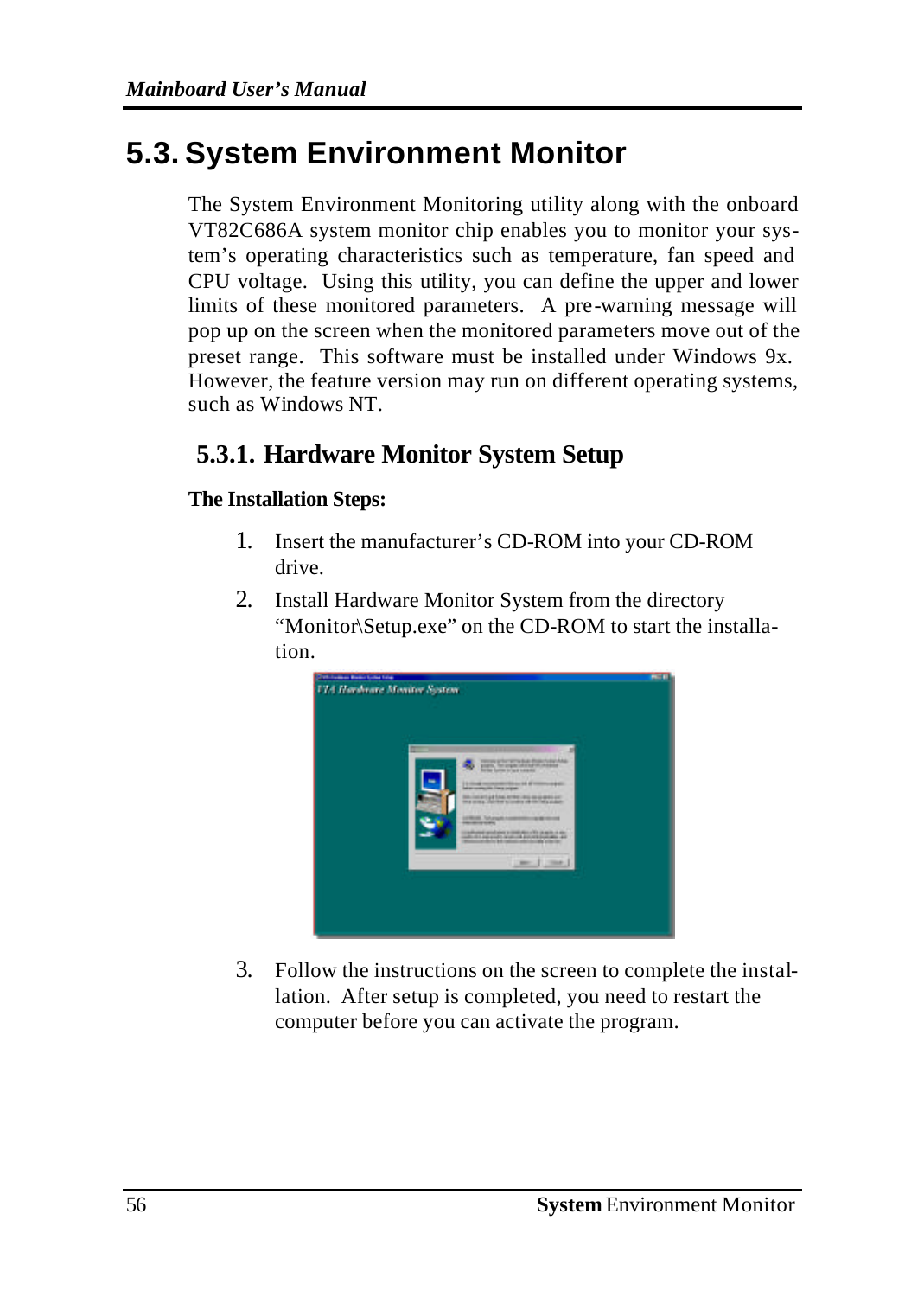

4. Click on the "VIA Hardware Monitor System" icon to access the program.

### **5.3.2. Setting the Threshold**

Set the threshold for system temperature, voltages and fan speeds.

| WA                                                                                                                                                                                                                    | VIA Hardware Monitor System V1.07R                                                                                                            |                                                                                                                                                                                   |
|-----------------------------------------------------------------------------------------------------------------------------------------------------------------------------------------------------------------------|-----------------------------------------------------------------------------------------------------------------------------------------------|-----------------------------------------------------------------------------------------------------------------------------------------------------------------------------------|
| Temperature<br>CPU Over-Heat Temperture:<br><b>CPU Hysteresis Temperture:</b><br><b>CPU Current Temperture:</b><br>System Over-Heat<br>System Hysteresis<br>System Current Temperture:                                | 20<br>40<br><b>C</b> Celsius<br>32<br>C Fahrenheit<br>50<br>40<br>n                                                                           | Update without Save<br>Update and Save<br>Default Setting<br><b>User Setting</b><br>Close                                                                                         |
| Voltage [V]-<br>VCore Value =<br>2.36<br>$25V$ Value =<br>2.48<br>$3.3V$ Value =<br>3.33<br>$5 \text{ V Value} =$<br>4.98<br>$12 \text{ V Value} =$<br>11.71<br>Range: 125<br>175<br>$\frac{2}{2}$<br>$\frac{2}{\pi}$ | Fan Speed (RPM)<br>CPU<br>4200<br>Fan:<br>System Fan:<br>n<br>200<br>CPU Fan RPM:<br>200<br>System Fan RPM:<br>5 Seconds<br>Polling Interval: | MiniMize<br>Alarm<br><b>CPU Over Heat</b><br>п<br><b>CPU Hysteresis Low</b><br>System Over Heat<br>System Hysteresis Low<br>Voltage Abnomal<br>CPU Fan Low<br>п<br>System Fan Low |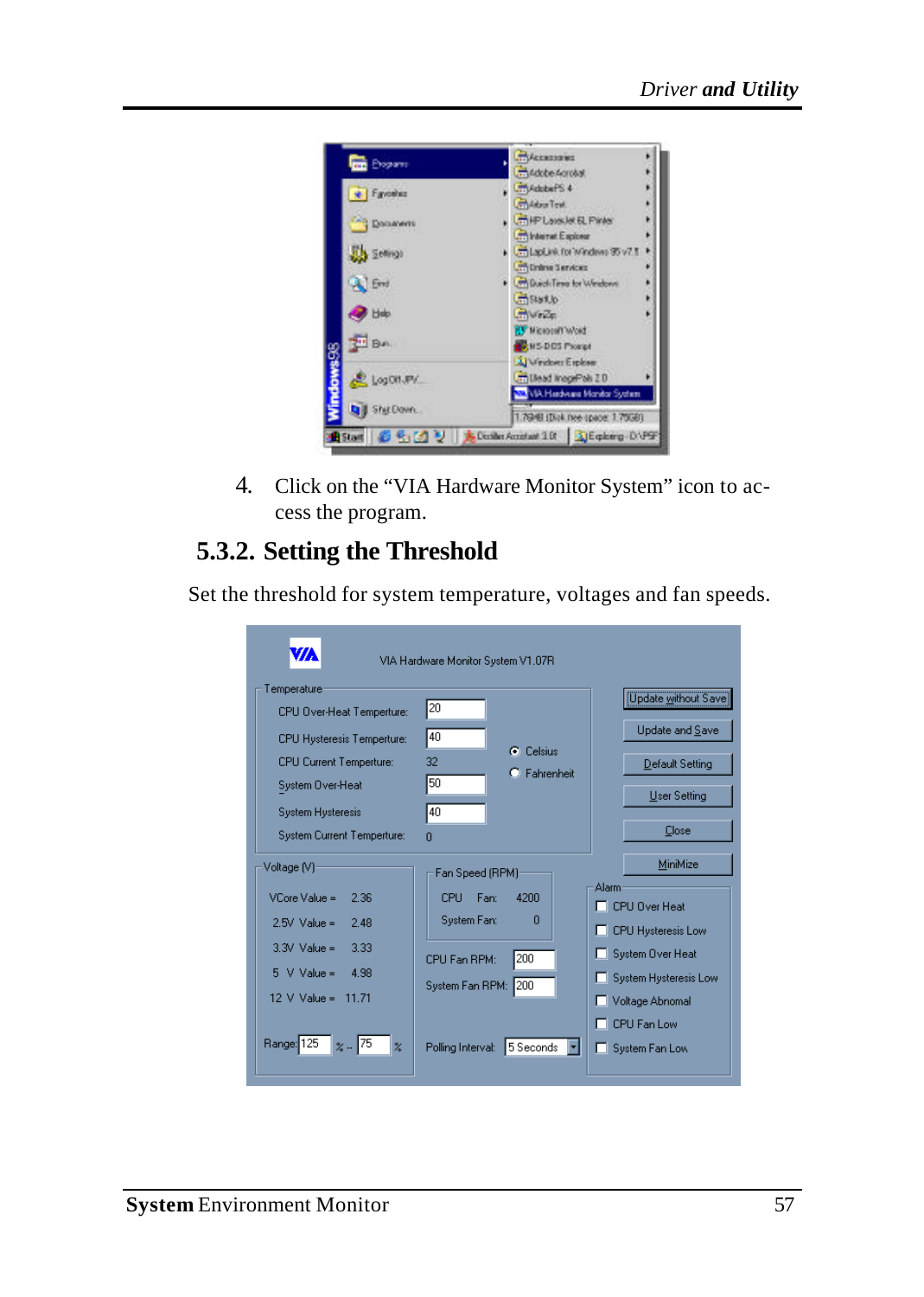### **5.4. Creative Lab SB AudioPCI 128V (optional)**

The compact disc that comes with your mainboard may have the Sound Blaster AudioPCI 128V utility, which is the driver for the optional onboard VIA Codec audio chip. The driver supports Windows 95/98/NT4.x operating systems. The drivers are located on the CD-ROM in the following locations:

| D:\Audio\English\NTdrvSB    | AudioPCI 128V driver for Win-<br>dows NT4.x |
|-----------------------------|---------------------------------------------|
| D:\Audio\English\win95drvSB | AudioPCI 128V driver for Win-<br>dows95/98  |

*Note: D is the letter that corresponds to your CD-ROM drive.*

#### **Installing the SB AudioPCI 128V driver**

1. Insert the CD-ROM into your CD-ROM drive. If the installation screen does not display automatically, check that "auto insert notification" has been enabled in the Control Panel System Device Manager. Alternatively, you can use the Windows Explorer and go to the \CTRUN directory in the CD-ROM. Execute the CTRUN.EXE command to display the installation screen:

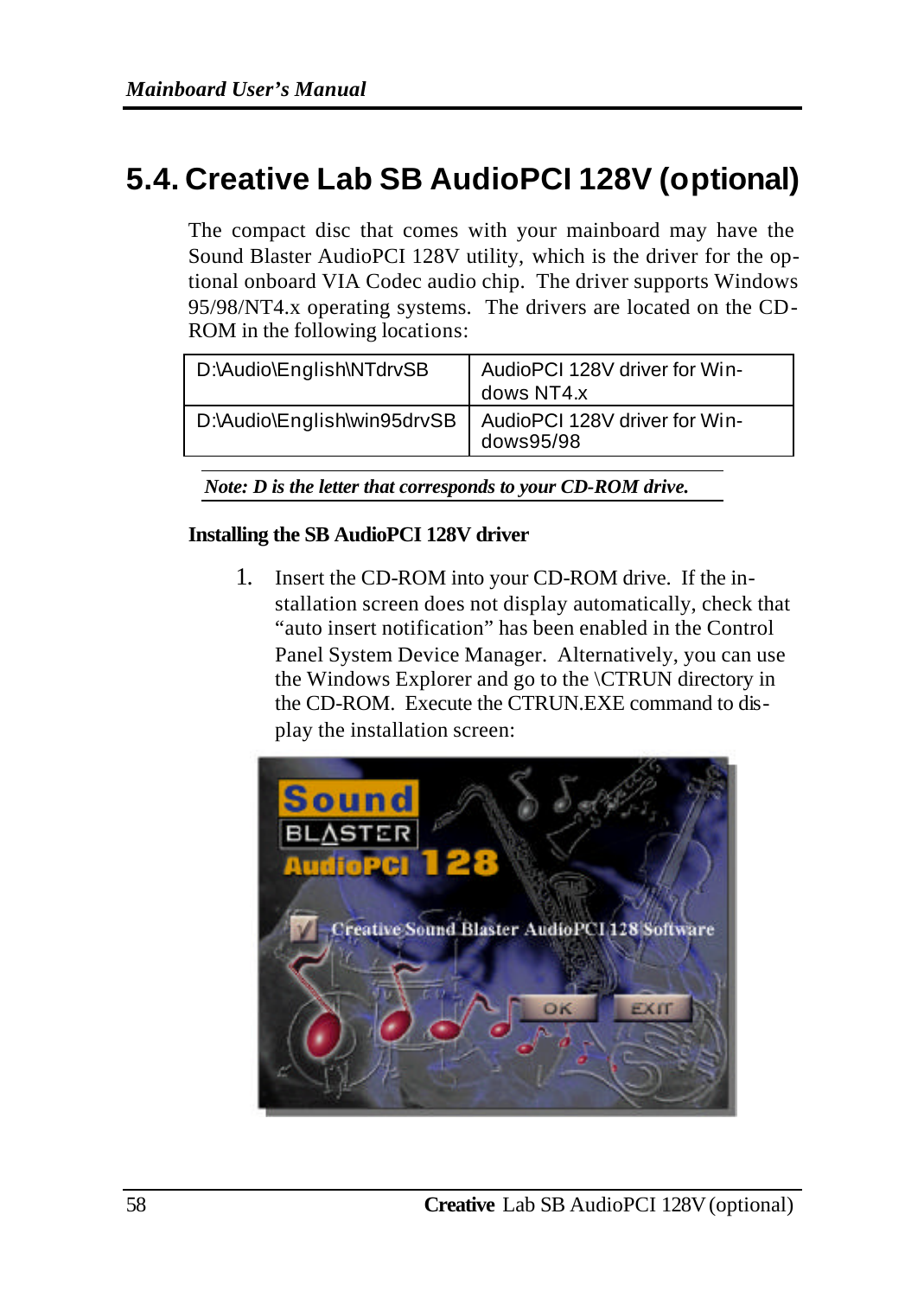- 2. Click OK and follow the instructions on your screen to start the installation. After the driver installation has been completed, Windows will prompt you to restart the system. As the system restarts, Windows will detect the new hardware.
- 3. For the Windows NT4.x installation, double-click the mu ltimedia icon that is in the Control Panel and select "Add Audio Device." Follow the instructions on the screen to add the drivers. The Windows NT 4.x driver can be found in the \Audio\English\NTdrv directory of the CD.

After the drivers have been installed, you will be able to use the following audio programs:

| <b>Creative CD</b>         | CD audio tools                  |
|----------------------------|---------------------------------|
| <b>Creative MIDI</b>       | MIDI audio edit tools           |
| <b>Creative Remote</b>     | (not supported)                 |
| <b>Creative Wave</b>       | WAV audio edit tools            |
| <b>SB Audio 128V Mixer</b> | <b>Audio Mixer</b>              |
| Sound LE                   | Line-in or Microphone recording |

# **5.5. ATA66 Controller Options**

When using the ATA66 controller, the HPT366 BIOS setting will allow users to "Set Device Mode" and "Select Boot Sequence."

**Setting Device Mode:** Choose UDMA (0~4), PIO (0~4), and MW  $DMA (0~2)$  setting options transfer mode for any hard disks attached to the HPT366.

**Select Boot Sequence:** This option allows users to choose the boot sequence for the hard disk(s) attached to the HPT366. (No options will be shown if there is a bootable disk on default IDE channels.)